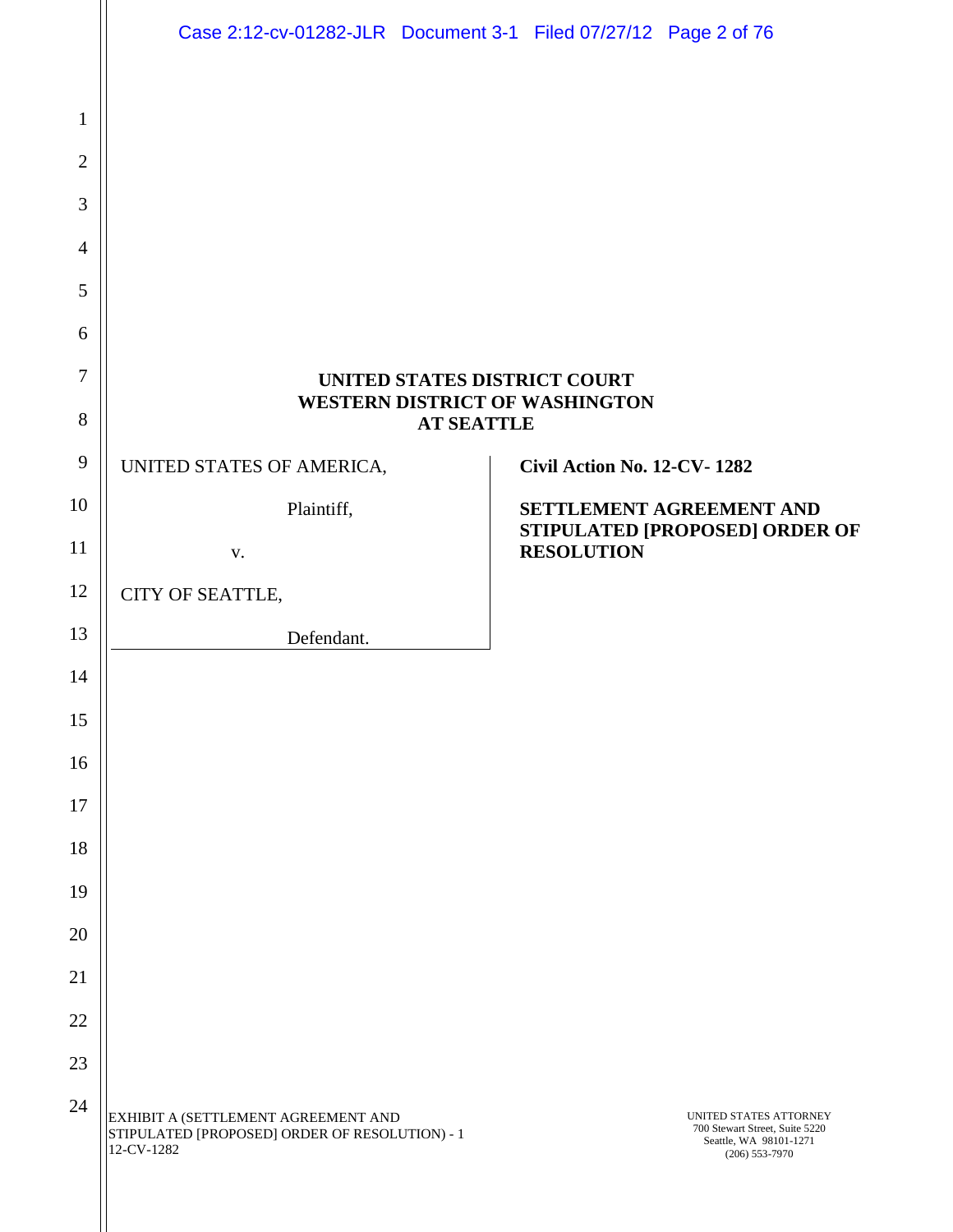|                |            |             | Case 2:12-cv-01282-JLR Document 3-1 Filed 07/27/12 Page 3 of 76                                                                                                                                 |  |
|----------------|------------|-------------|-------------------------------------------------------------------------------------------------------------------------------------------------------------------------------------------------|--|
| $\mathbf{1}$   |            |             |                                                                                                                                                                                                 |  |
| $\overline{2}$ | Ι.         |             |                                                                                                                                                                                                 |  |
|                |            | A.          |                                                                                                                                                                                                 |  |
| 3              |            | <b>B.</b>   |                                                                                                                                                                                                 |  |
| $\overline{4}$ |            | $C$ .       |                                                                                                                                                                                                 |  |
|                | П.         |             |                                                                                                                                                                                                 |  |
| 5              |            |             |                                                                                                                                                                                                 |  |
| 6              | III.       |             |                                                                                                                                                                                                 |  |
|                |            | A.          |                                                                                                                                                                                                 |  |
| 7              |            |             | 1.                                                                                                                                                                                              |  |
|                |            |             | 2.                                                                                                                                                                                              |  |
| 8              |            |             | a.                                                                                                                                                                                              |  |
| 9              |            |             | Conductive Energy Devices (ECD, CED, or TASER) 15<br>b.                                                                                                                                         |  |
|                |            |             | $C_{\bullet}$<br>d.                                                                                                                                                                             |  |
| 10             |            |             | 3.                                                                                                                                                                                              |  |
|                |            |             | a.                                                                                                                                                                                              |  |
| 11             |            |             | b.                                                                                                                                                                                              |  |
|                |            |             | Supervisory Investigations of Type II Uses of Force  22<br>$\mathbf{C}$ .                                                                                                                       |  |
| 12             |            |             | Supervisor's Force Investigation Report for Type II<br>d.                                                                                                                                       |  |
|                |            |             |                                                                                                                                                                                                 |  |
| 13             |            |             | e.                                                                                                                                                                                              |  |
| 14             |            |             | f.<br>Force Investigation Team (FIT) Investigations of Type III                                                                                                                                 |  |
|                |            |             | Use of Force Committee ("UFC" or "Committee")  33                                                                                                                                               |  |
| 15             |            |             | g.<br>h.                                                                                                                                                                                        |  |
|                |            |             | 4.                                                                                                                                                                                              |  |
| 16             |            | <b>B.</b>   |                                                                                                                                                                                                 |  |
|                |            | $C$ .       |                                                                                                                                                                                                 |  |
| 17             |            |             | 1.                                                                                                                                                                                              |  |
|                |            |             | 2.                                                                                                                                                                                              |  |
| 18             |            |             | 3.                                                                                                                                                                                              |  |
| 19             |            | D.          |                                                                                                                                                                                                 |  |
|                |            |             | 1.                                                                                                                                                                                              |  |
| 20             |            |             | 2.<br>3.                                                                                                                                                                                        |  |
|                |            | E.          |                                                                                                                                                                                                 |  |
| 21             |            |             | 1.                                                                                                                                                                                              |  |
|                |            |             | 2.                                                                                                                                                                                              |  |
| 22             |            | $F_{\cdot}$ |                                                                                                                                                                                                 |  |
|                |            |             | 1.                                                                                                                                                                                              |  |
| 23             |            |             | 2.                                                                                                                                                                                              |  |
|                |            |             | 3.                                                                                                                                                                                              |  |
| 24             | 12-CV-1282 |             | UNITED STATES ATTORNEY<br>EXHIBIT A (SETTLEMENT AGREEMENT AND<br>700 Stewart Street, Suite 5220<br>STIPULATED [PROPOSED] ORDER OF RESOLUTION) - i<br>Seattle, WA 98101-1271<br>$(206)$ 553-7970 |  |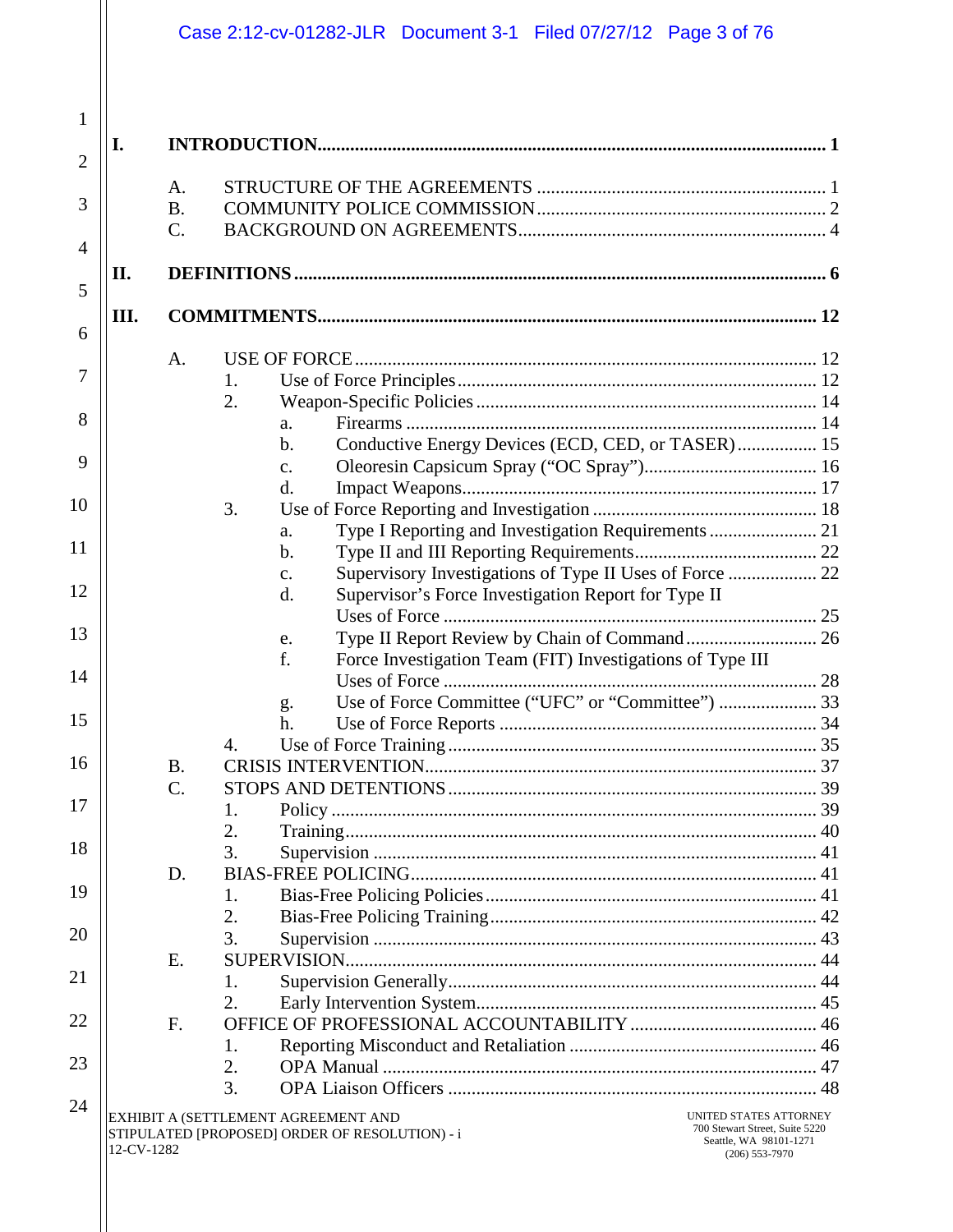|                                                                      |            | Case 2:12-cv-01282-JLR  Document 3-1  Filed 07/27/12  Page 4 of 76                                                                                                                               |  |
|----------------------------------------------------------------------|------------|--------------------------------------------------------------------------------------------------------------------------------------------------------------------------------------------------|--|
| $\mathbf{1}$                                                         | IV.        |                                                                                                                                                                                                  |  |
| $\overline{2}$                                                       |            | A.                                                                                                                                                                                               |  |
|                                                                      |            | <b>B.</b>                                                                                                                                                                                        |  |
| 3                                                                    |            | $\mathcal{C}$ .                                                                                                                                                                                  |  |
|                                                                      |            | DEVELOPMENT OF POLICIES PROCEDURES AND TRAINING  51<br>D.                                                                                                                                        |  |
| 4                                                                    |            | 1.<br>2.                                                                                                                                                                                         |  |
| 5                                                                    |            | DETERMINATION OF FULL AND EFFECTIVE COMPLIANCE 52<br>E.                                                                                                                                          |  |
|                                                                      |            | 1.                                                                                                                                                                                               |  |
| 6                                                                    |            | 2.                                                                                                                                                                                               |  |
|                                                                      |            | COMMUNICATION BETWEEN THE MONITOR AND PARTIES  57<br>F.                                                                                                                                          |  |
| 7                                                                    |            | <b>COMMUNICATION BETWEEN THE MONITOR AND COMMUNITIES 58</b><br>G.                                                                                                                                |  |
| 8                                                                    |            | H.                                                                                                                                                                                               |  |
|                                                                      |            | I.<br>J.                                                                                                                                                                                         |  |
| 9                                                                    |            | K.                                                                                                                                                                                               |  |
|                                                                      |            |                                                                                                                                                                                                  |  |
| 10                                                                   | V.         | JURISDICTION, TERMINATION AND MODIFICATION OF THE                                                                                                                                                |  |
| 11                                                                   |            |                                                                                                                                                                                                  |  |
| 12<br>13<br>14<br>15<br>16<br>17<br>18<br>19<br>20<br>21<br>22<br>23 |            | COURT JURISDICTION, MODIFICATION OF THE SETTLEMENT<br>A.<br><b>B.</b>                                                                                                                            |  |
| 24                                                                   | 12-CV-1282 | EXHIBIT A (SETTLEMENT AGREEMENT AND<br>UNITED STATES ATTORNEY<br>700 Stewart Street, Suite 5220<br>STIPULATED [PROPOSED] ORDER OF RESOLUTION) - ii<br>Seattle, WA 98101-1271<br>$(206)$ 553-7970 |  |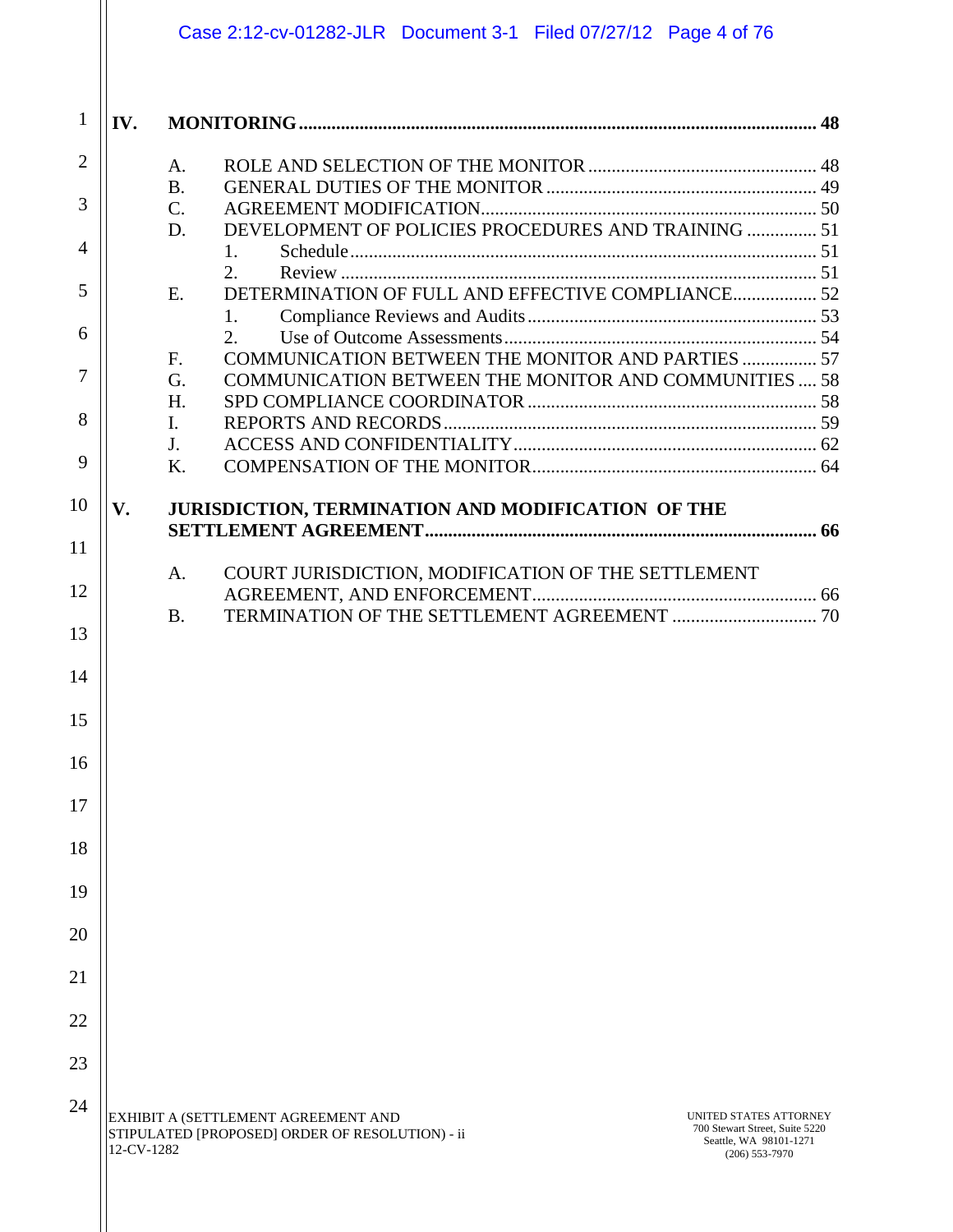<span id="page-3-0"></span>1

#### **I. INTRODUCTION**

2 3 4 5 6 7 8 9 10 The United States and the City of Seattle (collectively "the Parties") enter into a Settlement Agreement and Memorandum of Understanding ("MOU") (collectively, "Agreements") with the goal of ensuring that police services are delivered to the people of Seattle in a manner that fully complies with the Constitution and laws of the United States, effectively ensures public and officer safety, and promotes public confidence in the Seattle Police Department ("SPD") and its officers. The United States recognizes that SPD is also committed to these goals and has already taken steps to better effectuate them. The Parties also recognize that the City's police officers often work under difficult circumstances, risking their physical safety and well-being for the public good.

11 12

13

14

15

16

17

#### <span id="page-3-1"></span>**A. STRUCTURE OF THE AGREEMENTS**

1. The Parties intend the Agreements to provide clear, measurable obligations, while at the same time leaving Seattle with appropriate flexibility to find solutions suitable for this community. The requirements of the Agreements identify the goals that must be achieved, the mechanism to achieve them, and specific elements that must be addressed. However, within the requirements of the Agreements, Seattle will have the ability to develop local and cost effective solutions.

18 19 20 22 2. To achieve the goals described above, the Parties have developed two Agreements. First, the Parties have agreed to jointly move that this Settlement Agreement be entered as an order of the United States District Court for the Western District of Washington. Second, the Memorandum of Understanding will be a contract between the City of Seattle and the United States. In both of these Agreements, the Parties, a jointly selected monitor, and the

23 24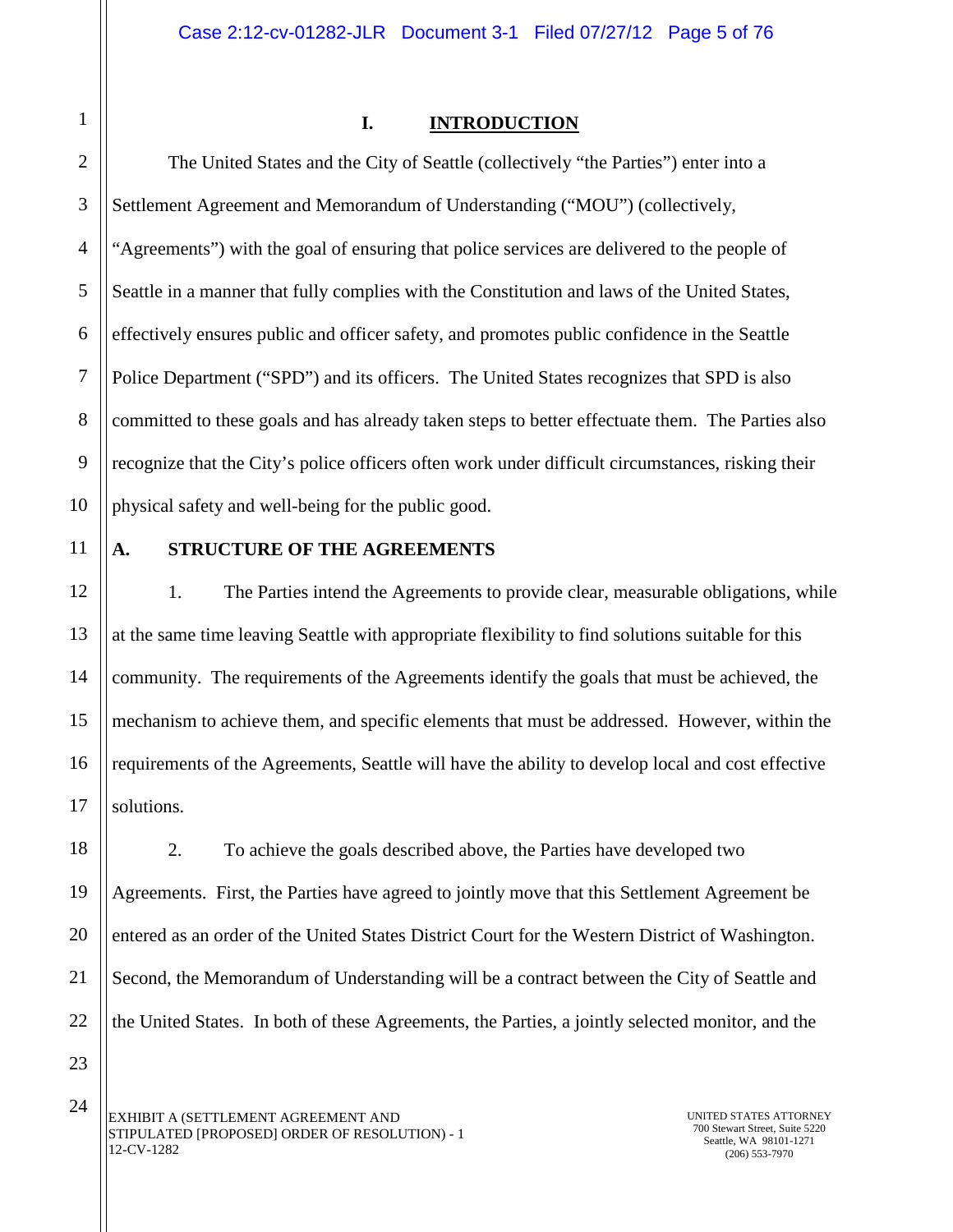1 2 Community Police Commission ("Commission") have specific duties, roles, and responsibilities as described.

3

# <span id="page-4-0"></span>**B. COMMUNITY POLICE COMMISSION**

3. Effective and constitutional policing requires a partnership between the Police Department, its officers, community members, and public officials. The Parties are committed to developing reform strategies that will work for Seattle and leverage the unique assets of all components of the community.

4. There is significant community interest in this reform effort. The community is a critical resource. Certain aspects of the reform efforts embodied in the Agreements are best developed by dialogue and wide-spread input. Moreover, ongoing community input into the development of reforms, the establishment of police priorities, and mechanisms to promote community confidence in SPD will strengthen SPD and facilitate police/community relationships necessary to promote public safety.

5. Police officers also bring an important voice to the reform process. Their views, whether presented through their labor organizations or through other channels, should inform the development of the reform effort and its implementation.

6. To leverage the ideas, talent, experience, and expertise of the community, the City of Seattle will establish within 90 days, by executive order, the Community Police Commission. The Executive Order will establish the number of members, a mechanism to ensure that membership is representative of the many and diverse communities in Seattle, including members from each precinct of the City, police officer unions, faith communities, minority, ethnic, and other community organizations, and student or youth organizations. The members and the Chair will be appointed by the Mayor and confirmed by the City Council and be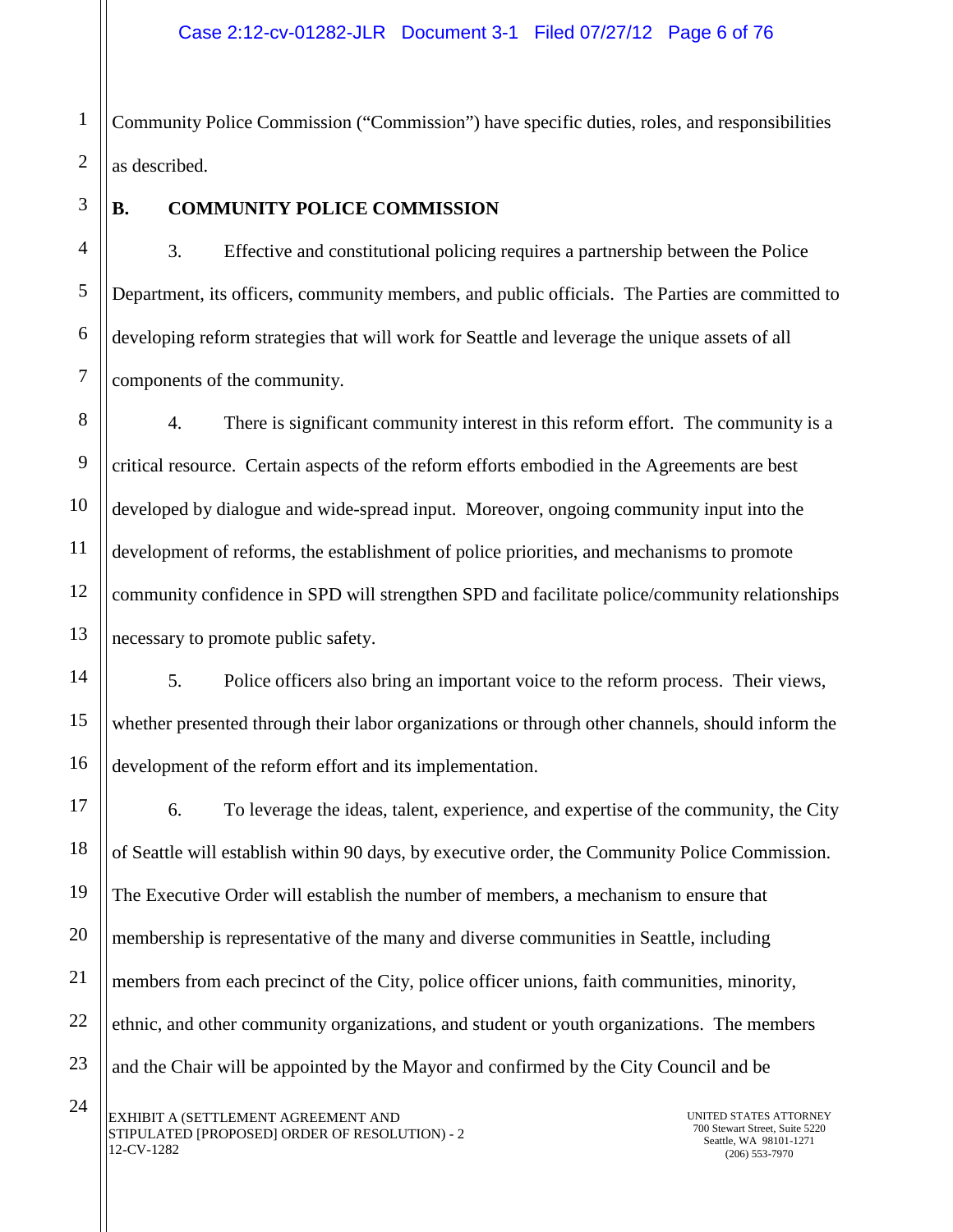# Case 2:12-cv-01282-JLR Document 3-1 Filed 07/27/12 Page 7 of 76

1 provided such staff support as the City of Seattle deems necessary to perform the duties and

| $\sqrt{2}$ | responsibilities identified in the Agreements. |                                                                                             |                                                                                                        |  |
|------------|------------------------------------------------|---------------------------------------------------------------------------------------------|--------------------------------------------------------------------------------------------------------|--|
| 3          | 7.                                             | The Commission will have the following distinct roles:                                      |                                                                                                        |  |
| 4          |                                                | The Commission will undertake the responsibilities assigned to the<br>a)                    |                                                                                                        |  |
| 5          |                                                | Commission in the Agreements.                                                               |                                                                                                        |  |
| 6          |                                                | b)<br>The Commission will review the reports and recommendations of the                     |                                                                                                        |  |
| 7          |                                                | Monitor, described below, and may issue its own reports or                                  |                                                                                                        |  |
| 8          |                                                | recommendations to the City on the implementation of the Settlement                         |                                                                                                        |  |
| 9          |                                                | Agreement.                                                                                  |                                                                                                        |  |
| 10         |                                                | The Commission may review and issue reports or recommendations as to<br>$\mathbf{c})$       |                                                                                                        |  |
| 11         |                                                | the implementation of SPD's 20/20 initiative and other initiatives of SPD                   |                                                                                                        |  |
| 12         |                                                | and the City to support the reform process.                                                 |                                                                                                        |  |
| 13         |                                                | d)<br>The Commission may consider other issues as referred by the Parties in                |                                                                                                        |  |
| 14         |                                                | Section III.C of the MOU.                                                                   |                                                                                                        |  |
| 15         | 8.                                             | The Commission will maintain regular contact with the City to ensure effective              |                                                                                                        |  |
| 16         |                                                | and timely communication regarding its responsibilities under the Agreements.               |                                                                                                        |  |
| 17         | 9.                                             | The Commission will hold public meetings at regular intervals to discuss the                |                                                                                                        |  |
| 18         |                                                | Monitor's reports and to receive community feedback about SPD's progress or compliance with |                                                                                                        |  |
| 19         |                                                | the Agreements. The City will provide the Commission with reasonable administrative support |                                                                                                        |  |
| 20         |                                                | as determined by the City, including meeting space.                                         |                                                                                                        |  |
| 21         | 10.                                            | The Commission's reports and recommendations will be posted to the City's                   |                                                                                                        |  |
| 22         |                                                | website. The City will consider and respond to the Commission's recommendations in a timely |                                                                                                        |  |
| 23         | manner.                                        |                                                                                             |                                                                                                        |  |
| 24         | 12-CV-1282                                     | EXHIBIT A (SETTLEMENT AGREEMENT AND<br>STIPULATED [PROPOSED] ORDER OF RESOLUTION) - 3       | UNITED STATES ATTORNEY<br>700 Stewart Street, Suite 5220<br>Seattle, WA 98101-1271<br>$(206)$ 553-7970 |  |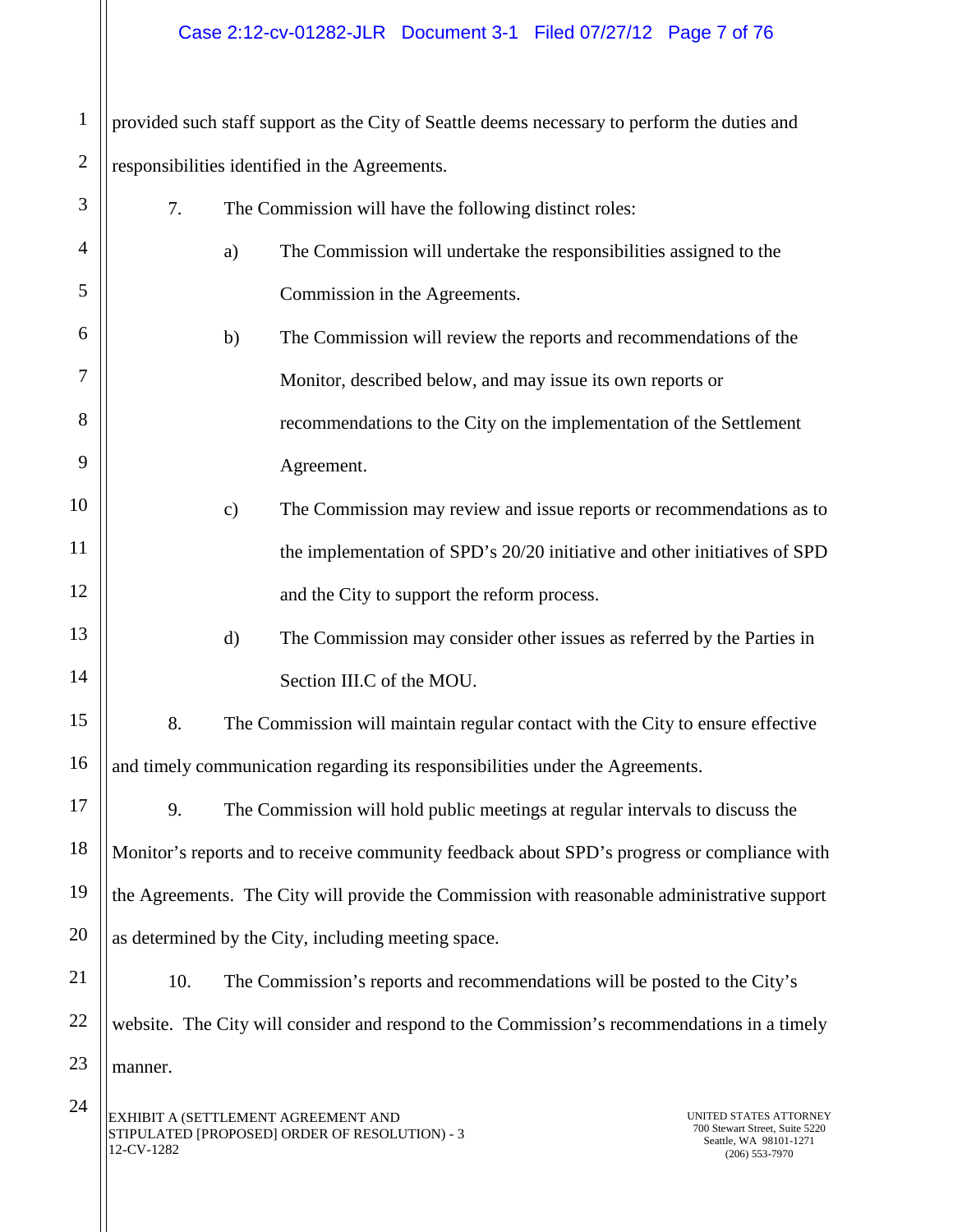1 2 3 11. In the event that a member of the Commission is no longer able to perform his/her functions, the Mayor will appoint a replacement in a timely manner, subject to City Council approval.

4 5 6 7 8 12. The Commission will not review or report on specific cases of alleged misconduct, review or comment on discipline, and will not seek to influence the course or outcome of a specific complaint investigation or the discipline of specific police officers. The Commission will not have access to any non-public information regarding an individual police officer or allegation of misconduct or disciplinary action.

9

10

11

12

13

14

15

16

17

18

# <span id="page-6-0"></span>**C. BACKGROUND ON AGREEMENTS**

13. In March 2011, the Department of Justice ("DOJ") formally notified the City that it was initiating an investigation of an alleged pattern or practice of excessive force and discriminatory policing in SPD, pursuant to the Violent Crime Control and Law Enforcement Act of 1994, 42 U.S.C. § 14141 ("Section 14141"); the anti-discrimination provisions of the Omnibus Crime Control and Safe Streets Act of 1968, 42 U.S.C. § 3789d ("Safe Streets Act"); and Title VI of the Civil Rights Act of 1964, as amended, 42 U.S.C. § 2000d ("Title VI").

14. The Parties note that DOJ's investigation was conducted in collaboration with and with the full and open cooperation of the City and SPD. The City timely provided the United States with access to its documents, information, and personnel.

19 20 22 15. DOJ issued a written report of its findings ("Report") on December 16, 2011. The Report conveyed DOJ's finding that it had reasonable cause to believe that SPD engages in a pattern or practice of using unnecessary or excessive force in violation of the Fourth Amendment to the United States Constitution and Section 14141.

23 24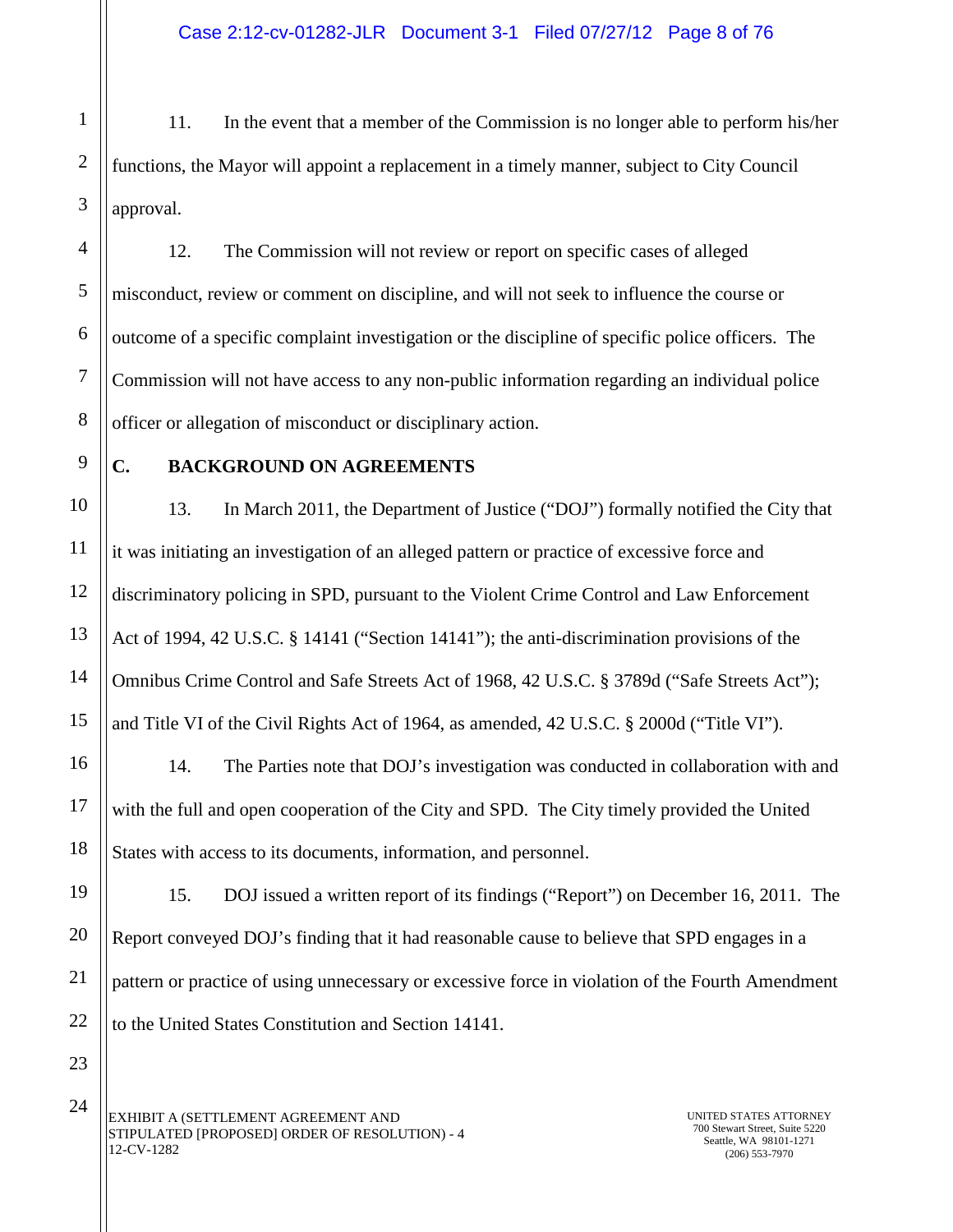16. The Agreements are the product of a continued cooperative effort built on the Parties' mutual and deeply-held commitment to constitutional policing. The Agreements are also the product of input from the many varied communities of Seattle, including police officer unions, community advocacy organizations, and minority and ethnic community organizations, whose input DOJ and the City have solicited and jointly acknowledge has been indispensible to the resolution of this matter.

17. The City does not admit or agree with DOJ's findings and conclusions. It enters into the Agreements because it wishes to ensure that its police department is functioning at an exceptional level and that it has positive relationships with all its communities. To achieve these goals, the City commits to ensuring that its police department's policies, procedures, training, and supervision are based on recognized standards of the policing profession, legal and constitutional standards, research and evidence, department and community values, and internal and external collaboration. The Parties agree that the reforms contained in the Agreements are intended to reflect those goals and principles in a cost effective, timely, and collaborative manner.

18. The City enters into the Agreements to avoid the cost, delay, and effect on the City's interests of protracted litigation, noting the general principle that settlements are to be encouraged, particularly settlements between government entities. Nothing in the Agreements will be construed as an acknowledgment, agreement, admission, statement, or evidence of liability of the City, SPD, or any of its officers or officials under 42 U.S.C § 14141. Nor will the Agreements constitute or be construed as an acknowledgement, agreement, admission, statement, or evidence of any violation of applicable law or of the existence of a pattern or practice of conduct by law enforcement officers of the City that deprives persons of rights, privileges, and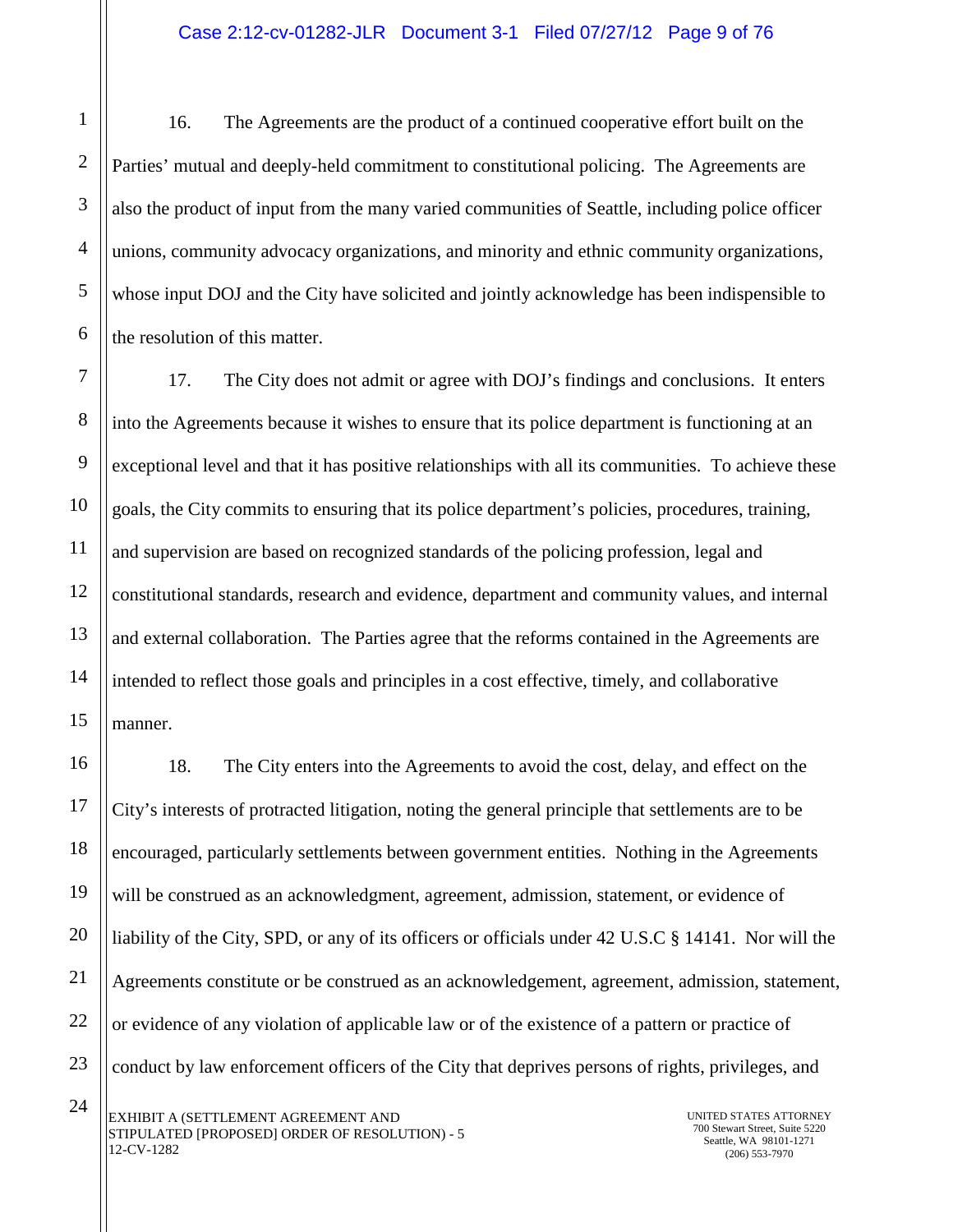1 2 3 immunities secured or protected by the Constitution and laws of the United States. The Agreements do not constitute an admission that any individual complaint reviewed by DOJ was meritorious or improperly addressed by SPD.

**II. DEFINITIONS**

5 6 7 8 9 10 19. "Case Master" means an experienced command-level officer appointed by the Investigations Chief in consultation with the Homicide Commander. When a case is bifurcated due to possible criminal liability on behalf of an officer, the Case Master is responsible for ensuring the Clean Team is not exposed to any information obtained or derived from a compelled statement. The Case Master also controls what information may be shared between the Clean Team and the Exposed Team and how that information is exchanged.

11 12 20. "CED" means Conductive Energy Device, also referred to as ECD (electronic control device) and TASER.

21. "Chief" means the Chief of Police of SPD.

22. "CIC" means Crisis Intervention Committee, as described in the MOU.

23. "CI Team" stands for Crisis Intervention Team.

16 17 18 24. "CI training" stand for Crisis Intervention training, which is training on how to respond to persons in behavioral or mental health crisis, including persons under the influence of drugs or alcohol. Officers who receive such training are "CI trained."

19 20 25. "City" means the City of Seattle, including its agents, officers, and employees in their official capacity.

21 22 26. "Clean Team" means an investigative team that has not been privy to any information derived from a compelled statement.

23

<span id="page-8-0"></span>4

13

14

15

EXHIBIT A (SETTLEMENT AGREEMENT AND STIPULATED [PROPOSED] ORDER OF RESOLUTION) - 6 12-CV-1282 24

UNITED STATES ATTORNEY 700 Stewart Street, Suite 5220 Seattle, WA 98101-1271 (206) 553-7970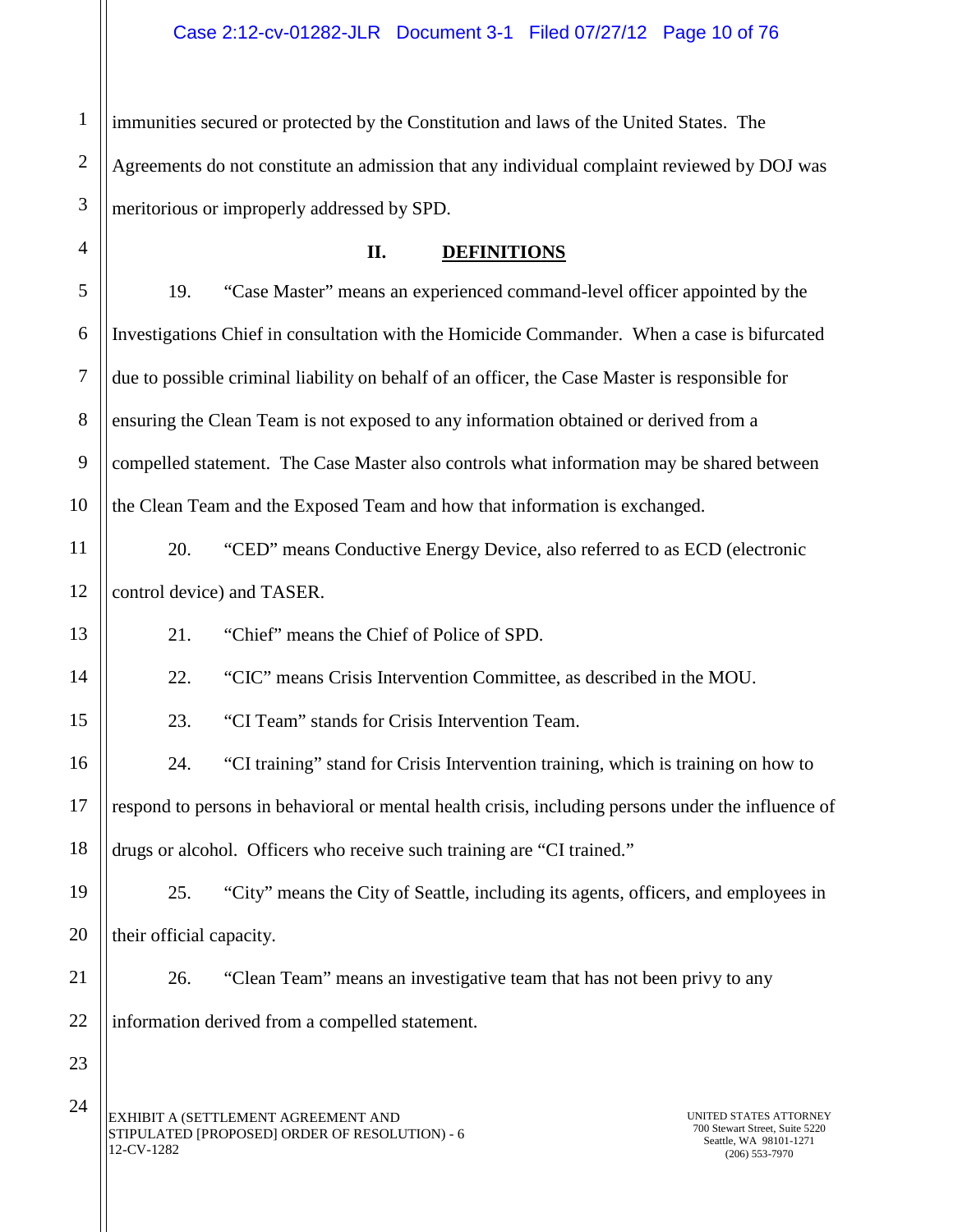1 2 27. "Commission" means the Community Police Commission as described above in Section I.B.

3 4 28. "Court" means the United States District Court Judge for the Western District of Washington presiding over this case.

29. "De Minimus Force" means physical interactions, for a lawful purpose, between an officer and a member of the public meant to separate, guide, and/or control without resort to control techniques that are intended to or are reasonably likely to cause pain. Examples include using hands or equipment to stop, push back, separate, or escort and the use of compliance holds without the use of sufficient force to cause pain.

30. "Discriminatory policing" and/or "biased policing" means selective enforcement or non-enforcement of the law, including the selecting or rejecting of particular policing tactics or strategies, based on membership in a demographic category specified in this Agreement. Discriminatory policing does not include using race, ethnicity, or any other status in any reliable suspect(s) description.

31. "DOJ" means the United States Department of Justice's Civil Rights Division, the United States Attorney's Office ("USAO"), and its agents and employees in their official capacity.

32. "Effective Date" means the day this Agreement is entered by the Court.

5

6

7

8

9

10

11

12

13

14

15

16

17

18

19

21

22

33. "EIS" means the Early Intervention System.

20 34. "Exposed Team" means an investigative team that has been exposed to information that was derived from an officer's compelled statements. To protect the ability of the case to be criminally charged, the Exposed Team can only be responsible for the

23 administrative investigation.

EXHIBIT A (SETTLEMENT AGREEMENT AND STIPULATED [PROPOSED] ORDER OF RESOLUTION) - 7 12-CV-1282 24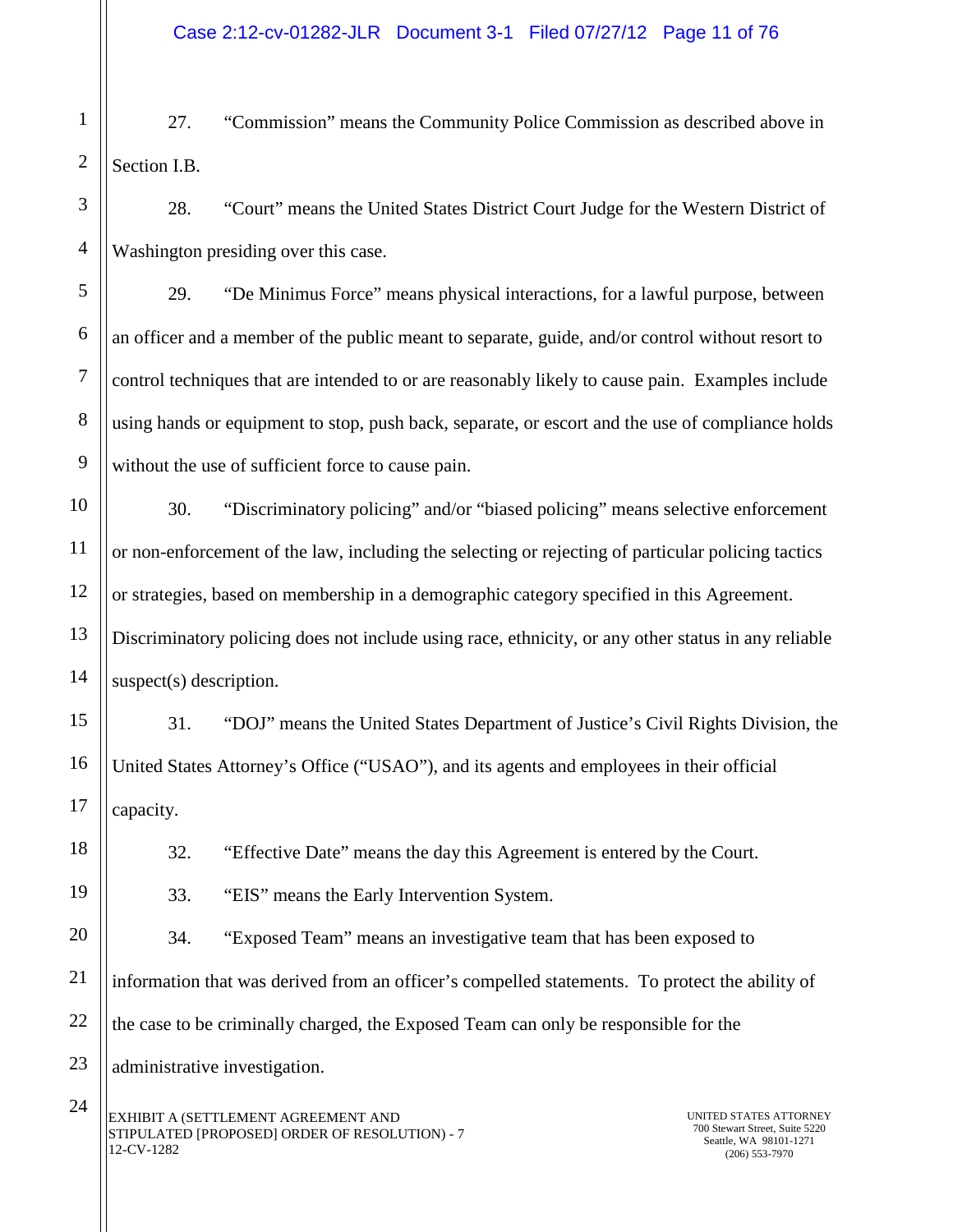1 2 35. "Firearm" means any instrument capable of discharging a bullet or shot as defined in SPD Manual 8.030.

36. "Firearm Discharge" means each discharge of a firearm by a SPD officer as defined by SPD Manual 8.060. This term includes discharges at persons where no one is struck.

37. "Firearms Review Board" or "FRB" means the Board that is described in SPD Manual 11.030.

38. "FIT" is the "Force Investigation Team," the SPD unit tasked with conducting the investigations of all uses of force by a SPD officer that result in death, Great Bodily Harm, or Substantial Bodily Harm, and other uses of force specified in this Agreement.

39. "Full Restraint Position" means placing a person with hands secured behind the back, legs secured together, and the legs and hands connected together behind the back of the subject with the subject's legs flexed at the knees.

40. "Great Bodily Harm" means harm as defined in RCW 9A.04.110 as bodily injury which creates a probability of death, or which causes significant serious permanent disfigurement, or which causes a significant permanent loss or impairment of the function of any body part or organ.

41. "Impact weapons" means any authorized intermediate weapons or objects used to strike, including, but not limited to batons as defined in SPD Manual 9.050.

42. "Implement" or "implementation" means the development or putting into place of a policy or procedure, followed by appropriate training of all impacted personnel, and ensuring that the policies and procedures are being carried out in practice.

43. "Injury" means bodily harm beyond temporary transient pain or redness.

EXHIBIT A (SETTLEMENT AGREEMENT AND STIPULATED [PROPOSED] ORDER OF RESOLUTION) - 8 12-CV-1282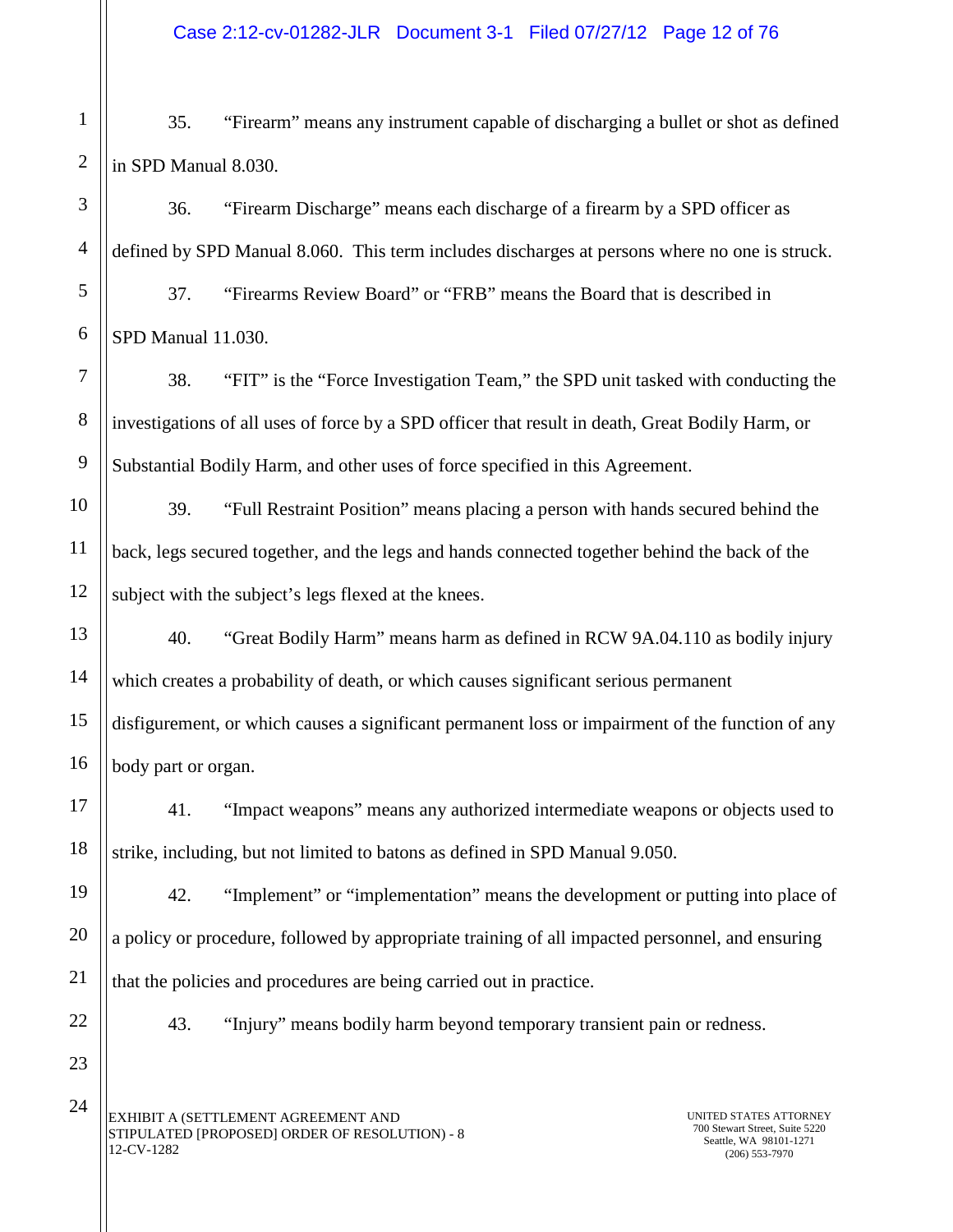Case 2:12-cv-01282-JLR Document 3-1 Filed 07/27/12 Page 13 of 76

1 2 3 44. "LEED" is the "Listen and Explain with Equity and Dignity" training, which focuses on respect, listening skills, and the use of verbal tactics as an alternative to the use of force.

4 5 45. "Less Lethal Device" means a device that is not expected or intended to cause death or Great Bodily Harm.

6 7 46. "Less Lethal Force" means a level of force such that the outcome is not expected or intended to cause death or Great Bodily Harm.

8 9 47. "Lethal Force" means the application of force through the use of firearms or any other means reasonably likely to cause death or Great Bodily Harm.

10 11 12 13 48. "Misconduct" means conduct by an officer or other SPD employee that, if proven by a preponderance of evidence, would be a violation of law, SPD policy, procedure, rules, or regulations. Misconduct excludes minor misconduct as defined in SPD Manual 11.001.IV.A or violations unrelated to the substantive terms of this Agreement.

49. The "Monitor" means a person who will be selected by DOJ and the City to monitor and report on implementation of this Agreement.

50. "OPA" means SPD's Office of Professional Accountability.

51. "Personnel" means SPD officers and employees.

18 19 52. "Police Officer" or "Officer" means any law enforcement agent employed by SPD, including supervisors.

20 21 22 53. "Policies and Procedures" means regulations or directives, regardless of the name, describing the duties, functions, and obligations of SPD officers and/or employees, and providing specific direction in how to fulfill those duties, functions, or obligations.

24

23

14

15

16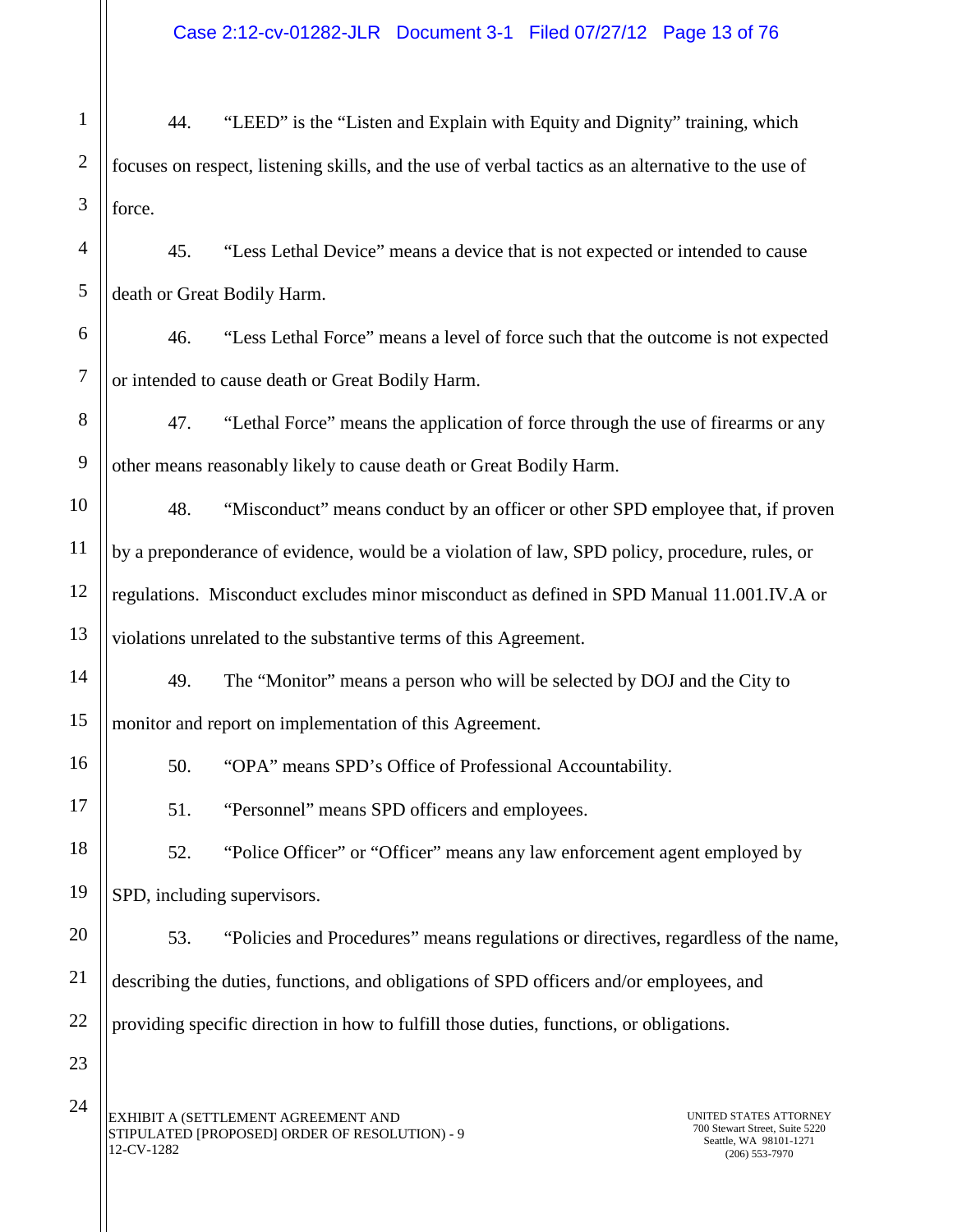Case 2:12-cv-01282-JLR Document 3-1 Filed 07/27/12 Page 14 of 76

1 2 3 4 5 6 7 8 9 10 11 12 13 14 15 16 17 18 19 20 21 54. "Precinct" means one of the five police service areas of SPD, which together cover the entire geographic area of the City of Seattle and each of which is led through the chainof-command by a precinct commander. 55. "PSS" is the Professional Standards Section, the SPD subdivision that, among other functions, is charged with researching, drafting, and revising policy. 56. "Reasonable Force" means force that complies with the Fourth Amendment's requirement of objective reasonableness under *Graham v. Connor*. 57. "SPD" or "Department" means the Seattle Police Department and its agents, officers, supervisors, and employees (both sworn and unsworn) in their official capacity. 58. "Shall" or "will" means that the provision imposes a mandatory duty; "should" does not indicate a mandatory duty. 59. "SPD Manual" refers to SPD's Policy and Procedure Manual. 60. "SPD Unit" or "Unit" means any designated organization of officers within SPD, including precincts and specialized units. 61. "Substantial Bodily Harm" means harm as defined in RCW 9A.04.110 as bodily injury which involves a temporary but substantial disfigurement, or which causes a temporary but substantial loss or impairment of the function of any bodily part or organ, or which causes a fracture of any body part. 62. "Supervisor" means a sworn SPD employee at the rank of sergeant or above (or anyone acting in those capacities) and non-sworn personnel with oversight responsibility for other officers.

22 23 24 63. "Training" means any adult-learning methods that may incorporate role-playing scenarios and interactive exercises that instruct officers about how to exercise their discretion, as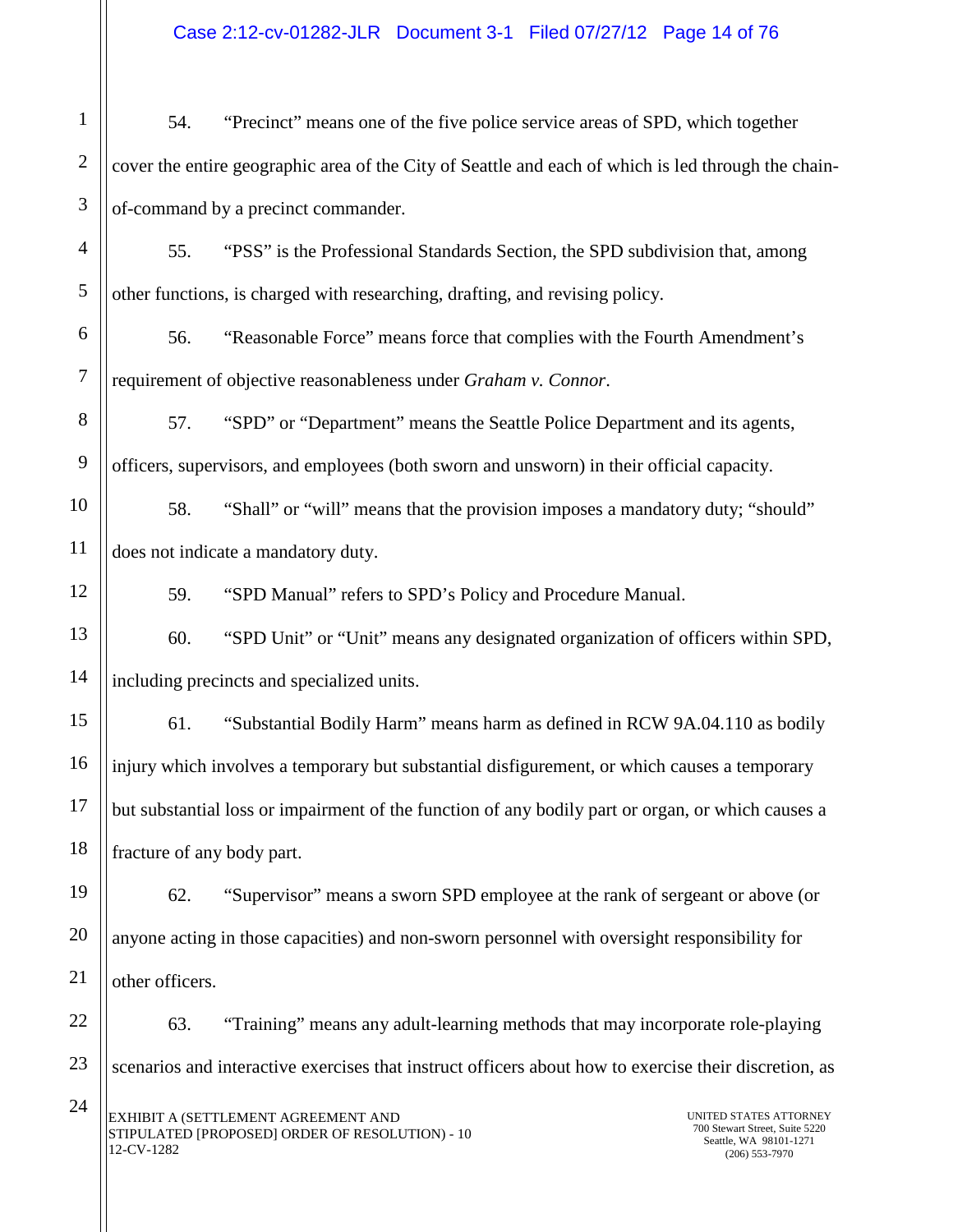well as traditional lecture formats. Training also includes testing, writings, or other measures that indicate that the officer comprehends the material taught.

64. "Type I use of force" means the use of low-level physical force that is greater than De Minimus Force, is not reasonably expected to cause injury and does not result in an actual injury or complaint of an injury, but causes transient pain and/or disorientation during its application as a means of gaining compliance. Examples of this type of force include disorientation techniques (e.g., open or empty hand strike), weaponless pain compliance techniques while using sufficient force to cause pain (e.g., wrist lock), and "soft" take-downs (e.g., controlled placement of a subject, including on the ground or floor) not included in a Type II use of force. Pointing a firearm at a person is reportable as a Type I use of force. Unholstering or displaying a firearm without intentionally pointing it at a person, or simply displaying any weapon, is not a reportable use of force.

65. "Type II use of force" means a use of force which causes an injury, could reasonably be expected to cause an injury, or results in a complaint of an injury, but does not rise to the level of a Type III use of force. Examples of this type of force include: a "hard" strike, take-down, or kick; CED deployment of any type against a subject; use of an impact weapon (including batons and flashlights) to strike a subject; deployment of canine that results in an injury or complaint of injury; deployment of Oleoresin Capsicum Spray (OC Spray) at a subject; and placing a subject in a full restraint position.

66. "Type III use of force" means all uses of force by a SPD officer that have the likelihood of significant injuries to a subject including: (1) any use of "Lethal Force;" and (2) any use of force that results in or could reasonably be expected to result in "Great Bodily Harm" or "Substantial Bodily Harm."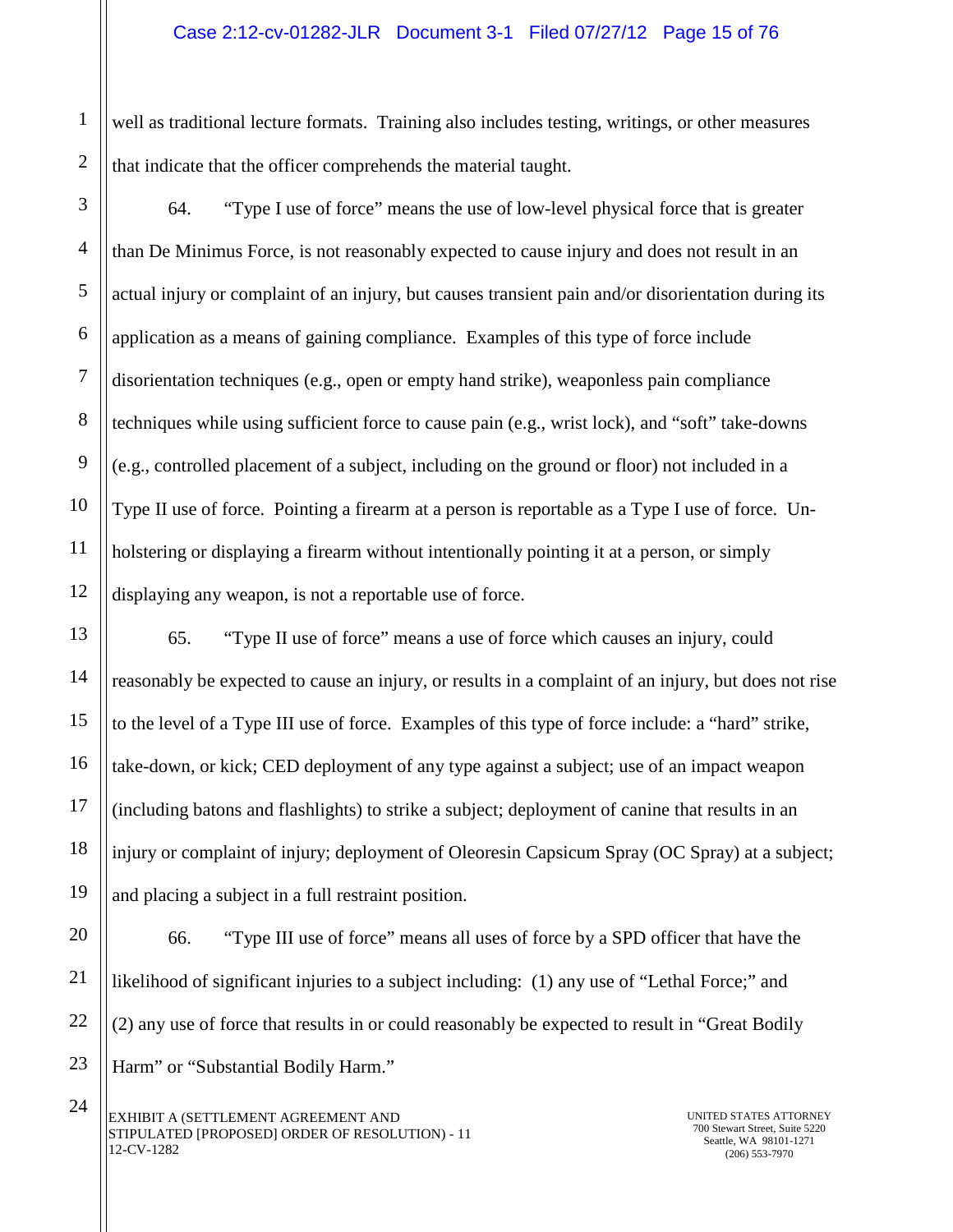1 2 67. "Use of force" means any physical coercion used by an officer in performance of official duties including De Minimus, Type I, II, and III uses of force.

68. "Use of Force Committee" or "UFC" is the SPD panel that assists in reviewing Type II and III use of force reports, including FIT investigations. SPD may designate this panel with an alternative name.

12

13

14

15

16

17

18

19

20

21

22

23

24

3

4

5

#### **III. COMMITMENTS**

# **1. Use of Force Principles**

<span id="page-14-2"></span><span id="page-14-1"></span><span id="page-14-0"></span>**A. USE OF FORCE**

69. Officers' actions should increase public safety, be effective and constitutional, and embrace principles of procedural justice. In order to achieve this balance in the application of force, the Department commits (a) to maintaining a police force that is highly trained and knowledgeable, not only on matters of law and professional standards on use of force, but also on matters of reporting, investigating, and reviewing uses of force; and (b) to engaging with and educating the public on the appropriate use of force.

70. Although the City and SPD dispute the patterns or practices of excessive force alleged in DOJ's Report, the Parties nevertheless agree that SPD uses of force, regardless of the type of force or weapon used, and consistent with *Graham v. Connor*, should be guided by the following principles.

| Officers should use de-escalation techniques, when appropriate and |
|--------------------------------------------------------------------|
| feasible, in order to reduce the need for force.                   |

b) As a general principle, consistent with law enforcement objectives, officers should de-escalate the use of force as resistance decreases, while staying in control and as safety permits.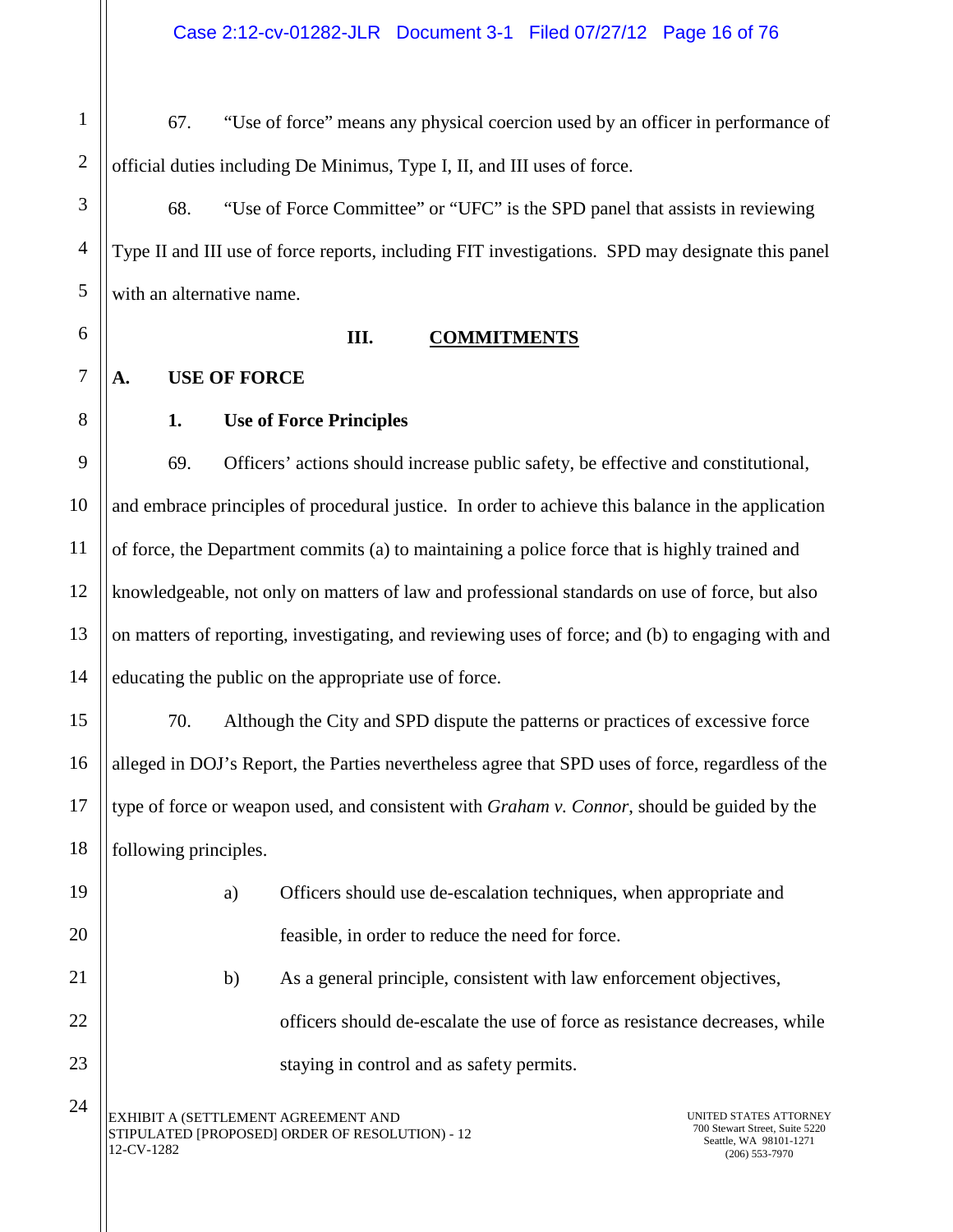| $\mathbf{1}$   |            | $\mathbf{c})$ | The number of officers on scene may increase the available force options                          |                                                                                                        |
|----------------|------------|---------------|---------------------------------------------------------------------------------------------------|--------------------------------------------------------------------------------------------------------|
| $\overline{c}$ |            |               | and may increase the ability to reduce the overall force used.                                    |                                                                                                        |
| 3              |            | $\mathbf{d}$  | Officers should use improvised weapons, such as flashlights, only in                              |                                                                                                        |
| 4              |            |               | compliance with a proper policy and training on impact weapons.                                   |                                                                                                        |
| 5              |            | e)            | Officers should be trained that a hard strike to the head with any impact                         |                                                                                                        |
| 6              |            |               | weapon, including a baton, could result in death, and any strikes to the                          |                                                                                                        |
| 7              |            |               | head should be consistent with policy and training.                                               |                                                                                                        |
| 8              |            | f             | Officers normally should not use reportable force against handcuffed or                           |                                                                                                        |
| 9              |            |               | otherwise restrained subjects unless necessary or reasonable under the                            |                                                                                                        |
| 10             |            |               | circumstances to stop an assault, escape, or as necessary to fulfill other                        |                                                                                                        |
| 11             |            |               | legitimate law enforcement objectives.                                                            |                                                                                                        |
| 12             |            | g)            | Officers should not use force against individuals who only verbally                               |                                                                                                        |
| 13             |            |               | confront them and do not impede a legitimate law enforcement function.                            |                                                                                                        |
| 14             |            | h)            | As soon as practicable following a reportable use of force, SPD should                            |                                                                                                        |
| 15             |            |               | ensure that the incident is accurately and properly reported, documented,                         |                                                                                                        |
| 16             |            |               | and investigated.                                                                                 |                                                                                                        |
| 17             | 71.        |               | SPD will revise, as necessary, its use of force policies, procedures, and/or training             |                                                                                                        |
| 18             |            |               | consistent with the principles above.                                                             |                                                                                                        |
| 19             | 72.        |               | A fundamental goal of the revised use of force policy will be to account for, and                 |                                                                                                        |
| 20             |            |               | review or investigate, every reportable use of force and, where necessary, to reduce any improper |                                                                                                        |
| 21             |            |               | uses of force while serving to direct resources to the most serious uses of force.                |                                                                                                        |
| 22             |            |               |                                                                                                   |                                                                                                        |
| 23             |            |               |                                                                                                   |                                                                                                        |
| 24             | 12-CV-1282 |               | EXHIBIT A (SETTLEMENT AGREEMENT AND<br>STIPULATED [PROPOSED] ORDER OF RESOLUTION) - 13            | UNITED STATES ATTORNEY<br>700 Stewart Street, Suite 5220<br>Seattle, WA 98101-1271<br>$(206)$ 553-7970 |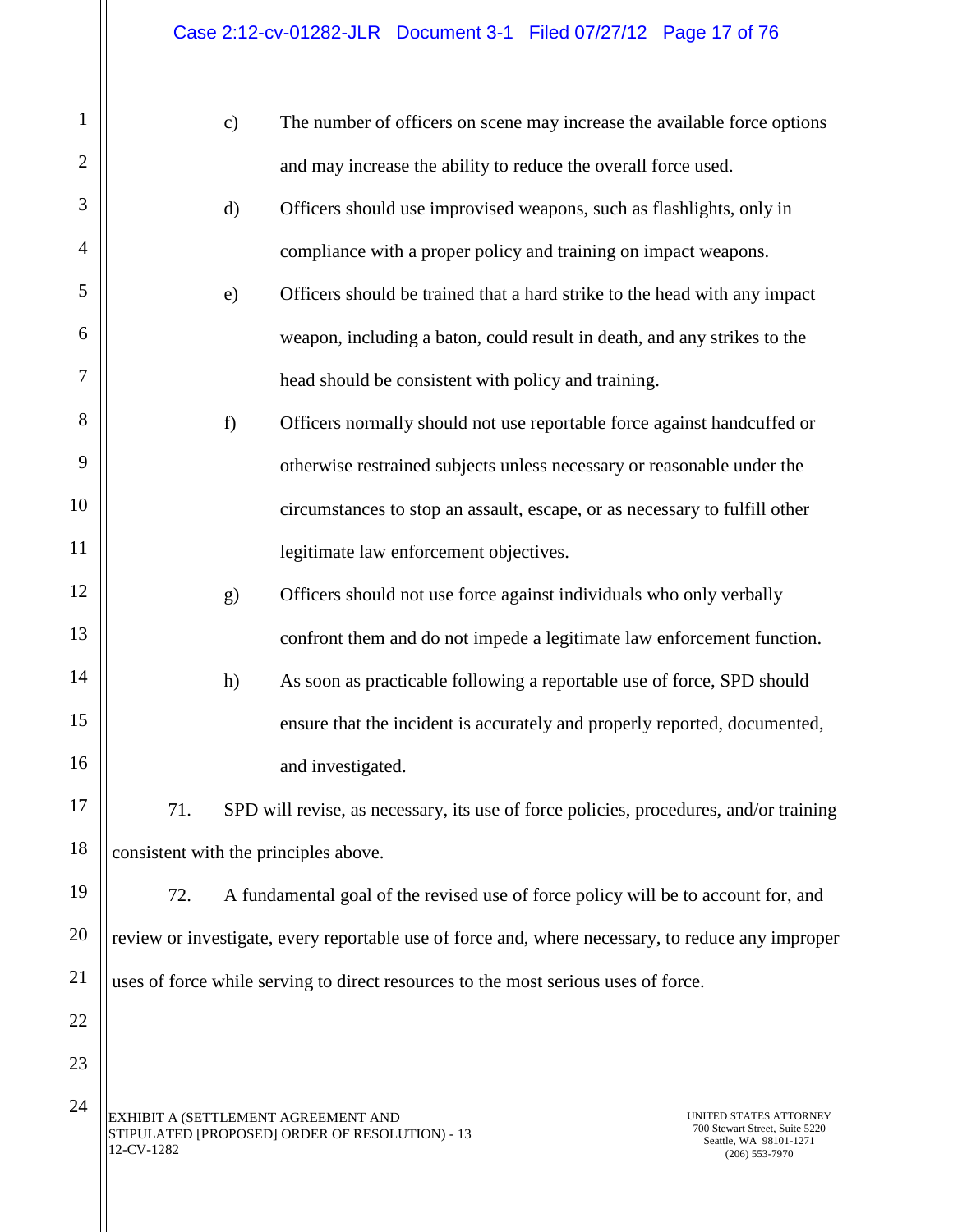Case 2:12-cv-01282-JLR Document 3-1 Filed 07/27/12 Page 18 of 76

1 2 3 73. Consistent with current practice, when SPD conducts its review of the implementation of the revised use of force policies, it will seek the timely input of the relevant members of the Training Section, line officers, supervisors, and PSS.

<span id="page-16-0"></span>

4

5

6

7

8

9

10

11

12

13

14

15

16

<span id="page-16-1"></span>17

18

19

20

21

22

23

24

## **2. Weapon-Specific Policies**

74. Revisions to SPD's weapons-specific policies, procedures, and training will be guided by the principles contained in this section.

75. The use of force policies will address the use and deployment of all authorized force weapons that are available to SPD officers. The specific policies for each force weapon will provide guidance for each weapon's use.

76. The weapon-specific policies will continue to include training and certification requirements that each officer must meet before being permitted to carry and use the authorized weapon. Officers will only carry weapons authorized by the Department. SPD will consult with the Monitor as to whether and when each uniformed officer should be required to carry at least one Less Lethal Device.

77. SPD will implement policies for each of the following weapons using these guidelines.

**a. Firearms**

78. Officer Discharges of Firearms will continue to be tracked as critical firearms discharges in EIS as uses of force. SPD will continue to document critical firearms discharges in SPD's annual use of force report.

EXHIBIT A (SETTLEMENT AGREEMENT AND STIPULATED [PROPOSED] ORDER OF RESOLUTION) - 14 12-CV-1282

UNITED STATES ATTORNEY 700 Stewart Street, Suite 5220 Seattle, WA 98101-1271 (206) 553-7970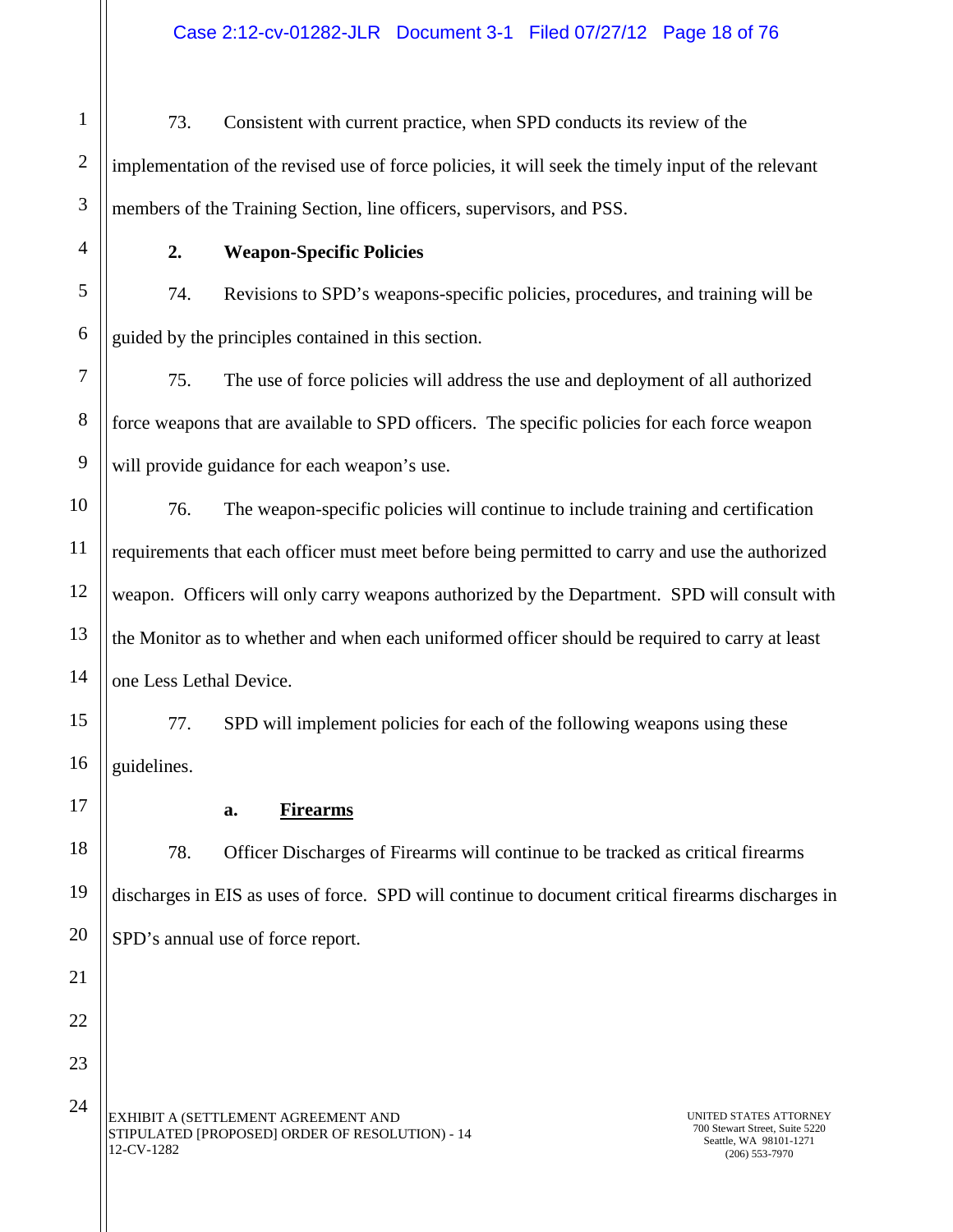<span id="page-17-0"></span>1 2

3

4

5

6

7

8

9

10

11

12

13

14

15

16

17

18

19

20

21

22

23

24

# **b. Conductive Energy Devices (ECD, CED, or TASER)**

79. The CED policy will continue to contain the training and tactics guidance regarding Less-Lethal Options and SPD's Annual CED Recertification Course, and other sources, and will continue to incorporate the following guidelines:

- a) A verbal warning should be given before use unless it is unsafe to do so or if it compromises a legitimate law enforcement objective.
- b) As with the initial CED application, each subsequent application is a separate application of force that must be individually justified as reasonable.
- c) All CED users will be trained in: 1) the potential risks of prolonged or repeated applications; 2) the appropriate procedures following a CED application; 3) the required documentation of a CED application in a use of force report; and 4) the appropriate use of the CED in drive stun mode.
	- d) All CED users will also be trained in the considerations of the additional environmental hazards such as flammable materials or falling hazards that may preclude the use of a CED.
		- e) All CED users will also be trained on the consideration of unique characteristics of the subject such as age, frailty, pregnancy and other medical conditions.
		- f) CED users will not intentionally target the subject's head, neck, or genital area unless to protect officer or public safety, or to accomplish a legitimate law enforcement objective.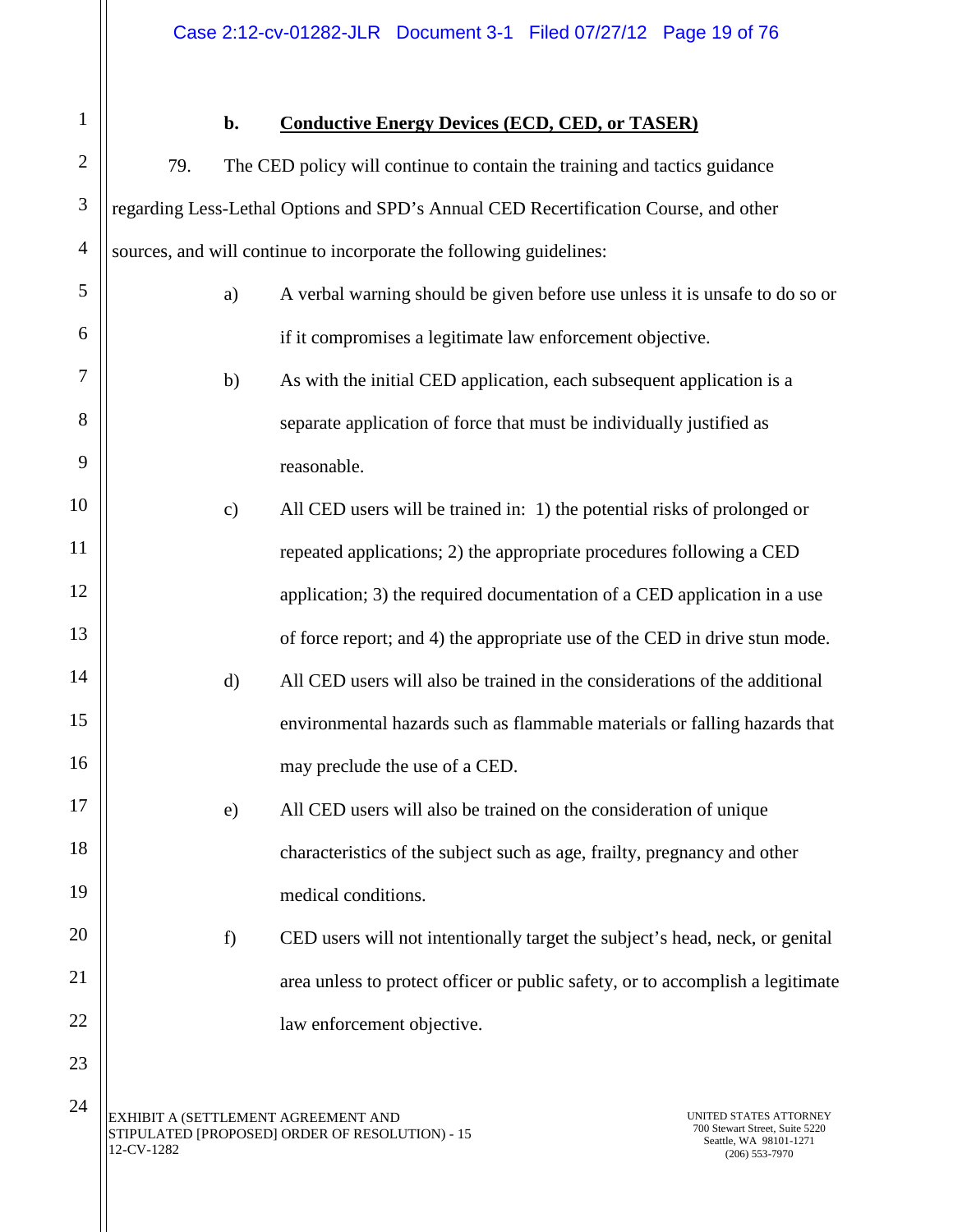80. Officers will continue to receive annual CED certifications consisting of physical competency, weapon retention, SPD policy, including any policy changes, technology changes, and scenario-based training.

81. SPD will continue to implement integrity safeguards on the use of CEDs to ensure compliance with SPD policy, including conducting random and directed audits of CED deployment data. The audits will compare the downloaded data to an officer's reports on use of force. Discrepancies within the audit will be addressed and appropriately investigated.

82. When a supervisor or FIT conduct investigations of CED use in Type II or Type III investigations, the investigator will assure that the use of force report thoroughly describes each CED application and that the CED data is downloaded and that data analysis is included in the use of force report.

83. SPD will continue to track CED applications as uses of force in EIS and continue to include CED data and analysis in its use of force annual report.

<span id="page-18-0"></span>

1

2

3

4

5

6

7

8

9

10

11

12

13

14

15

16

17

18

19

20

21

22

23

24

#### **c. Oleoresin Capsicum Spray ("OC Spray")**

84. The OC Spray policy and training will incorporate the evolving guidance contained within the SPD Post-Basic Law Enforcement Academy ("BLEA") course on Less-Lethal Force as well as guidance from the medical community. The policy and training will include at least the following guidelines:

| Officers will use OC spray only when such force is reasonable, including |
|--------------------------------------------------------------------------|
| when used for crowd dispersal or protection.                             |

b) Unless it presents a danger to the officer or others, or compromises a legitimate law enforcement objective, officers should use a verbal warning to the subject or crowd that OC spray will be used and defer using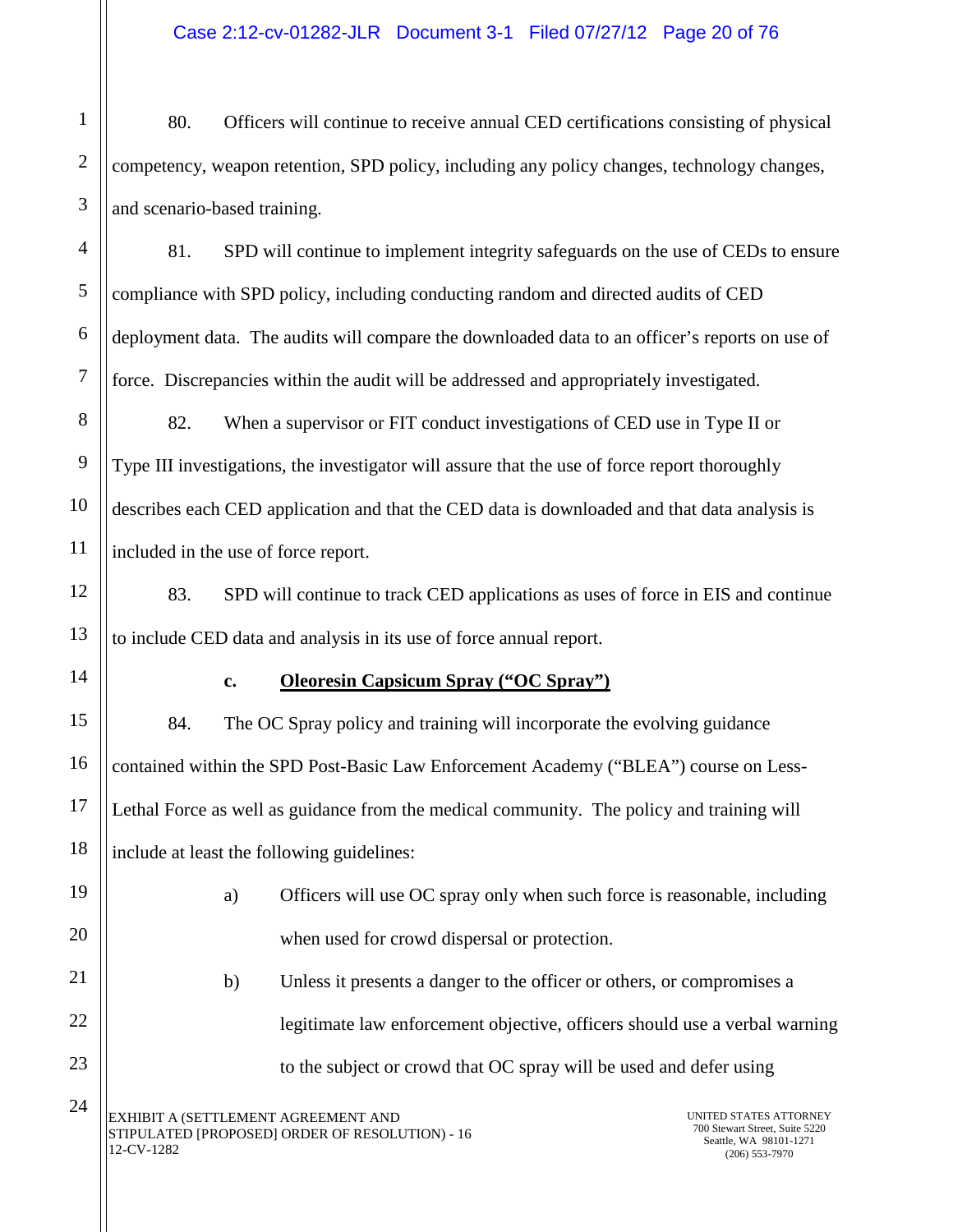OC spray a reasonable amount of time to allow the subject to comply with the warning.

- c) After the initial application of OC spray, each subsequent spray must also be reasonable and the officer should reevaluate the situation accordingly.
- d) The application of OC Spray on persons in restraints such as handcuffs must be consistent with a legitimate law enforcement objective, or to protect officer or public safety.

85. Officers will continue to be trained in and follow protocols developed by SPD on their responsibilities following OC Spray use, including minimizing exposure of non-targeted individuals and decontamination of exposed subjects. Officers will continue to request medical response or assistance for subjects exposed to chemical spray when they complain of continued effects after having been decontaminated, or they indicate that they have a pre-existing medical condition (e.g., asthma, emphysema, bronchitis, heart ailment, etc.) that may be aggravated by chemical spray.

86. Officers will use only agency-issued or approved OC Spray.

87. SPD will continue to maintain written documentation of the number of OC Spray canisters annually distributed to, and utilized by, each officer. Analysis of OC deployments will continue to be included in SPD's use of force annual report and tracked in EIS as a use of force.

<span id="page-19-0"></span>19

1

2

3

4

5

6

7

8

9

10

11

12

13

14

15

16

17

18

# **d. Impact Weapons**

20 21 22 23 88. SPD will incorporate in its use of force policies specific provisions concerning the use of impact weapons and guidelines for use. Officers will be trained and certified for department-approved impact weapons before being authorized to carry these weapons. Officers will also be recertified at reasonable intervals. Use of any improvised impact weapons will fall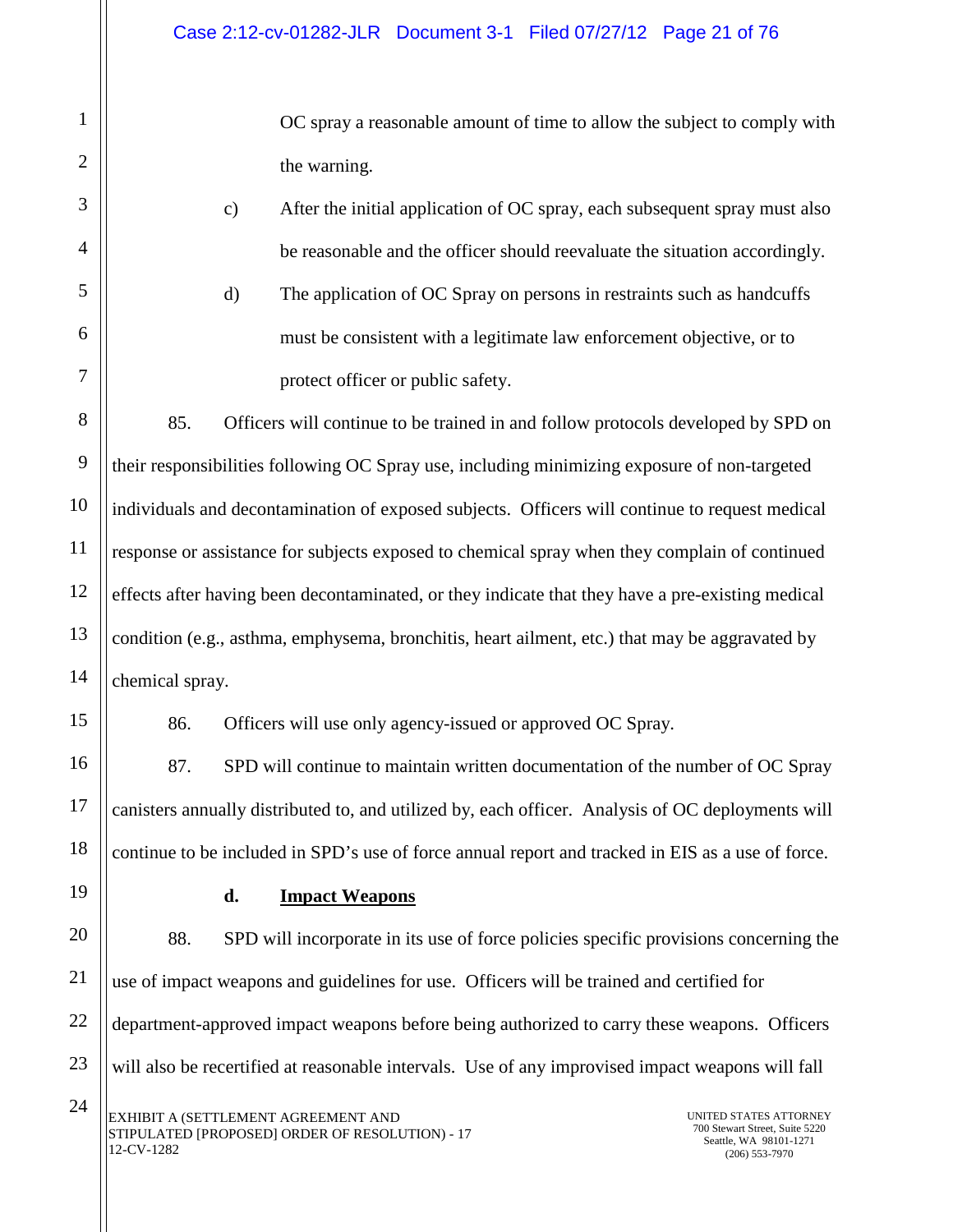#### Case 2:12-cv-01282-JLR Document 3-1 Filed 07/27/12 Page 22 of 76

under the same guidelines and officers will be required to articulate how the use of the weapon was objectively reasonable. Consistent with current policy, impact weapon use will be limited to situations in which such force is reasonable and consistent with training, for example, when it is necessary to protect the officer, the subject, or another party from immediate physical harm.

89. When a supervisor or FIT conduct investigations of impact weapon use in Type II or Type III investigations, the investigator will assure that the use of force report thoroughly describes each impact weapon strike that the officer recalls. Consistent with current training policy and practice, impact weapons should not be used on persons who are handcuffed and under control or otherwise restrained persons under control, or persons complying with police direction.

90. Analysis of data regarding the use of impact weapons will continue to be included in SPD's use of force annual report and tracked in EIS as a use of force.

## **3. Use of Force Reporting and Investigation**

<span id="page-20-0"></span>91. Uses of force will be divided into three types for reporting, investigative, and review purposes. The goal is to focus police resources on the most serious cases, while also requiring that all reportable uses of force cases are reported and not under-classified.

92. The three levels for the reporting, investigation, and review of use of force correspond to the amount of force used and/or the outcome of the force. This Agreement's categorization of these types of uses of force is based on the following factors: degree of injury caused; potential of the technique or weapon to cause injury; degree of pain experienced; degree of disability experienced by the subject; complaint by subject; degree of restraint of the subject; impairment of the functioning of any organ; duration of force; and physical vulnerability of the subject.

24

1

2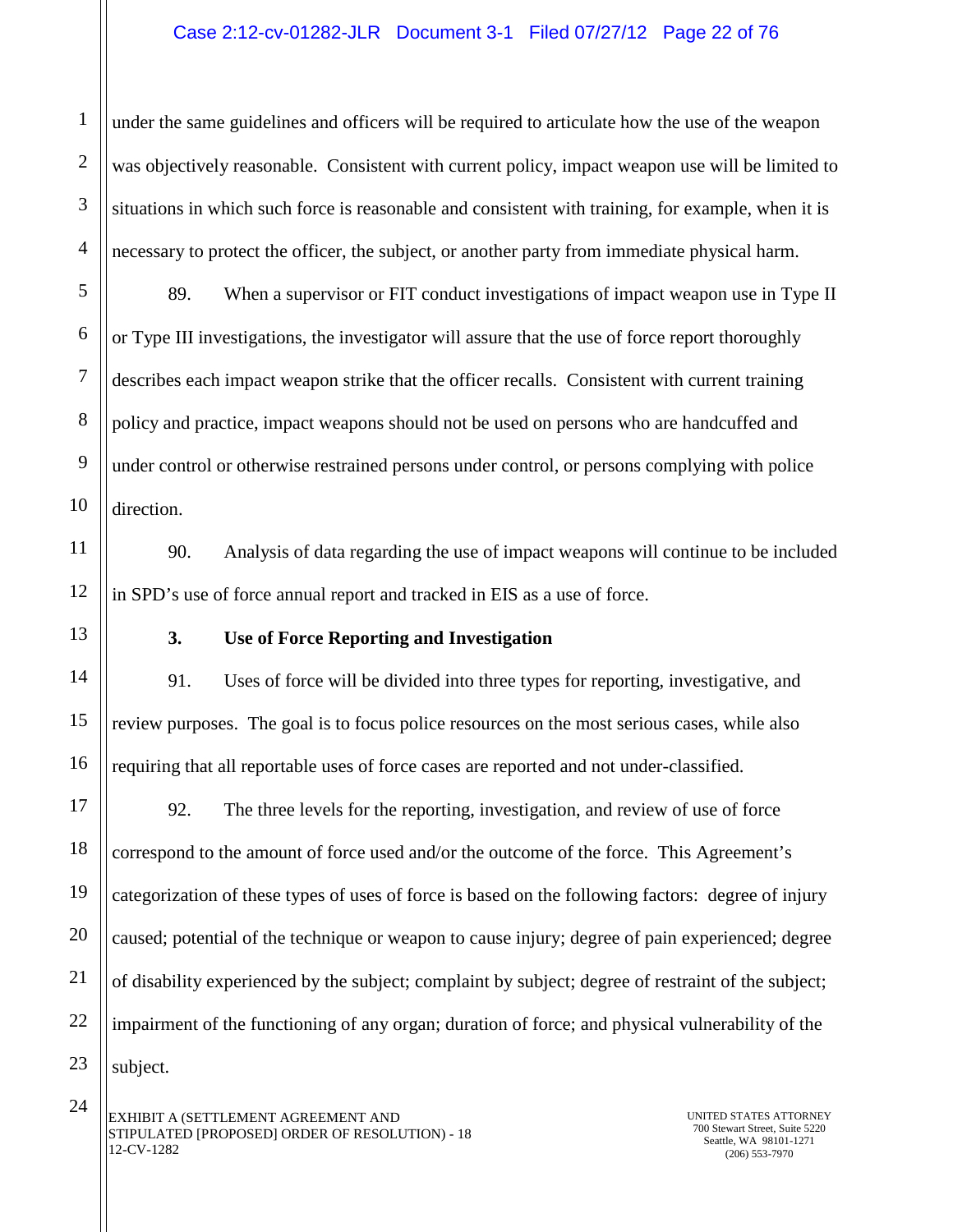- 1 2 3 93. The three types of force will have different levels of departmental reporting and review that become more rigorous depending on the type of the force used. Each level will have four essential components:
	- a) Initial Reporting: reporting and documentation requirements that, consistent with this Agreement, include the immediate response to the incident.
	- b) Investigation and Supervisory Assessment: investigation or assessment requirements that detail how the investigation or assessment is conducted and who is responsible for the investigation and assessment as to the use of force.
	- c) Review: for Type II and III uses of force, a review process requiring critical examination of the incident to assess its appropriateness, as well as identify any shortcomings in policy, procedure, training, tactical performance, and supervisory action. The review process will also consider how information gathered on the incident could be used to increase the effectiveness of the officer and the Department as a whole. d) Record Keeping and Follow-up: the facts regarding the incident will be stored, reported, and analyzed, and any deficiencies or concerns addressed.

20 21 94. Officers will notify their supervisor as soon as practicable following any use of Type I, II, or III use of force.

22 23 24 95. Consistent with other policies, a supervisor can always opt to require a higher level of response to a given incident. Factors to consider in determining whether a higher level

4

5

6

7

8

9

10

11

12

13

14

15

16

17

18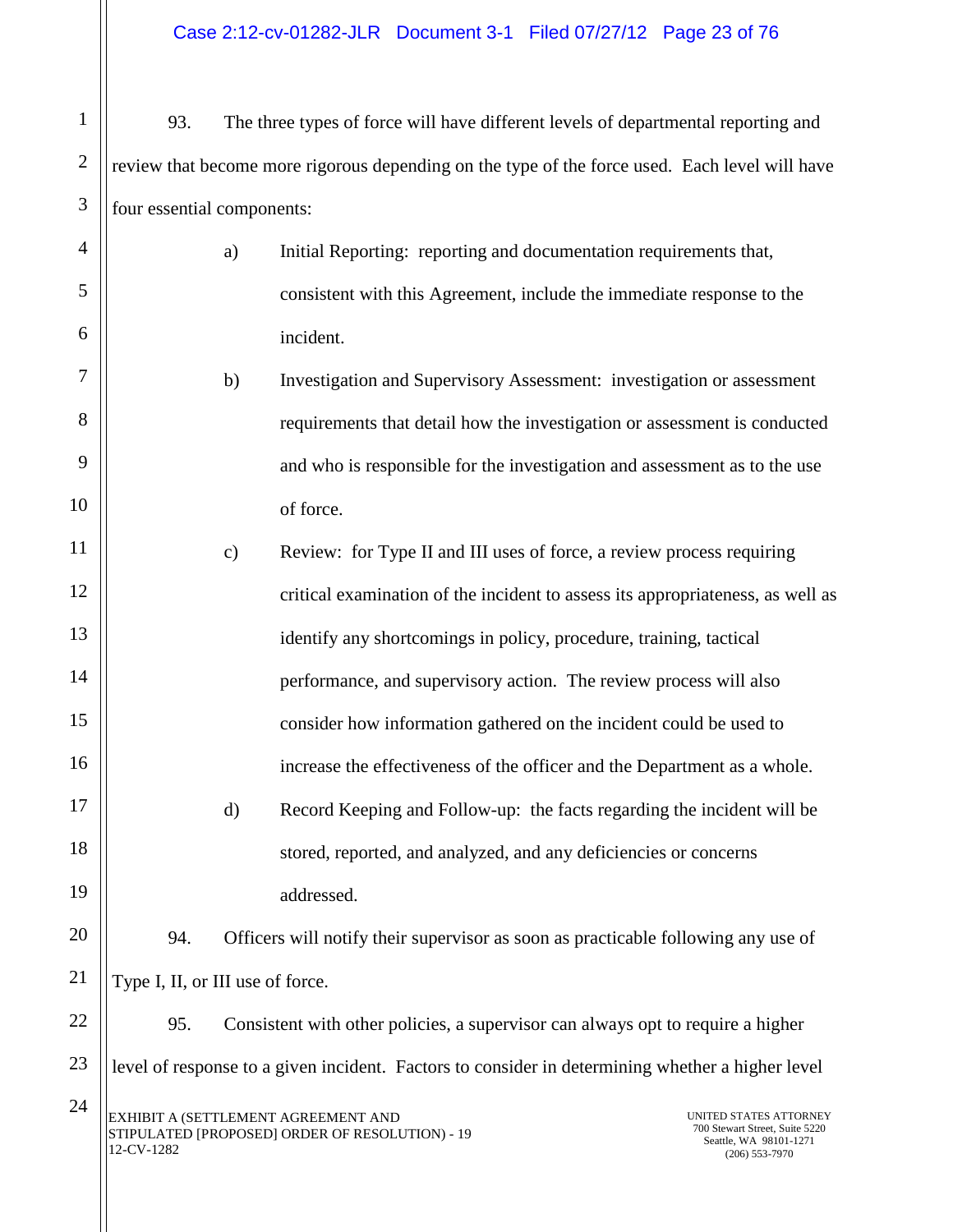#### Case 2:12-cv-01282-JLR Document 3-1 Filed 07/27/12 Page 24 of 76

response is appropriate include, but are not limited to, the following: the nature of the resistance encountered; force used against a handcuffed or otherwise restrained, under control, or incustody subject; force used against pregnant or vulnerable subjects (e.g. age or infirmity); incidents resulting from faulty information or unintentional error; and when it is unclear whether the officer acted consistent with policy or law.

96. When multiple officers are involved in a use of force incident, the entire incident will be reported and investigated at the highest level reached by any single officer during the incident. All involved officers will be required to submit statements in accordance with that level's requirements. For example, if four officers are restraining a subject's limbs and only use Type I force, and a fifth officer uses a CED, each officer must submit a statement as required under at least the Type II protocol.

97. Each supervisor reviewing the incident is responsible for ensuring a full and accurate account of the incident, and identifying and resolving any inconsistencies or alternatively, bringing them to the attention of OPA or his/her supervisor.

98. Whenever a supervisor uses, directs, or is otherwise personally involved in any type of force, the investigation will be conducted by a supervisor uninvolved in the use of force unless impractical.

99. SPD will continue to analyze the force data captured in officers' force reports and supervisors' investigative reports on an annual basis to determine significant trends, to identify and correct deficiencies revealed by the analysis, and to document its findings in an annual public report.

EXHIBIT A (SETTLEMENT AGREEMENT AND STIPULATED [PROPOSED] ORDER OF RESOLUTION) - 20 12-CV-1282

UNITED STATES ATTORNEY 700 Stewart Street, Suite 5220 Seattle, WA 98101-1271 (206) 553-7970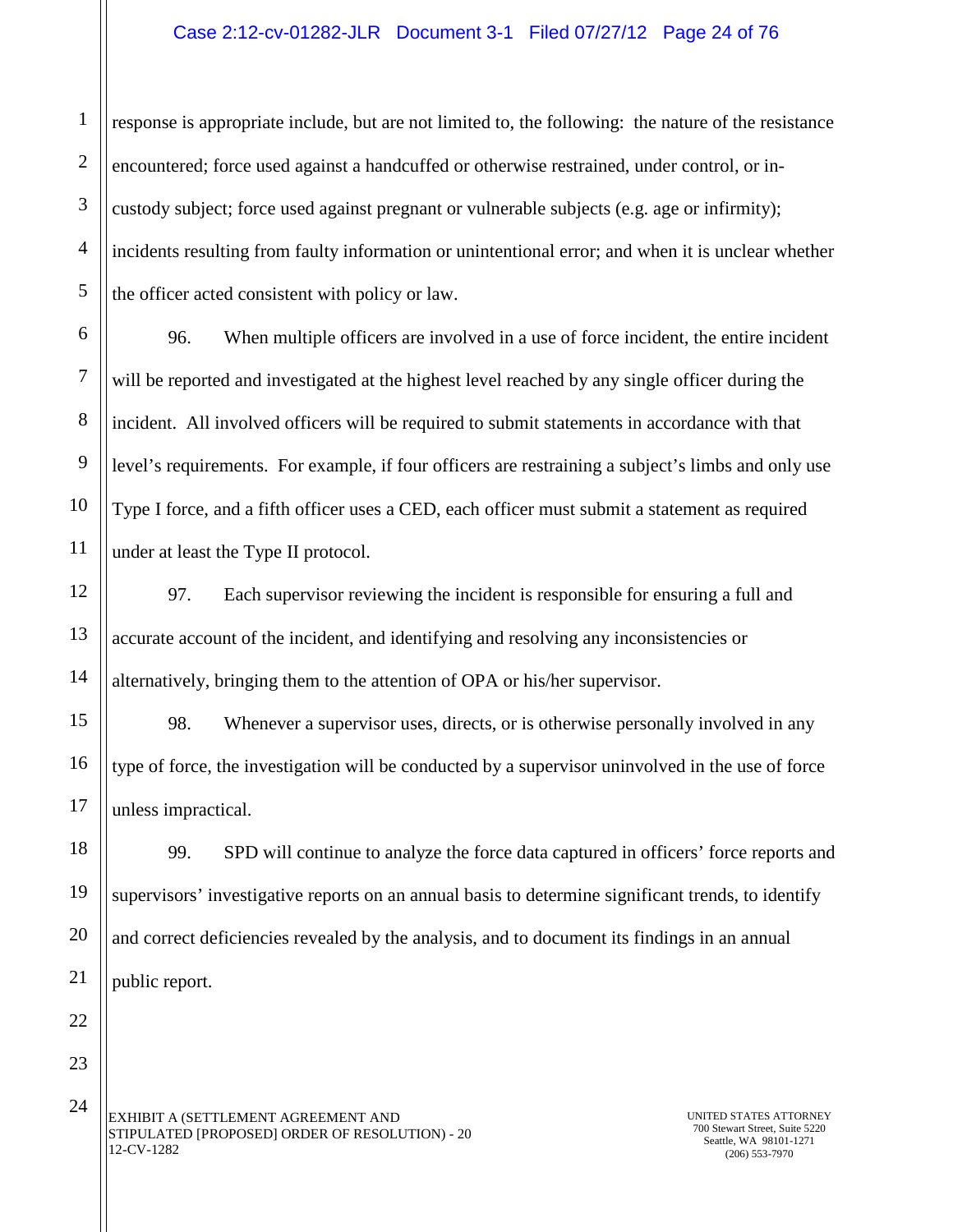<span id="page-23-0"></span>1

2

3

4

5

6

7

8

9

10

11

13

14

15

16

17

18

19

20

21

22

#### **a. Type I Reporting and Investigation Requirements**

100. Officers will document a Type I use of force in a searchable and retrievable format that contains the following information: 1) an account of the officer's actions in using force; 2) the suspect's actions that led to the application of force; 3) the identity of the officer who used force; 4) the names of other officers or identified witnesses present; and 5) the name of the supervisor screening the incident. The officer's immediate supervisor will review the documentation as soon as practicable and direct the officer to supply more information, if needed.

12 101. A Type I use of force report must be provided orally and screened in person by a supervisor, unless impractical under the circumstances, prior to the subject being booked, released, or the contact concluded. If the subject is free to leave, the detention will not be extended to facilitate the screening process; however, the subject may choose to remain at the scene to speak with a supervisor. If there is any uncertainty or concern about the reason or nature of the force used, or the existence of any injury, the supervisor will immediately roll out to the scene, unless impractical in the circumstances.

102. The supervisor will determine if the use of force is appropriately classified as a Type I incident. If the supervisor is unable to make that determination, the supervisor will consult with FIT or his/her direct supervisor to assist in the determination. The supervisor will also evaluate the incident for any other concerns (tactical, threat assessment, etc.). The supervisor will address any concerns with the officer involved. If it appears that misconduct may have been involved in the use of force, the supervisor will ensure that OPA is contacted and consult the FIT team regarding reclassification of the incident as Type II or III.

23

24

EXHIBIT A (SETTLEMENT AGREEMENT AND STIPULATED [PROPOSED] ORDER OF RESOLUTION) - 21 12-CV-1282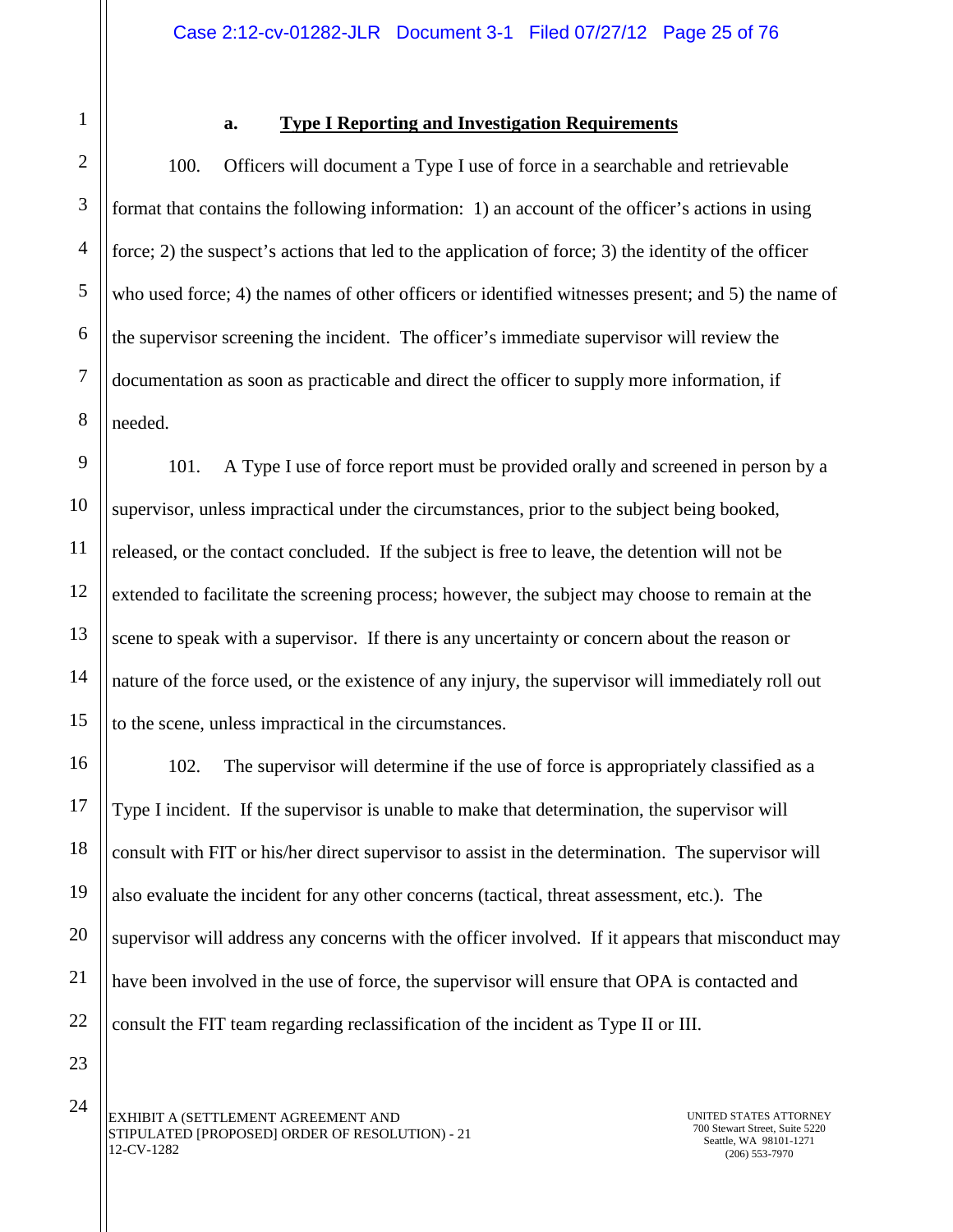<span id="page-24-0"></span>

1

2

# **b. Type II and III Reporting Requirements**

103. For Type II and Type III uses of force, all involved officers will complete an officer statement using descriptive language. The statement will include: 1) the reason for the initial police presence; 2) a detailed description of the incident circumstances, including the words, actions, and/or threat posed by the suspect warranting the need for force; 3) a detailed description of the force used by the officer giving the statement; 4) a detailed description of the force used by other officers if clearly observed; 5) a detailed description of any apparent injury to the suspect, any complaint of injury, or the lack of injury, including information regarding any medical aid or medical evaluation provided.

<span id="page-24-1"></span>

# **c. Supervisory Investigations of Type II Uses of Force**

104. Upon notification of a Type II use of force, a supervisor will respond to the scene and thoroughly investigate all Type II events unless officer or public safety will be compromised as a result. No supervisor who participated in, or ordered the force, will conduct or be involved in conducting the investigation of the incident. In thoroughly investigating all Type II events, the investigating supervisor at a use of force incident will:

- a) Respond to the scene, examine the subject of the force for injury, interview the subject for complaints of injury, and where necessary, summon medical aid via SPD Communications.
- b) If the subject does not require medical attention, and probable cause exists for his/her arrest, the supervisor may arrange for transport to a police holding facility or directly to jail.
	- c) The supervisor will obtain sufficient basic information to determine if a FIT response is required. Whether required or not, a supervisor retains the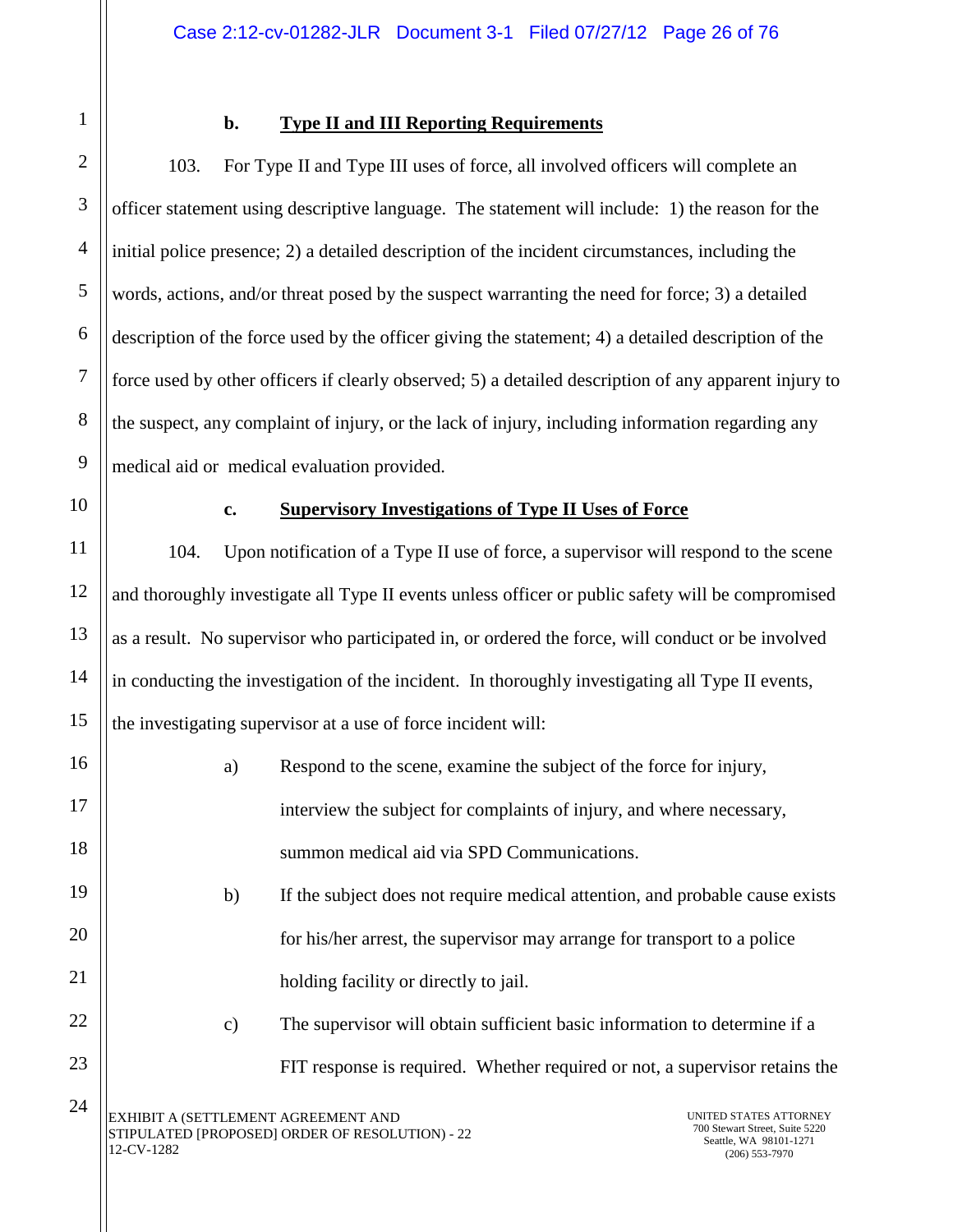| $\mathbf{1}$ |                                                                                                      |     | discretion to refer any use of force to FIT for FIT's determination of                                 |
|--------------|------------------------------------------------------------------------------------------------------|-----|--------------------------------------------------------------------------------------------------------|
| $\mathbf{2}$ |                                                                                                      |     | whether to take investigatory responsibility over the matter.                                          |
| 3            | $\mathbf{d}$                                                                                         |     | Whenever there is an indication of possible criminal conduct by an officer,                            |
| 4            |                                                                                                      |     | the officer will not be compelled to provide a statement.                                              |
| 5            | e)                                                                                                   |     | If a FIT response is not appropriate, the supervisor will conduct the                                  |
| 6            |                                                                                                      |     | investigation, as an impartial fact-finder and will not be responsible for                             |
| 7            |                                                                                                      |     | determining the ultimate disposition of the incident. The supervisor will:                             |
| 8            |                                                                                                      | (1) | Identify and secure evidence to enable the supervisor to describe in                                   |
| 9            |                                                                                                      |     | detail the use of force and the facts and circumstances surrounding                                    |
| 10           |                                                                                                      |     | it.                                                                                                    |
| 11           |                                                                                                      | (2) | Ensure collection of evidence sufficient to establish material facts                                   |
| 12           |                                                                                                      |     | related to the use of force, where reasonably available, including                                     |
| 13           |                                                                                                      |     | physical evidence, audio and video recordings, photographs, and                                        |
| 14           |                                                                                                      |     | other documentation of injuries or the absence of injuries.                                            |
| 15           |                                                                                                      | (3) | Make reasonable attempts to locate relevant civilian witnesses                                         |
| 16           |                                                                                                      |     | including the subject and third parties, and arrange for witnesses to                                  |
| 17           |                                                                                                      |     | be interviewed. Supervisors should use interview techniques                                            |
| 18           |                                                                                                      |     | taught in use of force investigation courses, including avoiding                                       |
| 19           |                                                                                                      |     | leading questions.                                                                                     |
| 20           |                                                                                                      | (4) | Where practicable and warranted in the circumstances, ensure that                                      |
| 21           |                                                                                                      |     | all interviews with civilian witnesses are recorded. Interviews of                                     |
| 22           |                                                                                                      |     | the subject, or the subject's refusal to be interviewed, will be audio                                 |
| 23           |                                                                                                      |     | or ICV recorded, if possible.                                                                          |
| 24           | EXHIBIT A (SETTLEMENT AGREEMENT AND<br>STIPULATED [PROPOSED] ORDER OF RESOLUTION) - 23<br>12-CV-1282 |     | UNITED STATES ATTORNEY<br>700 Stewart Street, Suite 5220<br>Seattle, WA 98101-1271<br>$(206)$ 553-7970 |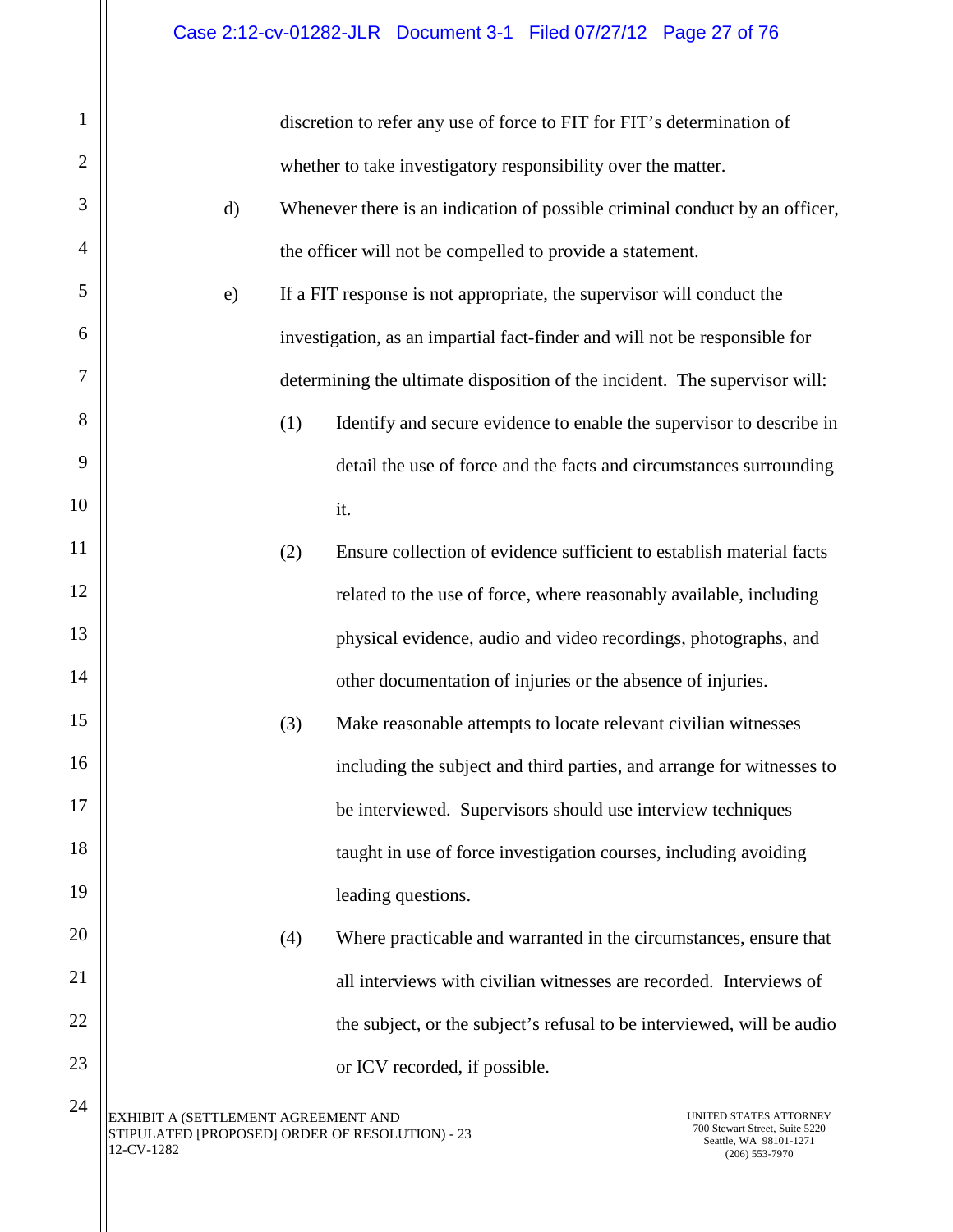- (5) As with civilian witnesses, conduct separate interviews of officers involved in a use of force incident, unless unreasonable under the circumstances.
- (6) Require each officer at the scene to complete either a witness statement (if they did not use Type II use of force) or a Use of Force Statement (if they did use Type II use of force). Each officer will describe what he/she did and saw as comprehensively and descriptively as possible and in the context of the use of force by other officers, identifying all other officers involved in the incident when possible. The supervisor will assure such statements comply with SPD guidelines.
- (7) Review any ICV or holding cell video related to the incident, and red flag for retention ICV that documents contact with the subject.
- (8) Canvass the area for privately-owned video that may have captured the contact, and attempt to obtain copies voluntarily. If owner refuses, document the location and/or owner of the video. If no privately-owned video is discovered, document that none was found.
- (9) Photograph the location where the incident occurred, to determine damage, and ensure that relevant evidence is collected. Photograph any officer injuries or areas of complained injury, and any damaged government or private property.

EXHIBIT A (SETTLEMENT AGREEMENT AND STIPULATED [PROPOSED] ORDER OF RESOLUTION) - 24 12-CV-1282 24

1

2

3

4

5

6

7

8

9

10

11

12

13

14

15

16

17

18

19

20

21

22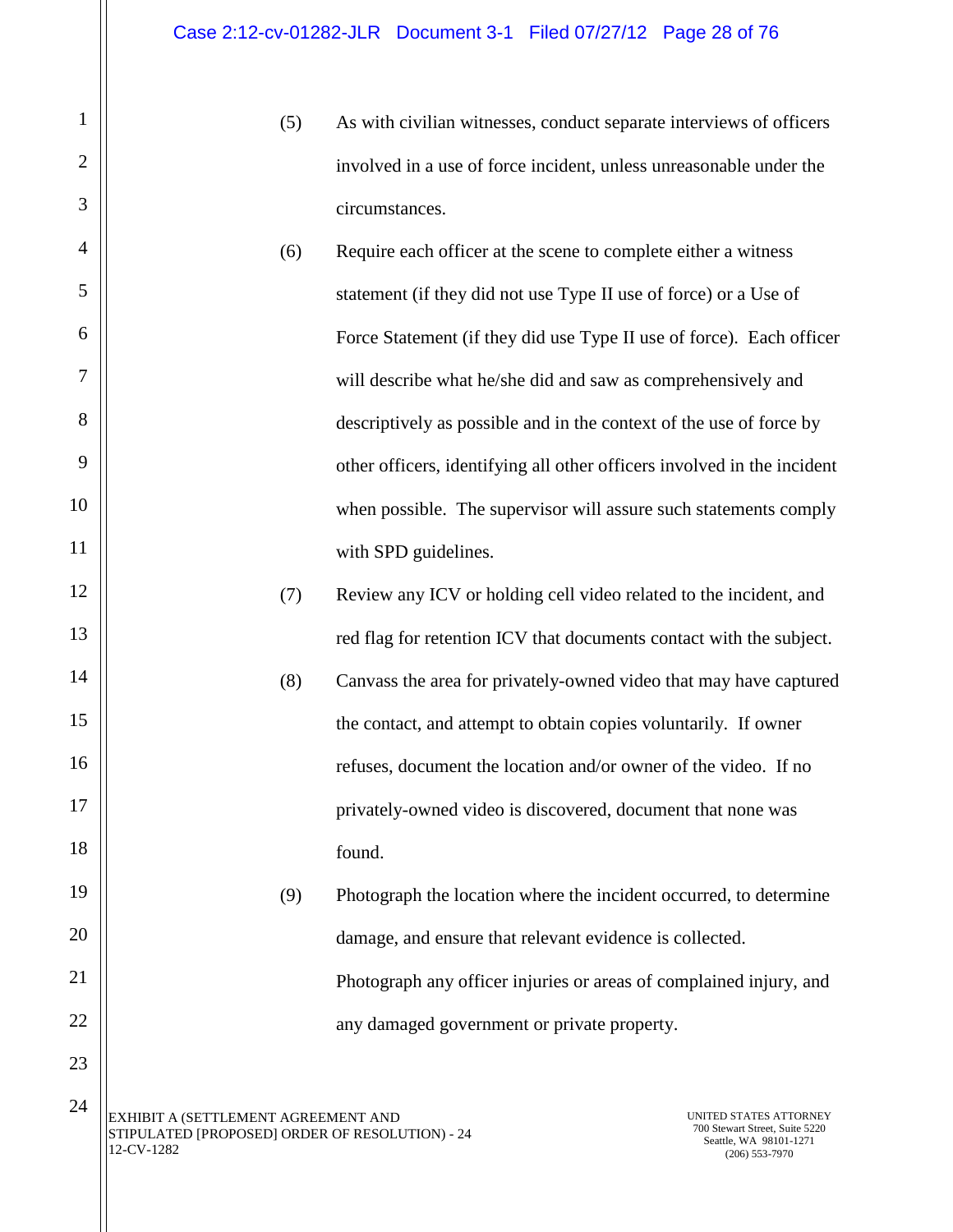<span id="page-27-0"></span>EXHIBIT A (SETTLEMENT AGREEMENT AND STIPULATED [PROPOSED] ORDER OF RESOLUTION) - 25 12-CV-1282 UNITED STATES ATTORNEY 700 Stewart Street, Suite 5220 Seattle, WA 98101-1271 (206) 553-7970 1 2 3 4 5 6 7 8 9 10 11 12 13 14 15 16 17 18 19 20 21 22 23 24 (10) Respond to the subject's location, and photograph the subject for identification purposes, and any visible injuries or places where the subject complains of injury. (11) Consider all relevant evidence, including circumstantial, direct, and physical evidence and make credibility determinations and resolve material inconsistencies in statements, if feasible. When possible, assess the subject's injuries and determine whether the subject's injuries are consistent with the force reported used by the officer(s). (12) When a supervisor concludes that there may have been misconduct, the supervisor will consult with an on-duty commander of the permanent rank of lieutenant or above and ensure that OPA is notified. **d. Supervisor's Force Investigation Report for Type II Uses of Force** 105. An email or other form of notification of a reportable use of force will be forwarded to the supervisor's commanding officer by the end of the shift during which the force occurred. The notification will contain basic information concerning the incident. 106. Each supervisor will complete and document a use of force supervisory investigation using a Supervisor's Force Investigation Report (a revised form 1.40b) within 72 hours of learning of the use of force, unless an extension is approved by the supervisor's commanding officer. The Supervisor's Report will include the following: a) The supervisor's narrative description of the incident. A supervisor's narrative will summarize the force used by the officers and the subject,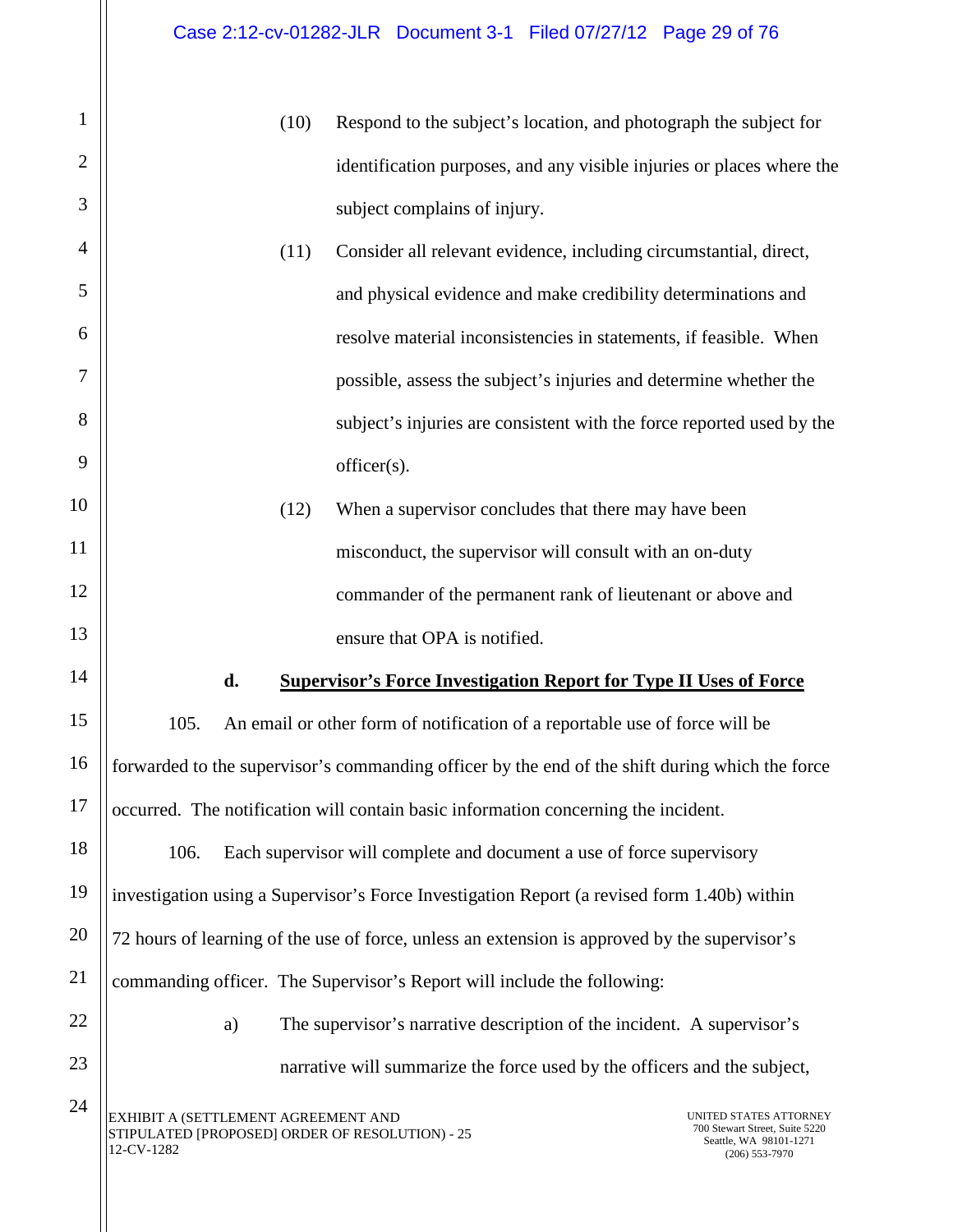injuries sustained by the subject and the officer, and will describe the sequence of events. Additionally, it will document the supervisor's actions in reviewing or screening the incident. The summary should provide a commander reviewing the supervisor's summary a complete understanding of the incident from beginning to end, including, crucially, when each officer used force, why the force was necessary at each point in time, and how each injury, if any, occurred.

b) The report will be accompanied by the use of force packet which contains documentation of all evidence that was gathered, including physical evidence; photographs; and names, phone numbers, addresses, and summaries of statements by all civilian witnesses to the incident. In situations in which there are no known witnesses, the report will specifically state this fact. In situations in which witnesses were present but the author of the report did not determine the identification, phone number, or address of those witnesses, the report will state the reasons why.

- c) The names of all other SPD employees witnessing the use of force and summaries of their statements.
	- d) The supervisor's evaluation of the evidence, including any material inconsistencies in the evidence or statements.

#### **e. Type II Report Review by Chain of Command**

107. SPD Policy 6.240.XII.B.11 already establishes a process by which the use of force packet is forwarded through the chain of command to the involved officer's bureau

1

2

3

4

5

6

7

8

9

10

11

12

13

14

15

16

17

18

19

20

<span id="page-28-0"></span>21

22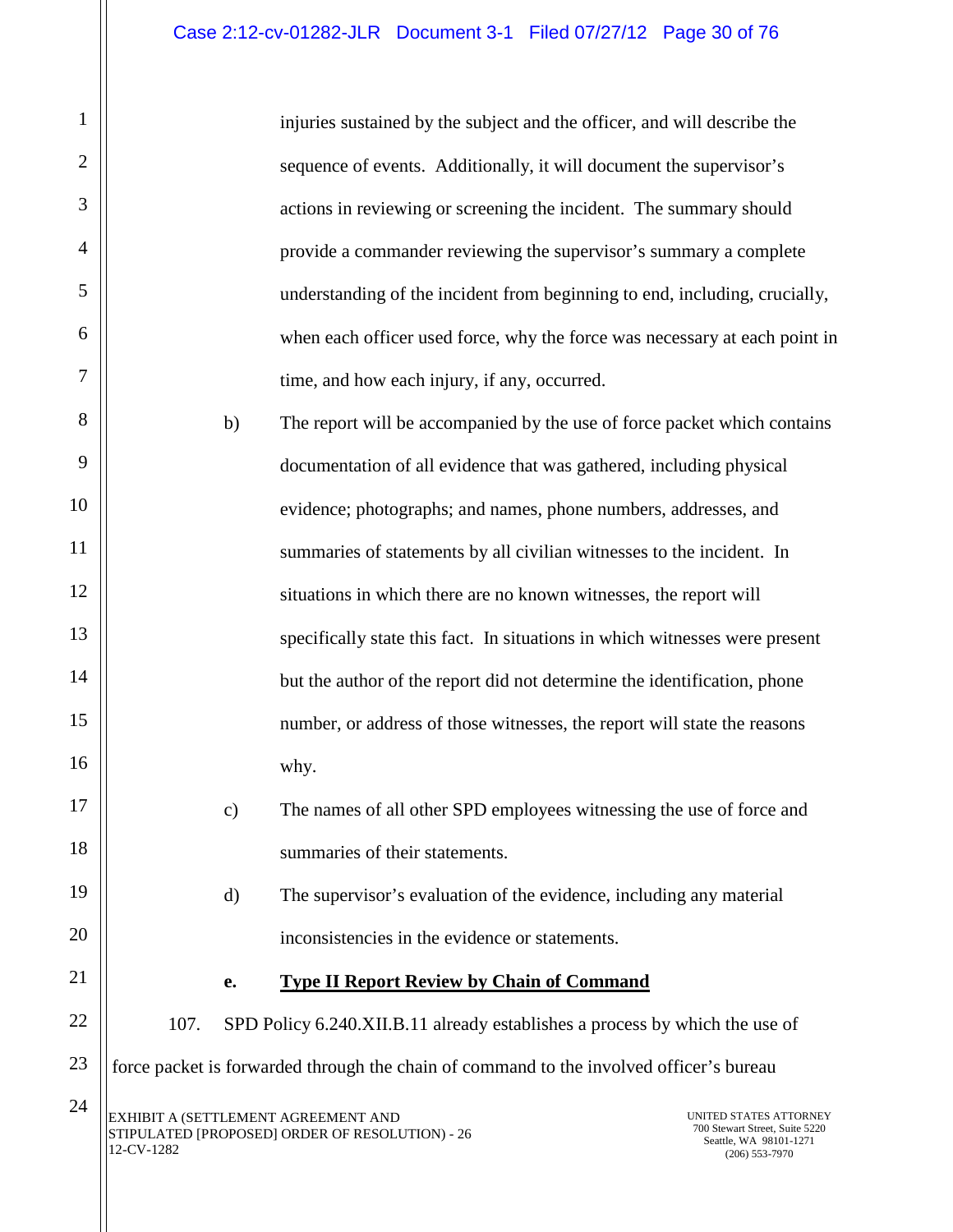2 commander. SPD will revise and clarify the process for review of a use of force report to incorporate the process detailed in this section of this Agreement.

1

3

4

5

6

7

8

9

108. Upon completion of the supervisor's use of force investigation report and packet, the investigating supervisor will forward the packet through the chain of command. The reviewing lieutenant will review the report packet to ensure it is complete and the investigation was thorough and reach findings as to whether the use of force was lawful and consistent with policy. Each higher level supervisor in the chain will review the packet to ensure that it is complete, the investigation was thorough, and that the findings are supported by a preponderance of the evidence.

10 11 12 13 14 15 16 17 18 19 20 109. When it appears to a supervisor that there is additional relevant and material evidence that may assist in resolving inconsistencies or improve the reliability or credibility of the findings, that supervisor should ensure that additional investigation is completed. When it appears to a supervisor that the findings are not supported by a preponderance of the evidence, that supervisor will modify the findings after consultation with the investigating supervisor and previous reviewers, and document the reasons for this modification, including the specific evidence or analysis supporting the modification. Any supervisor in the chain of command may discuss the modification with the investigating supervisor and/or reviewers. If any investigative deficiencies exist, the reviewer will initiate corrective action where appropriate. Every supervisor in the chain of command is responsible to assure the accuracy and completeness of the Investigation Reports completed by supervisors.

21 22 23 110. When the precinct commander finds that the investigation is complete and the findings are supported by the evidence, the investigation file will be forwarded to the Use of Force Committee.

EXHIBIT A (SETTLEMENT AGREEMENT AND STIPULATED [PROPOSED] ORDER OF RESOLUTION) - 27 12-CV-1282 24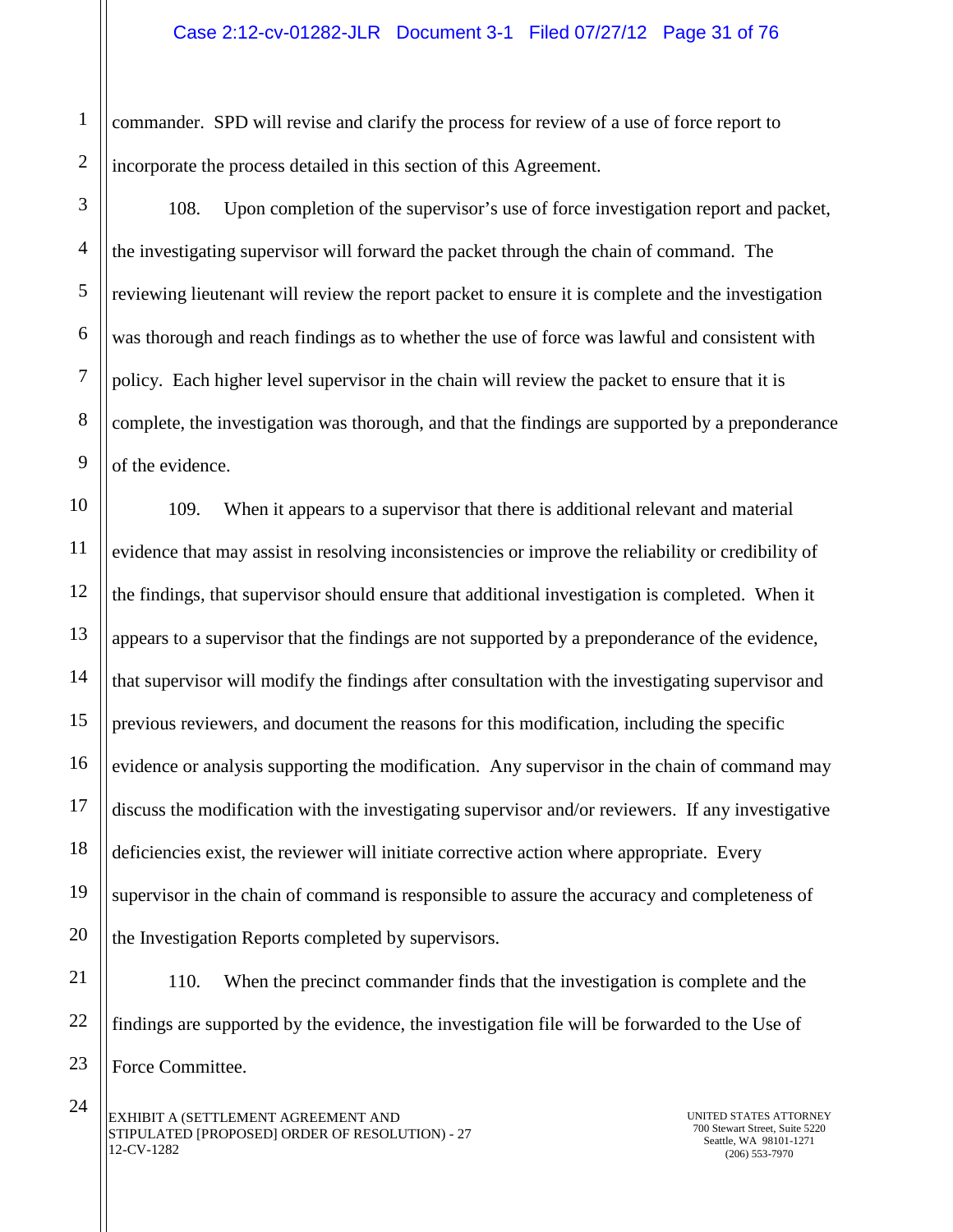111. At the discretion of the officer's chain of command, or OPA in the case of potential misconduct, a use of force investigation may be assigned or re-assigned for investigation to FIT or to another supervisor, whether within or outside of the precinct in which the incident occurred, or may be returned to the Unit for further investigation or analysis. Where, after investigation, a use of force is found to be out of policy, or the investigation of the incident is lacking, the Chief or designee will direct and ensure appropriate corrective action, if warranted. When the use of force indicates policy, training, tactical, or equipment concerns, the Chief or designee will ensure also that necessary training is delivered and that policy, tactical, or equipment concerns are resolved.

<span id="page-30-0"></span>10

1

2

3

4

5

6

7

8

9

11

12

13

14

15

16

17

18

19

20

21

22

23

24

# **f. Force Investigation Team (FIT) Investigations of Type III Uses of Force**

112. FIT will conduct investigations of (1) all Type III uses of force except for firearms discharges (which will continue to be investigated by the Homicide Unit and reviewed by the FRB); (2) any use of force that result in broken bones, loss of consciousness, or an admission to the hospital for treatment; the application of a neck hold (LVNR or Lateral Vascular Neck Restraint); hard strike to the head or neck with an impact weapon (flashlight, baton, or other object); (3) uses of force that potentially involve criminal conduct or misconduct on the part of the officer; and (4) uses of force referred to FIT by any SPD supervisor (and approved by the FIT commander), the Chief, his/her designee, or OPA. Response by FIT to a scene does not assume a criminal or administrative violation has occurred. 113. Type III uses of force will be investigated and documented by FIT, with assistance from the on-scene sergeant. The FIT response will be tailored to the circumstances but will normally include one to three FIT detectives, the FIT sergeant, a Homicide Unit command level officer, and a Training Section representative. The Training representative will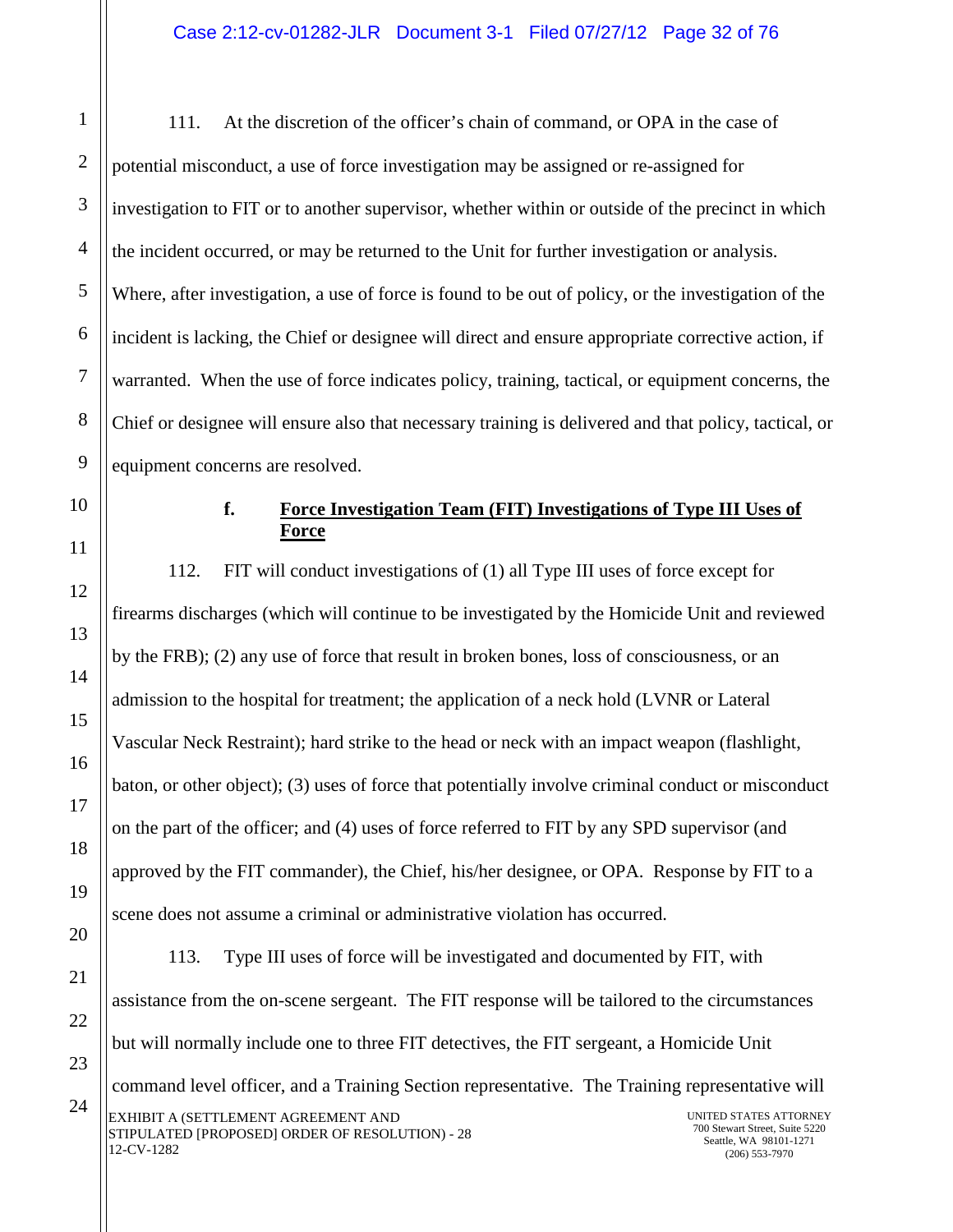#### Case 2:12-cv-01282-JLR Document 3-1 Filed 07/27/12 Page 33 of 76

1 2 3 not have investigative roles at the scene of a use of force, but will attempt to identify any policy or training issues. At least one member of FIT or a homicide supervisor will be available at all times to evaluate potential referrals from SPD supervisors.

114. If a FIT investigation, at any point, reveals officer misconduct, a FIT supervisor will contact OPA.

4

5

6

7

8

9

10

11

12

13

14

15

16

17

18

19

20

21

22

23

115. SPD will create a FIT training curriculum and procedural manual.

116. FIT should be staffed with individuals with appropriate expertise and investigative skills to ensure that uses of force that are contrary to law or policy are identified and appropriately resolved; and that its investigations allow the Use of Force Committee to identify trends or patterns of policy, training, equipment, or tactical deficiencies, or positive lessons related to the use of force.

117. The supervisor will have the following responsibilities in responding to a Type III use of force:

a) A sworn supervisor will respond to the scene, and will ensure that appropriate medical aid is summoned for any injured party, either subject or officer. If the subject is transported to a hospital, the supervisor will arrange for a hospital guard for the subject, if appropriate. b) The supervisor will obtain sufficient basic information to determine

> whether a FIT response is appropriate and contact the FIT sergeant to screen a response.

c) Whenever there is an indication of possible criminal conduct involving an officer, the officer will not be compelled to provide a statement.

EXHIBIT A (SETTLEMENT AGREEMENT AND STIPULATED [PROPOSED] ORDER OF RESOLUTION) - 29 12-CV-1282 24

UNITED STATES ATTORNEY 700 Stewart Street, Suite 5220 Seattle, WA 98101-1271 (206) 553-7970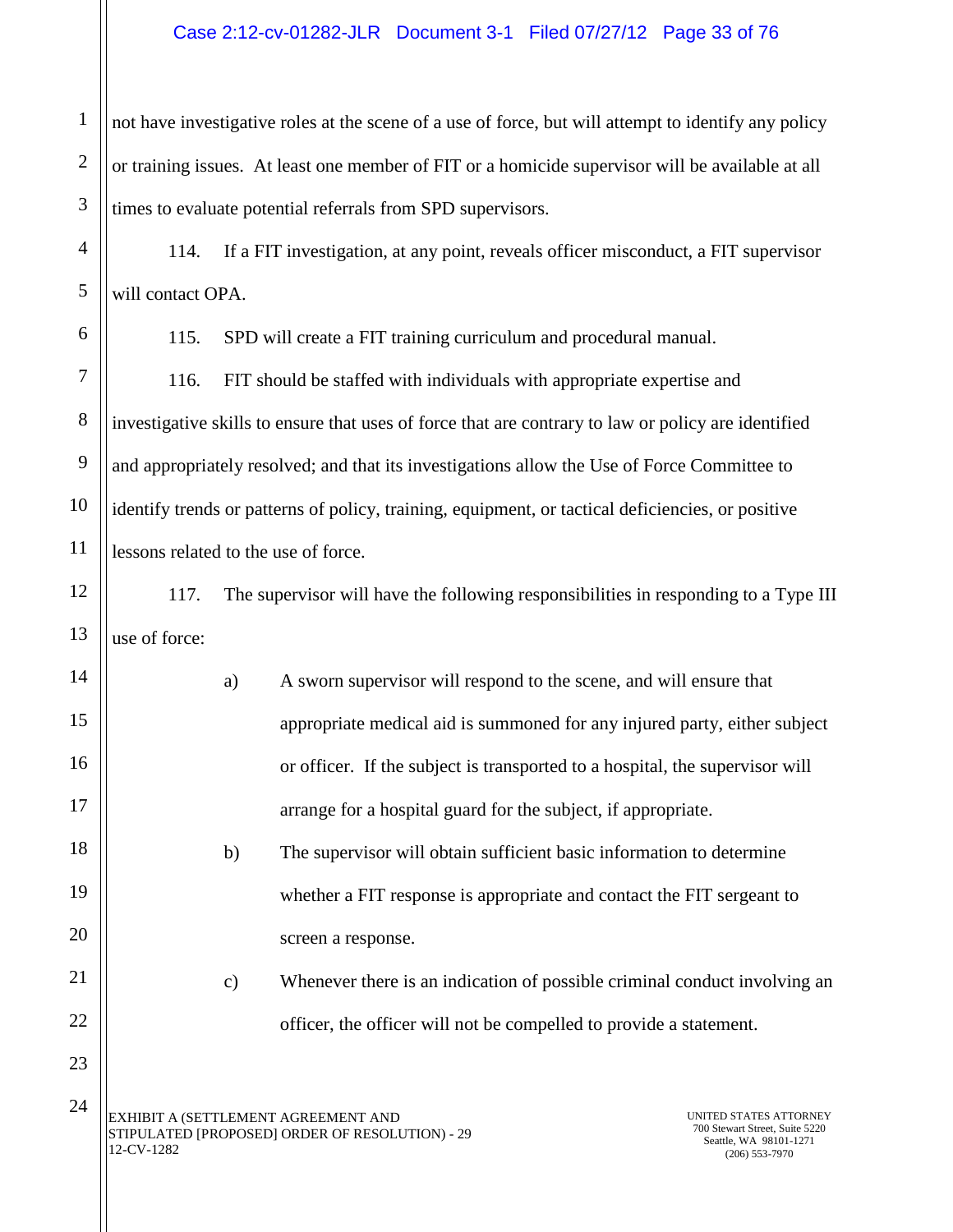| $\mathbf{1}$   |            |      | $\mathbf{d}$  | The supervisor will ensure the scene is contained and will turn the scene              |                                                                                                        |
|----------------|------------|------|---------------|----------------------------------------------------------------------------------------|--------------------------------------------------------------------------------------------------------|
| $\overline{2}$ |            |      |               | over to the arriving FIT personnel. The scene will be left intact and will             |                                                                                                        |
| 3              |            |      |               | be processed by FIT personnel.                                                         |                                                                                                        |
| 4              |            |      | e)            | The supervisor will make reasonable attempts to locate civilian witnesses              |                                                                                                        |
| 5              |            |      |               | to the event, and identify and request that the witnesses standby for the              |                                                                                                        |
| 6              |            |      |               | FIT personnel's arrival.                                                               |                                                                                                        |
| 7              |            | 118. |               | FIT will have the following responsibilities in responding to a Type III use of        |                                                                                                        |
| 8              | force:     |      |               |                                                                                        |                                                                                                        |
| 9              |            |      | a)            | FIT personnel will take control of the use of force investigation upon their           |                                                                                                        |
| 10             |            |      |               | arrival.                                                                               |                                                                                                        |
| 11             |            |      | b)            | Where possible, FIT detectives will ensure that all interviews with civilian           |                                                                                                        |
| 12             |            |      |               | witnesses are recorded.                                                                |                                                                                                        |
| 13             |            |      | $\mathbf{c})$ | FIT personnel will arrange for a canvass for any privately-owned video                 |                                                                                                        |
| 14             |            |      |               | that may have captured the contact, and attempt to obtain copies                       |                                                                                                        |
| 15             |            |      |               | voluntarily. If the owner refuses, they will document the location and/or              |                                                                                                        |
| 16             |            |      |               | owner of the video. If no privately-owned video is discovered, they will               |                                                                                                        |
| 17             |            |      |               | document that none was found.                                                          |                                                                                                        |
| 18             |            |      | $\mathbf{d}$  | The FIT supervisor will arrange for photographing and processing of the                |                                                                                                        |
| 19             |            |      |               | scene.                                                                                 |                                                                                                        |
| 20             |            |      | e)            | FIT detectives will respond to the subject's location, and request a medical           |                                                                                                        |
| 21             |            |      |               | release if relevant, as well as an audio-recorded interview. They will also            |                                                                                                        |
| 22             |            |      |               | photograph areas of injury or complaint of injury.                                     |                                                                                                        |
| 23             |            |      |               |                                                                                        |                                                                                                        |
| 24             | 12-CV-1282 |      |               | EXHIBIT A (SETTLEMENT AGREEMENT AND<br>STIPULATED [PROPOSED] ORDER OF RESOLUTION) - 30 | UNITED STATES ATTORNEY<br>700 Stewart Street, Suite 5220<br>Seattle, WA 98101-1271<br>$(206)$ 553-7970 |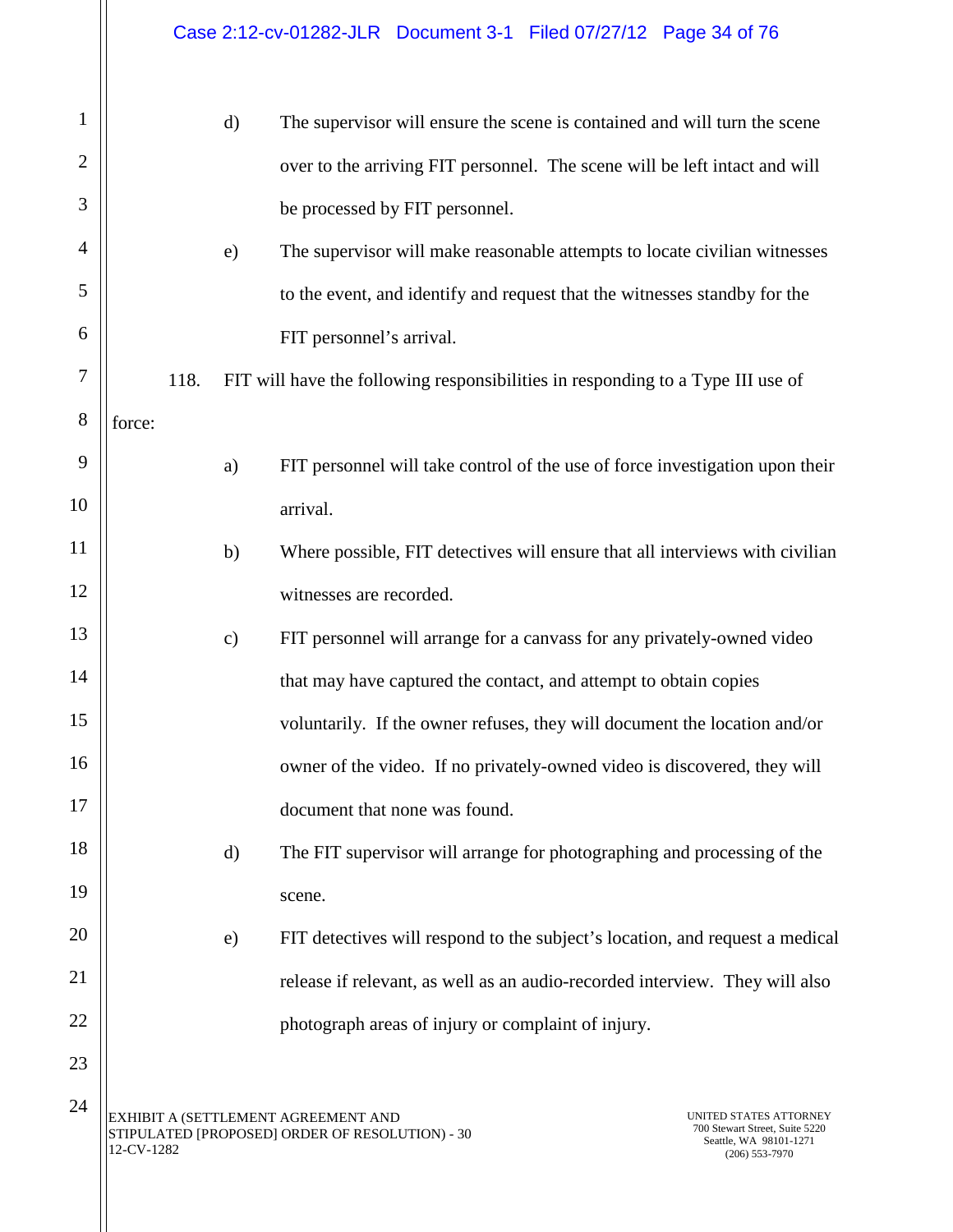| $\mathbf{1}$   | f)                                  | The FIT supervisor or commander will respond to the FIT office and                                                                  |
|----------------|-------------------------------------|-------------------------------------------------------------------------------------------------------------------------------------|
| $\mathbf{2}$   |                                     | arrange for ICV downloads as well as witness statements from all witness                                                            |
| 3              |                                     | officers prior to the end of their shift(s) unless impracticable.                                                                   |
| $\overline{4}$ | g)                                  | When available, the FIT detectives will conduct in-person interviews of                                                             |
| 5              |                                     | the involved officers.                                                                                                              |
| 6              | h)                                  | The FIT supervisor or commander will arrange for the involved officers to                                                           |
| 7              |                                     | submit a use of force written statement as soon as practicable.                                                                     |
| 8              | $\mathbf{i}$                        | The FIT sergeant or commander will be responsible for ensuring                                                                      |
| 9              |                                     | notification of a FIT investigated use of force, which will be forwarded to                                                         |
| 10             |                                     | the involved officer's chain of command up to the Chief, as well as the                                                             |
| 11             |                                     | Investigation Bureau Commander, no later than 12 hours after learning of                                                            |
| 12             |                                     | the use of force, unless impractical. This notification will contain basic                                                          |
| 13             |                                     | information about the incident.                                                                                                     |
| 14             | j)                                  | Within 30 days or as soon as possible thereafter, the FIT commander will                                                            |
| 15             |                                     | present the completed investigation to the commander of the Investigation                                                           |
| 16             |                                     | Bureau for review as to completeness of investigation. This review will                                                             |
| 17             |                                     | normally be completed within three business days. The investigation will                                                            |
| 18             |                                     | then be forwarded to the involved officer's chain of command. After this                                                            |
| 19             |                                     | review has been completed, the FIT commander will be responsible for                                                                |
| 20             |                                     | presenting the investigation to the Use of Force Committee (UFC).                                                                   |
| 21             |                                     | Consistent with current officer-involved shooting protocols, any                                                                    |
| 22             |                                     | presentations to the command staff will also be the responsibility of the                                                           |
| 23             |                                     | FIT commander.                                                                                                                      |
| 24             | EXHIBIT A (SETTLEMENT AGREEMENT AND | UNITED STATES ATTORNEY<br>700 Stewart Street, Suite 5220<br>STIPULATED [PROPOSED] ORDER OF RESOLUTION) - 31<br>1271 - WA 08101 1271 |

 $12-CV-1282$ 

Seattle, WA 98101-1271 (206) 553-7970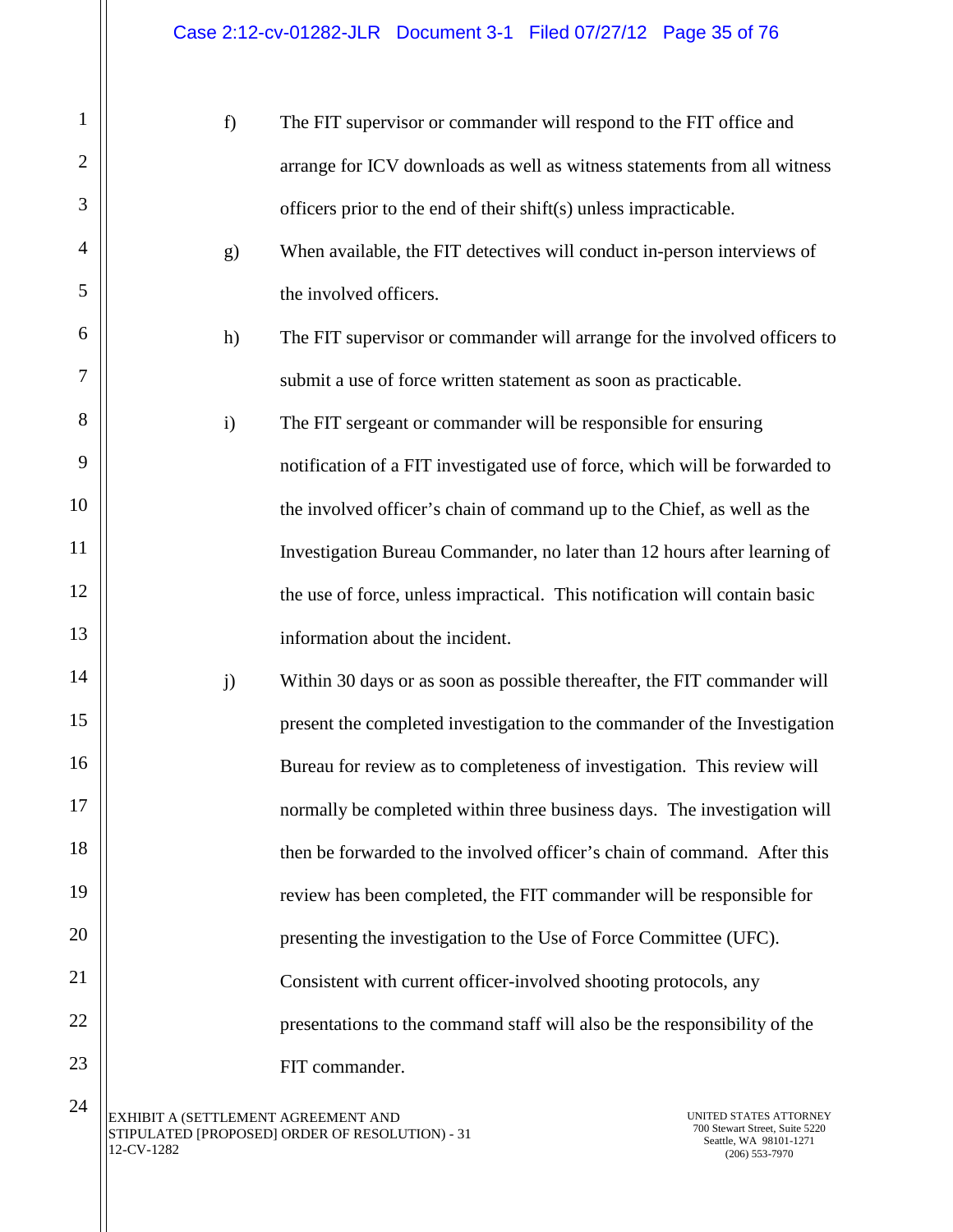k) If at any time during the investigation, information is obtained that suggests either criminal liability on the part of any officer, or misconduct (as defined previously) on the part of any officer, the FIT commander will be responsible for notifying the command staff, and taking one of the two following actions:

(1) Criminal Liability – If at any time information is obtained that suggests that an officer may have committed a crime during the use of force incident, the investigation will immediately be referred to the OPA. If OPA agrees that a criminal investigation is appropriate, they will refer the investigation back to the Homicide Unit commander or another investigative body per current practice, for assignment to an uninvolved Homicide sergeant for bifurcated criminal and administrative investigations using a "Clean Team" and "Exposed Team" approach. All information gathered during the administrative investigation to date will be screened through a Case Master, who will ensure no information that would compromise the criminal investigation is passed on to the Homicide sergeant doing the criminal case. Additionally, any compelled interview of the subject officer(s) will be delayed until the end of the investigation. A representative of the King County Prosecutor's Office or the City Attorney's Office will be consulted when necessary during the course of the criminal investigation.

1

2

3

4

5

6

7

8

9

10

11

12

13

14

15

16

17

18

19

20

21

22

23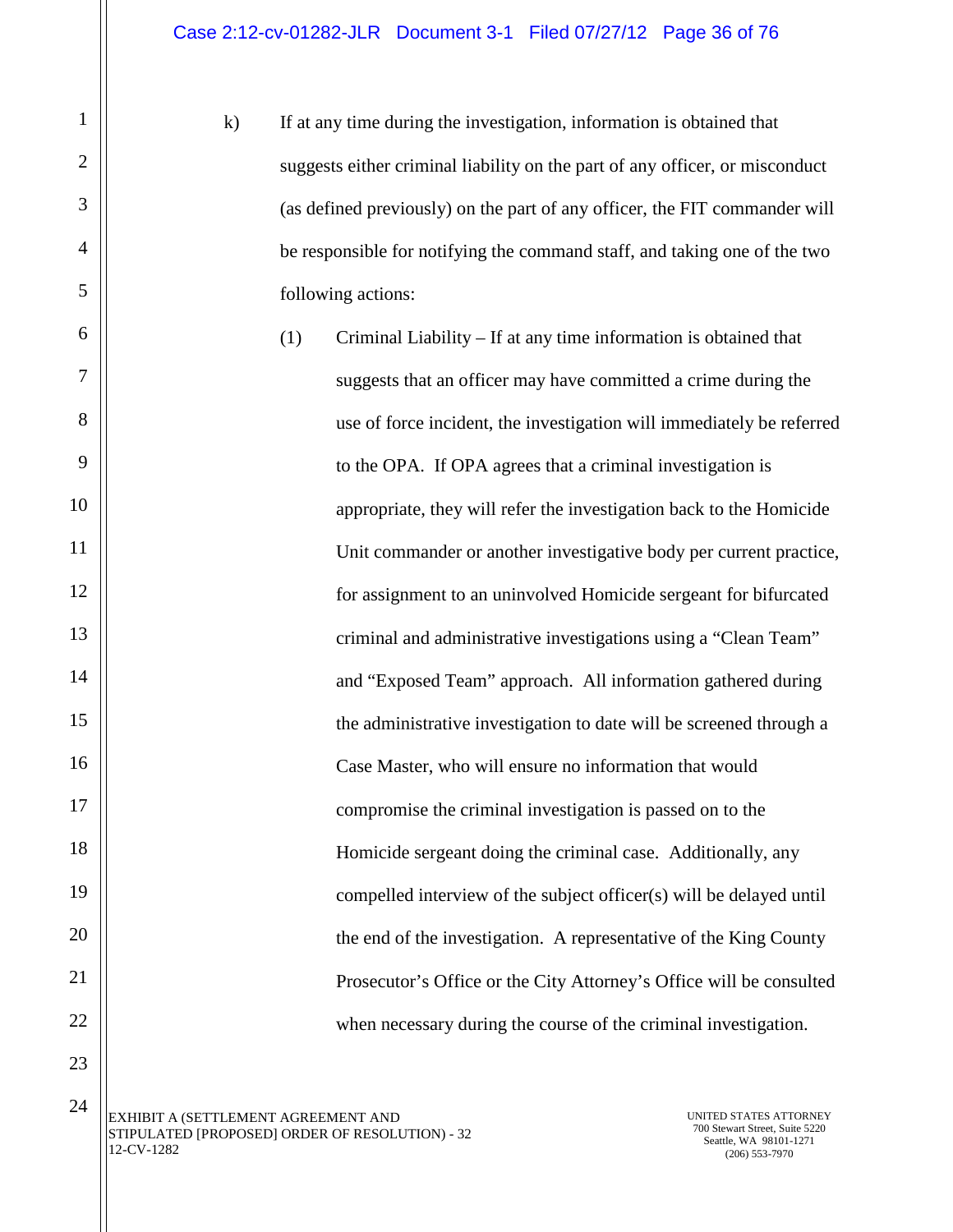While the administrative investigation will continue, the criminal investigation will have priority over witnesses and evidence.

(2) Misconduct (as defined in Section II) – If at any time information is obtained that an officer may have committed misconduct during the use of force incident, the OPA Director will be advised and the misconduct investigation referred to their office. The assigned FIT investigator will continue to complete the use of force investigation.

#### **g. Use of Force Committee ("UFC" or "Committee")**

119. SPD has established a use of force committee. For purposes of this Agreement, this committee is referred to as the Use of Force Committee ("UFC"). SPD may rename the committee. This committee will conduct timely, comprehensive, and reliable reviews of all Type II and Type III uses of force.

120. Committee Membership: The UFC will consist of: an Assistant Chief or his designee (who will chair the Committee); supervisors from the Training Section; one representative from each involved precinct, selected by each precinct captain; and a representative from the PSS. The Chair may include any subject matter experts the Chair feels would be helpful in reviewing particular incidents.

121. Training: Each member will receive a minimum of eight hours of training on an annual basis, including legal updates regarding use of force and curriculum utilized by the Training Section regarding use of force.

22 23

1

2

3

4

5

6

7

8

<span id="page-35-0"></span>9

10

11

12

13

14

15

16

17

18

19

20

21

122. The UFC may consult with other advisors as necessary.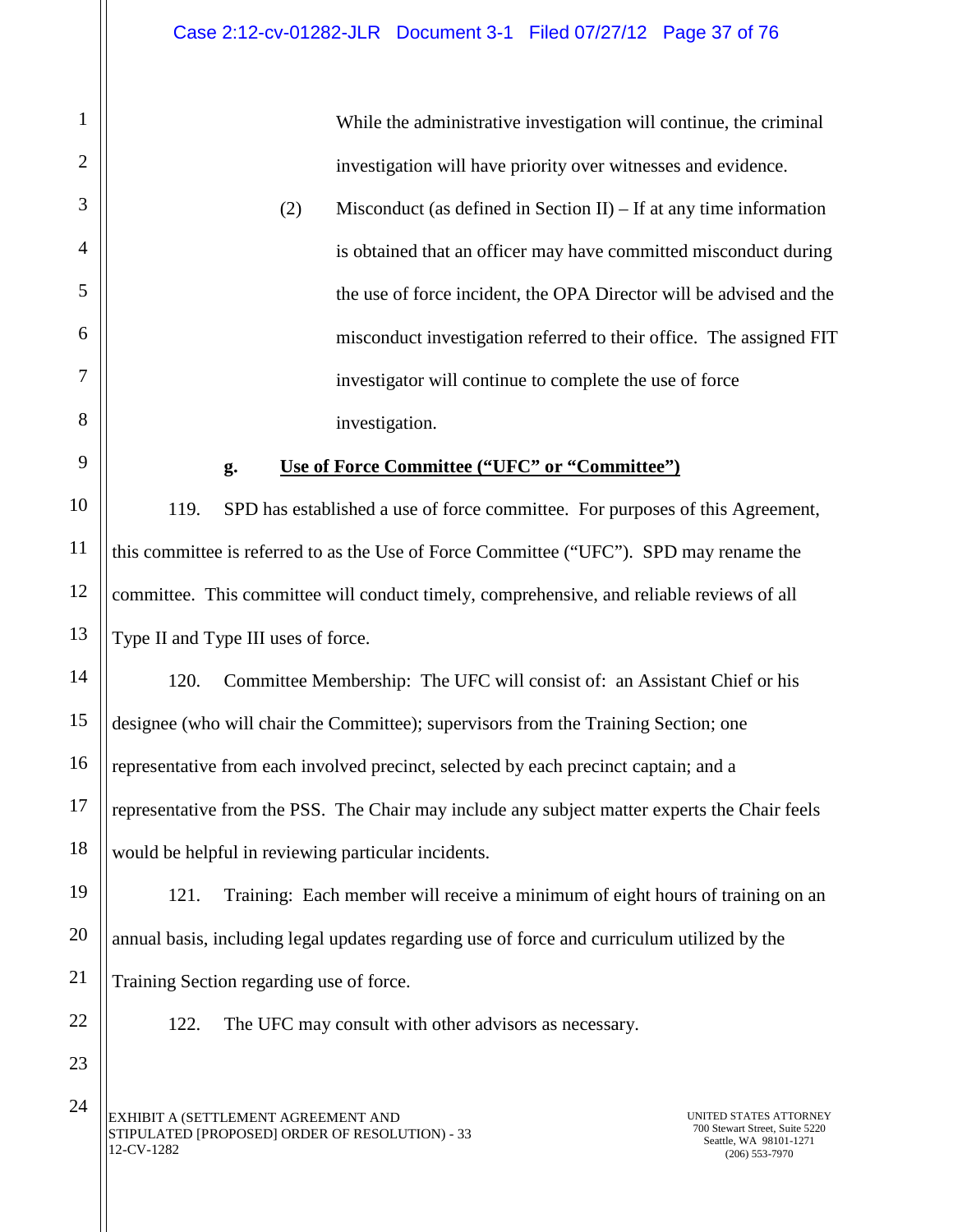123. Review: The UFC will review each use of force packet to determine whether the findings from the chain of command regarding whether the force used is consistent with law and policy and supported by a preponderance of the evidence, whether the investigation is thorough and complete, and whether there are tactical, equipment, or policy considerations that need to be addressed.

6 7 8 9 10 11 12 124. Review of FIT Investigations: The review of FIT investigations is the same as for Type II investigations, except the FIT investigation review will be chaired by a Deputy Chief. The Monitor and SPD will explore ways to include others in the review of FIT investigations, including civilian observers. Consistent with current practice and the provisions above, the UFC will document its findings and recommendations for FIT investigations. Unless an extension is granted by the Chair, the review should be conducted within seven days of the FIT presentation to the UFC.

125. Corrective Action: The UFC will not make recommendations concerning discipline; however, the Chair of the UFC is obligated to ensure a referral to OPA is made if potential misconduct is discovered in the review process. Should policy, equipment, or training deficiencies be noted in the review process, the UFC Chair will ensure that they are brought to the attention of the relevant commanding officer for appropriate action. The Bureau Commander of the officer involved with the use of force will have the final responsibility regarding retraining or recommending discipline to the Chief.

1

2

3

4

5

13

14

15

16

17

18

19

20

21

22

23

### **h. Use of Force Reports**

126. Within 90 days of the Effective Date, the City and the United States will confer and agree on a process to determine what, if any, new policies or procedures regarding *Garrity* are necessary based on the DOJ's technical assistance letter that have not already been addressed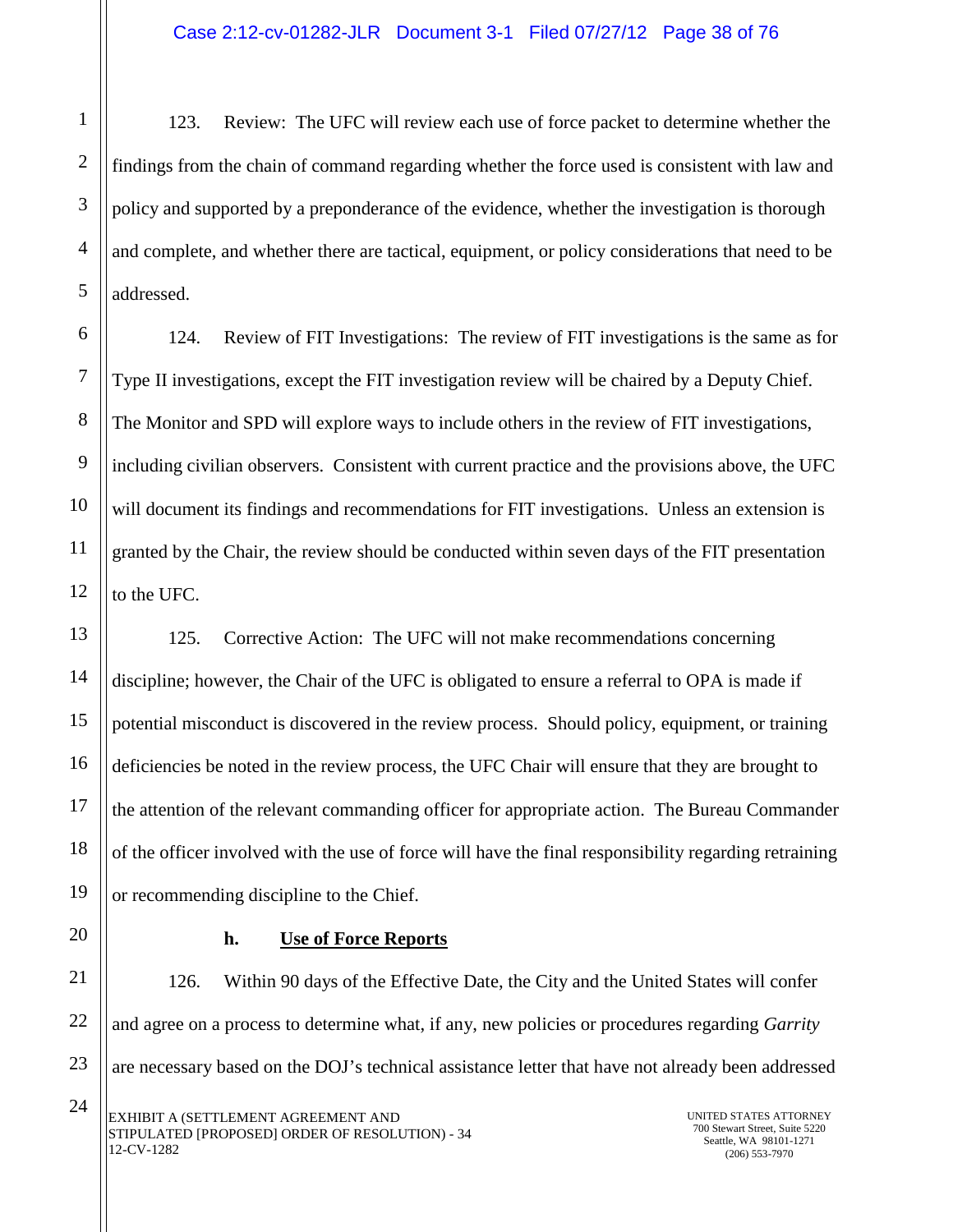#### Case 2:12-cv-01282-JLR Document 3-1 Filed 07/27/12 Page 39 of 76

in the Settlement Agreement. This process may include convening a appropriate police, legal, and other experts to examine best practices in providing *Garrity* warnings. At the conclusion of that process, the Parties will meet and confer regarding what, if any, additional policies and procedures should be implemented.

5

6

7

8

9

10

1

2

3

4

## **4. Use of Force Training**

127. SPD currently provides all SPD officers with use of force training based upon applicable law and SPD policy. SPD will review all use of force policies and training to ensure they incorporate, and are consistent with, the Constitution and all provisions of this Agreement. The required use of force training topics identified below will be included, where possible, in SPD's current annual in-service training requirements.

11 12

128. SPD's use of force training for all patrol and other relevant officers will address the following use of force topics:

| 13 |            | a)            | SPD's use of force policy, use of force reporting requirements, and the                |                                                                                                        |
|----|------------|---------------|----------------------------------------------------------------------------------------|--------------------------------------------------------------------------------------------------------|
| 14 |            |               | mechanics of efficiently writing an informative use of force report;                   |                                                                                                        |
| 15 |            | b)            | proper use of force decision-making;                                                   |                                                                                                        |
| 16 |            | $\mathbf{c})$ | the Fourth Amendment and related law;                                                  |                                                                                                        |
| 17 |            | $\mathbf{d}$  | role-playing scenarios and interactive exercises that illustrate proper use of         |                                                                                                        |
| 18 |            |               | force decision-making; and                                                             |                                                                                                        |
| 19 |            | e)            | the appropriate use of de-escalation techniques.                                       |                                                                                                        |
| 20 | 129.       |               | In addition to the topics above, sworn and other relevant SPD supervisors will         |                                                                                                        |
| 21 |            |               | receive training on the following topics:                                              |                                                                                                        |
| 22 |            | a)            | Use of force                                                                           |                                                                                                        |
| 23 |            |               | (1)<br>SPD's use of force policy and use of force reporting requirements;              |                                                                                                        |
| 24 | 12-CV-1282 |               | EXHIBIT A (SETTLEMENT AGREEMENT AND<br>STIPULATED [PROPOSED] ORDER OF RESOLUTION) - 35 | UNITED STATES ATTORNEY<br>700 Stewart Street, Suite 5220<br>Seattle, WA 98101-1271<br>$(206)$ 553-7970 |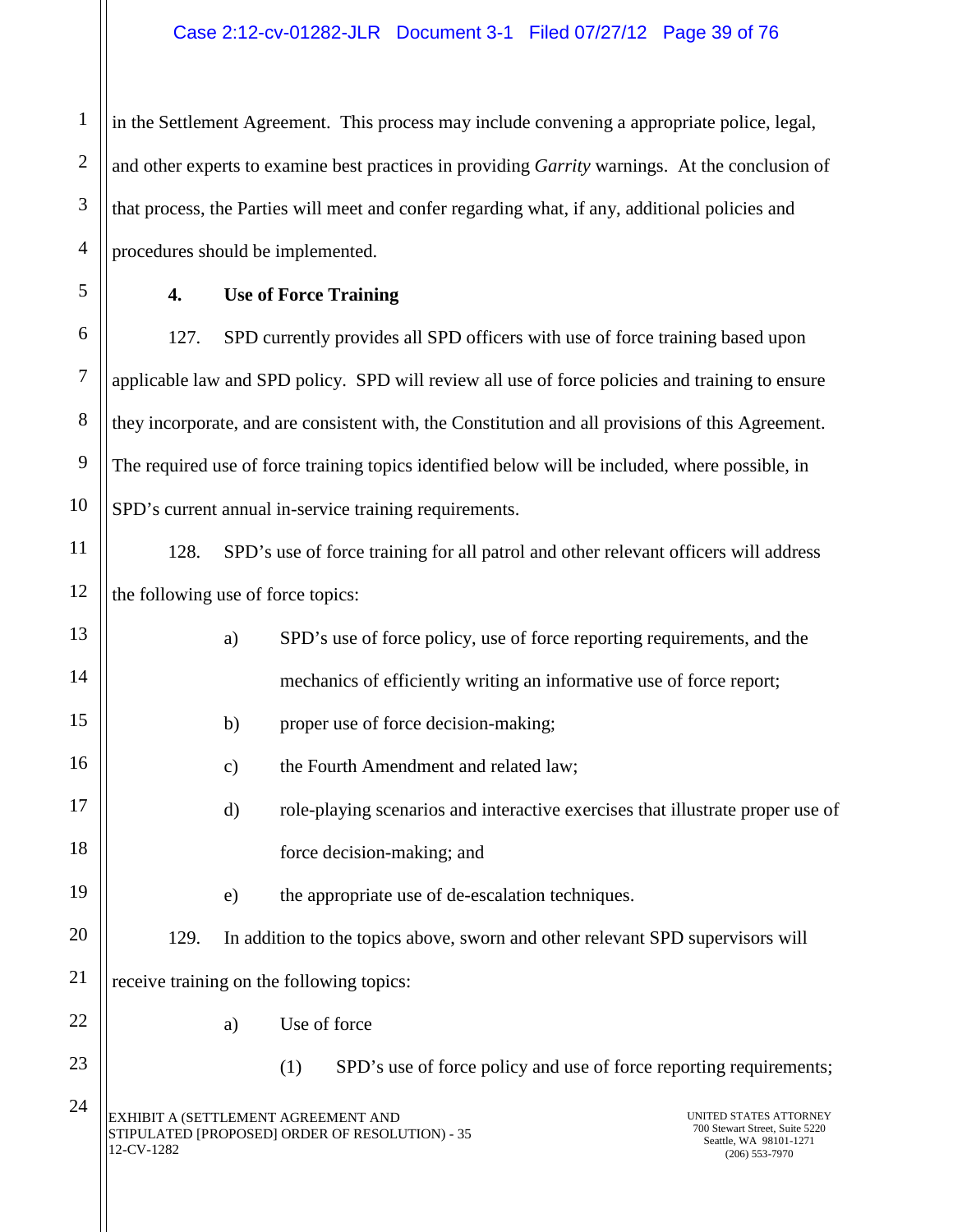| $\mathbf{1}$   |                                                                                                      | (2)        | conducting use of force investigations, including the supervisory                                      |
|----------------|------------------------------------------------------------------------------------------------------|------------|--------------------------------------------------------------------------------------------------------|
| $\overline{2}$ |                                                                                                      |            | investigatory responsibilities identified in this Agreement;                                           |
| 3              |                                                                                                      | (3)        | evaluation of written reports;                                                                         |
| $\overline{4}$ |                                                                                                      | (4)        | burdens of proof; interview techniques; and the factors to consider                                    |
| 5              |                                                                                                      |            | when evaluating officer, complainant, or witness credibility, to                                       |
| 6              |                                                                                                      |            | ensure that investigative findings, conclusions, and                                                   |
| 7              |                                                                                                      |            | recommendations are unbiased, uniform, and legally sound; and                                          |
| 8              |                                                                                                      | (5)        | LEED leadership training or other similar training, and techniques                                     |
| 9              |                                                                                                      |            | for de-escalating conflict, including peer intervention when                                           |
| 10             |                                                                                                      |            | necessary.                                                                                             |
| 11             | b)                                                                                                   |            | Use and analysis of SPD data systems that track officer activity                                       |
| 12             |                                                                                                      | (1)        | EIS;                                                                                                   |
| 13             |                                                                                                      | (2)        | ICV; and                                                                                               |
| 14             |                                                                                                      | (3)        | Street Check database.                                                                                 |
| 15             | $\mathbf{c})$                                                                                        | <b>OPA</b> |                                                                                                        |
| 16             |                                                                                                      | (1)        | How and when to forward complaints received at precincts to                                            |
| 17             |                                                                                                      |            | OPA;                                                                                                   |
| 18             |                                                                                                      | (2)        | How and when to refer complaints to OPA; and                                                           |
| 19             |                                                                                                      | (3)        | Responding to and investigating allegations of officer misconduct                                      |
| 20             |                                                                                                      |            | not otherwise handled by OPA.                                                                          |
| 21             | $\rm d)$                                                                                             |            | Use of performance impact system in officer evaluations.                                               |
| 22             |                                                                                                      |            |                                                                                                        |
| 23             |                                                                                                      |            |                                                                                                        |
| 24             | EXHIBIT A (SETTLEMENT AGREEMENT AND<br>STIPULATED [PROPOSED] ORDER OF RESOLUTION) - 36<br>12-CV-1282 |            | UNITED STATES ATTORNEY<br>700 Stewart Street, Suite 5220<br>Seattle, WA 98101-1271<br>$(206)$ 553-7970 |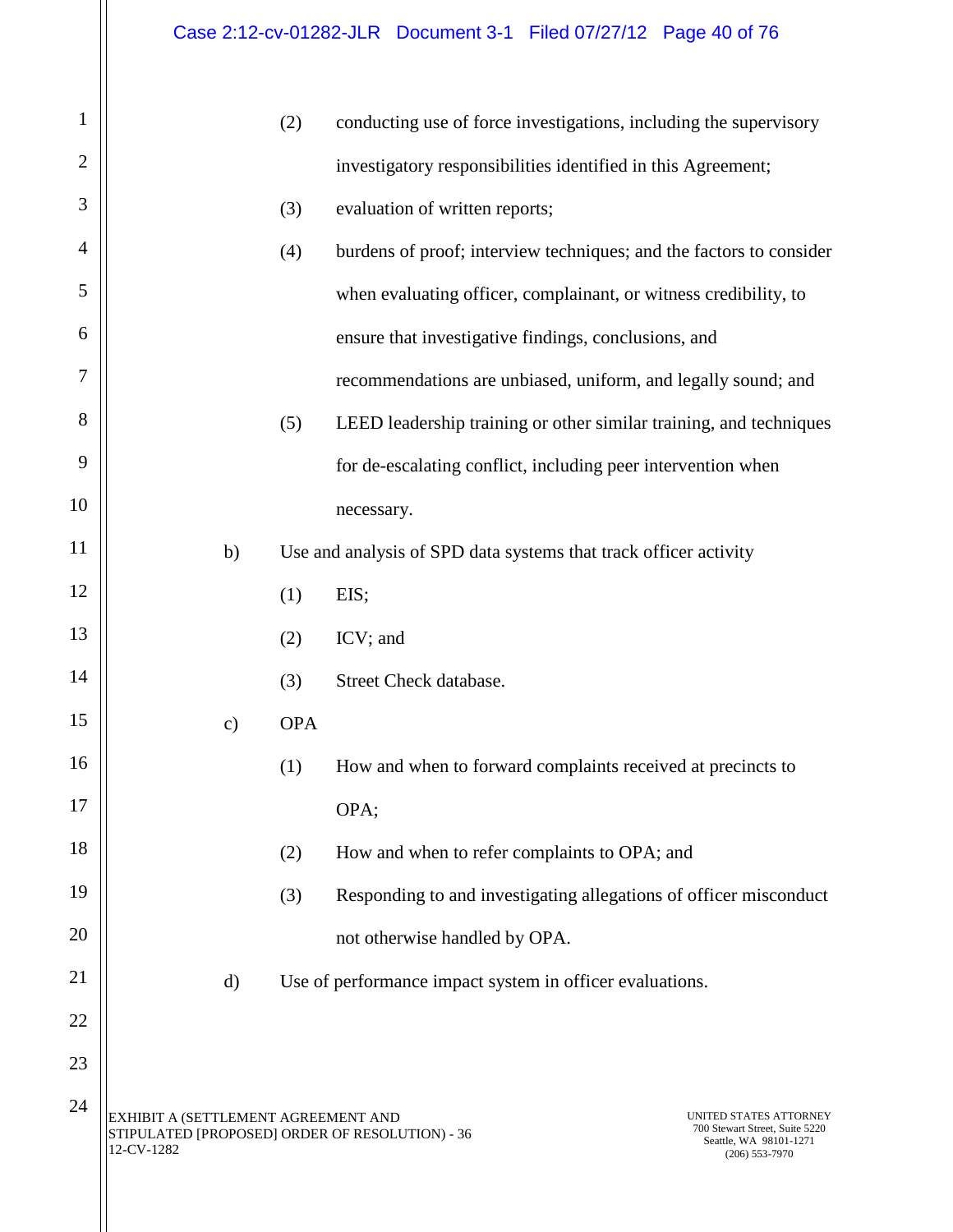1

2

3

4

5

6

7

8

9

12

13

14

15

16

17

18

19

20

21

22

23

## **B. CRISIS INTERVENTION**

130. SPD will continue its work in providing training in verbal tactics with the goal of reducing the use of force against individuals in behavioral or mental health crisis, or who are under the influence of drugs or alcohol, and to direct or refer such individuals to the appropriate services where possible. SPD has currently provided Crisis Intervention training to approximately 365 officers. SPD will continue to provide Crisis Intervention training as needed to ensure that CI trained officers are available on all shifts to respond to incidents or calls involving individuals known or suspected to have a mental illness, substance abuse, or a behavioral crisis ("individuals in crisis").

10 11 131. SPD will maintain its program of dispatching CI trained officers to incidents or calls involving individuals in crisis.

132. CI trained officers will take the lead, when appropriate, in interacting with individuals in crisis. If a supervisor has assumed responsibility for the scene, the supervisor will seek the input of CI trained officers on strategies for resolving the crisis event where it is reasonable and practical to do so.

133. To be considered "CI trained," SPD officers will be required to undergo a 40-hour initial comprehensive CI training, and eight hours of in-service CI training annually thereafter. SPD's CI training will continue to address field evaluation, suicide intervention, community mental health resources, crisis de-escalation, and scenario exercises. The training may include on-site visitation to mental health facilities and interaction with individuals with a mental illness. Additionally, the CI training will provide clear guidance as to when an officer may detain an individual solely because of his/her crisis. SPD will consult with the Crisis Intervention Committee ("CIC") regarding changes to the curriculum going forward.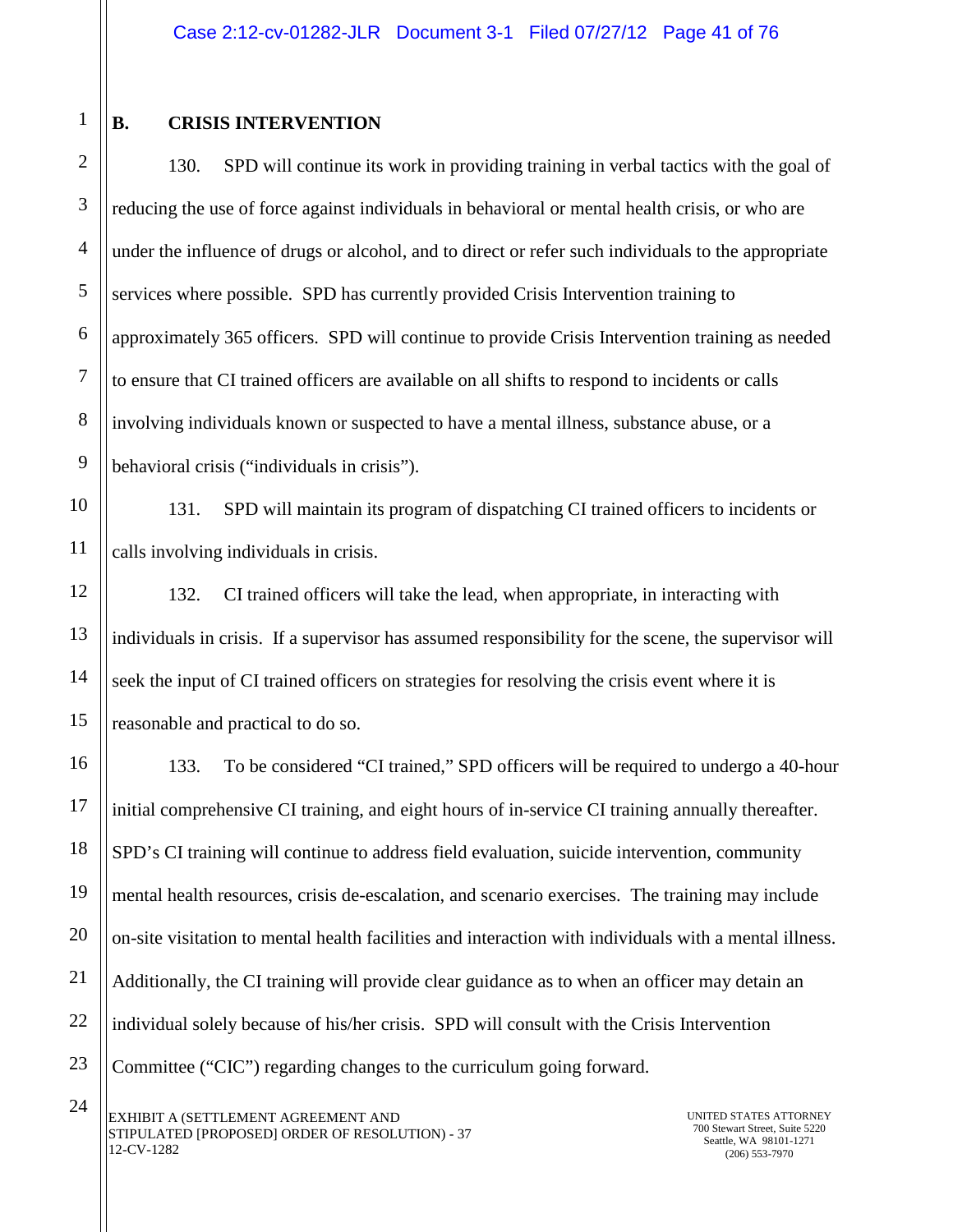134. SPD officers who do not receive the comprehensive CI training will receive basic training on crisis intervention. This training should include a subset of the topics and training methods included in the CI training, and will also explain the circumstances in which a CI trained officer should be dispatched or consulted, and how situations involving impaired subjects should be addressed when a CI trained officer cannot respond. SPD will consult with the CIC regarding the curriculum and appropriate number of hours for this training.

135. SPD, in conjunction with the CIC, will evaluate its current training for dispatchers on identifying calls for service that involve individuals in crisis. SPD will ensure that all dispatchers are appropriately trained to identify calls for service involving individuals in crisis and dispatch CI trained officers to the crisis event. SPD will consult with the CIC regarding the curriculum and appropriate number of hours for this training.

136. SPD will continue and expand its tracking of information regarding SPD's interactions with individuals in crisis and provide this data to SPD's current CI Team. SPD will consult with the CIC to determine what interactions result in data collection, and the types of information to be collected based on the level of interaction. Subject to the CIC's review and recommendations, and applicable law, SPD should gather and track the following data:

| 16 |                                                     | recommendations, and applicable law, SPD should gather and track the following data: |                                                                                                        |
|----|-----------------------------------------------------|--------------------------------------------------------------------------------------|--------------------------------------------------------------------------------------------------------|
| 17 | a)                                                  | date, time, and location of the incident;                                            |                                                                                                        |
| 18 | b)                                                  | subject's name, age, gender, and address;                                            |                                                                                                        |
| 19 | $\mathbf{c})$                                       | whether the subject was armed, and the type of weapon;                               |                                                                                                        |
| 20 | $\mathbf{d}$                                        | whether the subject is a U.S. military veteran;                                      |                                                                                                        |
| 21 | e)                                                  | complainant's name and address;                                                      |                                                                                                        |
| 22 | f)                                                  | name and badge number of officer on the scene;                                       |                                                                                                        |
| 23 | g)                                                  | whether a supervisor responded to the scene;                                         |                                                                                                        |
| 24 | EXHIBIT A (SETTLEMENT AGREEMENT AND<br>$2$ -CV-1282 | STIPULATED [PROPOSED] ORDER OF RESOLUTION) - 38                                      | UNITED STATES ATTORNEY<br>700 Stewart Street, Suite 5220<br>Seattle, WA 98101-1271<br>$(206)$ 553-7970 |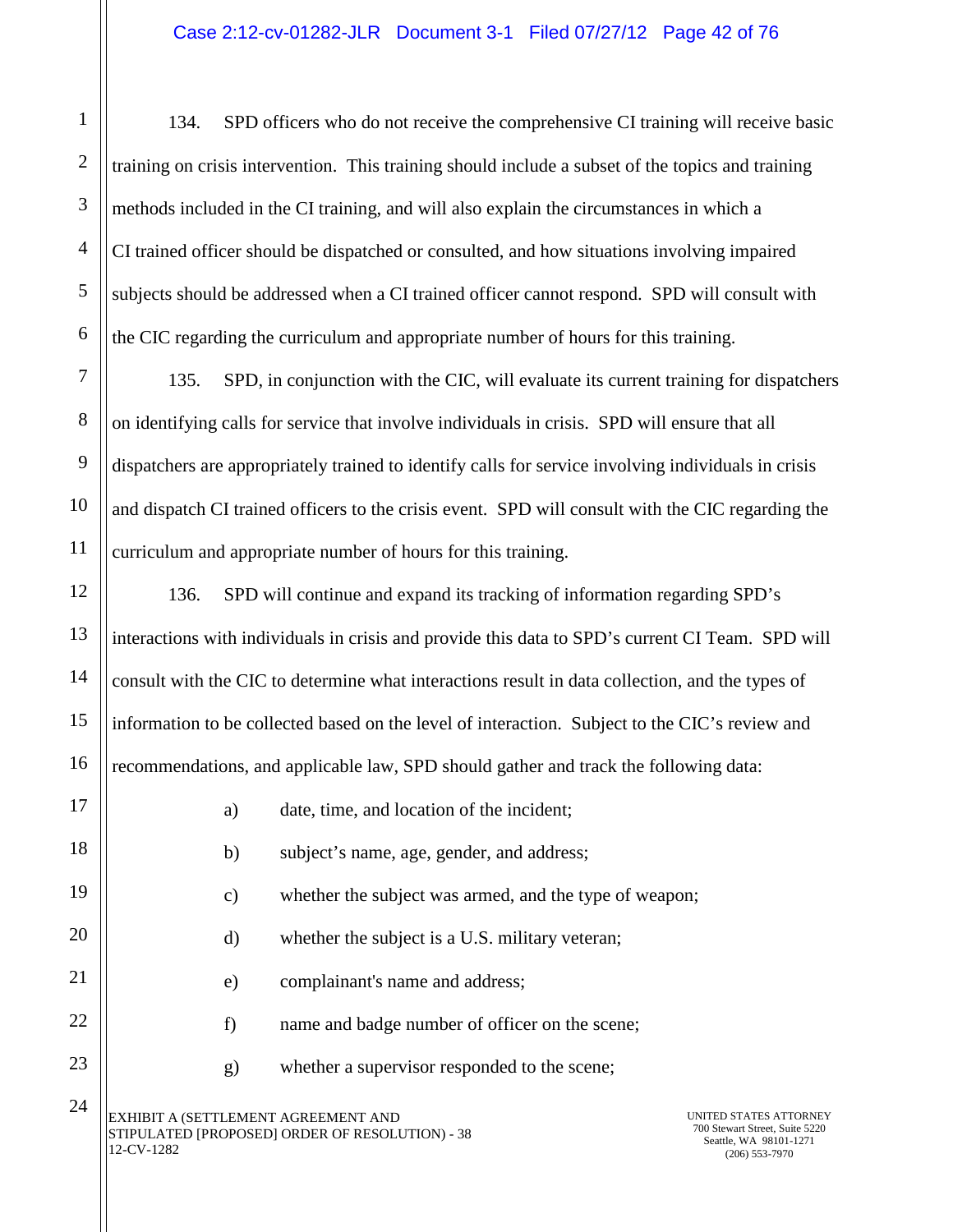- h) techniques or equipment used;
- i) any injuries to officers, subject, or others;
- j) disposition, and;

k) brief narrative of the event (if not included in any other document).

137. SPD will review the outcome data generated through the process described above, and may use the data for developing case studies for roll call and CI training, recognizing and highlighting successful individual officer performance, developing new response strategies for repeat calls for service, identifying training needs for the annual in-service CI training, making CI training curriculum changes, or identifying systemic issues that impede SPD's ability to provide an appropriate response to a behavioral crisis event.

16

17

18

19

20

21

22

23

1

2

3

4

5

6

7

8

9

### **C. STOPS AND DETENTIONS**

138. The Parties agree that pro-active policing is necessary to accomplish strong community based policing and effective crime control, and that police-community contacts should be conducted in accordance with the rights, privileges, or immunities secured or protected by the Constitution or laws of the United States. SPD should ensure that investigatory stops and detentions are part of an effective law enforcement objective. The Commission may make recommendations to the City on any changes to SPD policies, practices, or training regarding stops and detentions based upon community input and best practices.

139. To achieve these outcomes, SPD will adhere to the requirements below.

**1. Policy**

140. SPD will revise, as necessary, the Social Contact, *Terry* Stop, & Arrest Policy, Section 6.220, to ensure that the definitions of Social Contact and *Terry* Stops explicitly conform to constitutional requirements. Specifically, the policy will (1) define Social Contacts and non-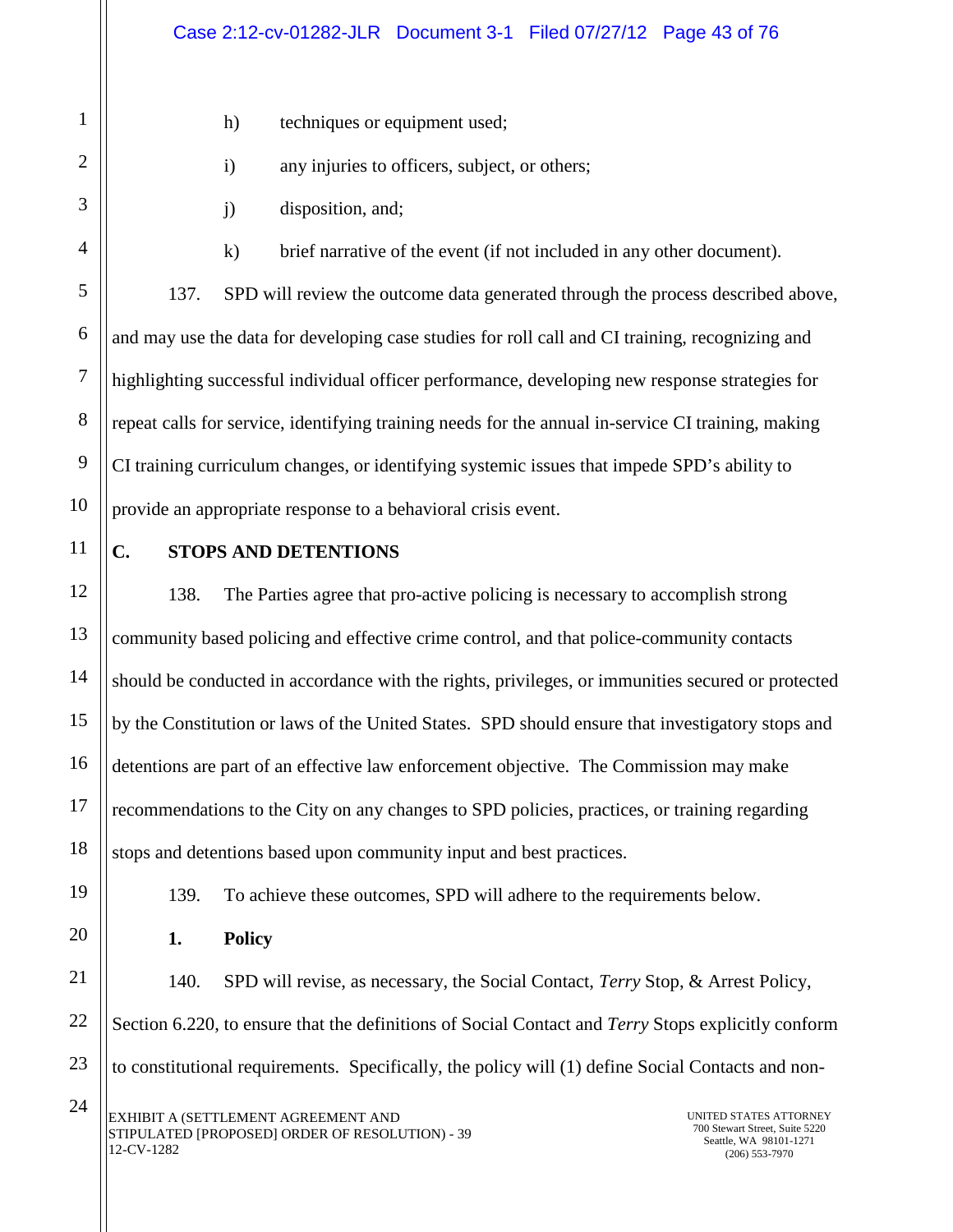1 2 3 custodial interviews as encounters that are voluntary and consensual; and (2) prohibit investigatory stops where the officer lacks reasonable suspicion that a person has been, is, or is about to be engaged in the commission of a crime.

141. SPD will continue to require that officers be able to specifically and clearly articulate reasonable suspicion when they conduct investigatory stops or detentions, or conduct field interviews for *Terry* stops.

**2. Training**

4

5

6

7

8

9

10

11

12

13

14

15

16

17

18

19

20

21

22

23

142. SPD will provide all SPD patrol officers with in-service training on an annual basis, based on developments in applicable law and SPD policy, sufficient to address the following topics:

| the importance of police-community contacts for effective policing and |  |  |  |
|------------------------------------------------------------------------|--|--|--|
| community relations and trust;                                         |  |  |  |

- b) Fourth Amendment and related law; SPD policies, and requirements in this Agreement regarding investigatory stops and detentions;
	- c) First Amendment and related law in the context of the rights of individuals to verbally dispute officer conduct;
		- d) legal distinction between social contacts, non-custodial interviews, and investigatory *Terry* stops;
		- e) distinction between various police contacts according to the scope and level of police intrusion; and
			- f) the facts, circumstances, and best practices that should be considered in initiating, conducting, terminating, and expanding an investigatory stop or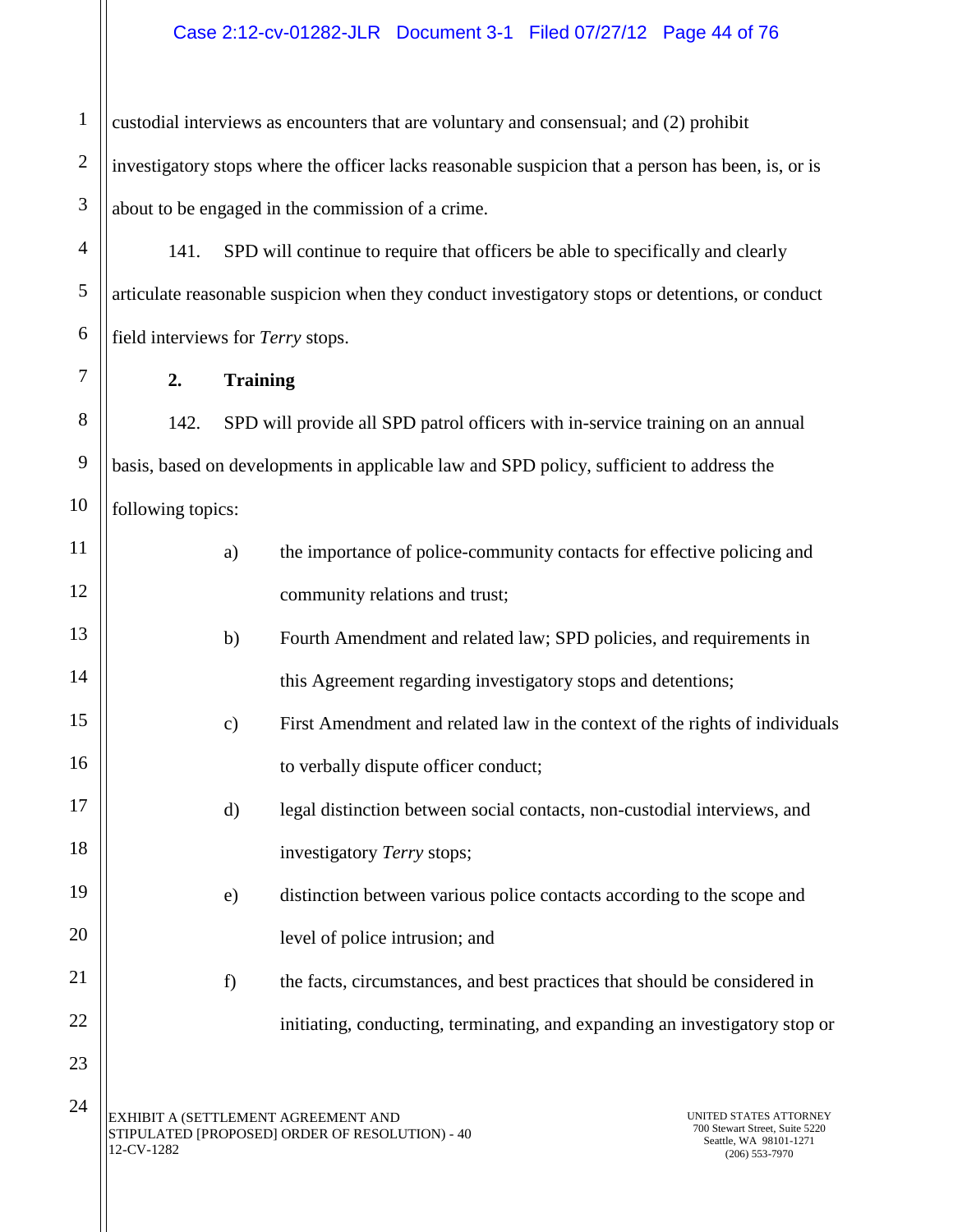detention, including when an individual is free to leave, and when an officer might identify him or herself during a contact.

143. Additionally, SPD will provide all officers with regular roll call trainings regarding social contacts, non-custodial interviews, and investigatory stops and detentions.

## **3. Supervision**

144. Consistent with SPD policies and procedures, absent exceptional circumstances, by the end of each shift, a supervisor will continue to obtain and review his/her supervisees' incident reports and any other reports that document the basis for investigatory stops and detentions to determine if they were supported by reasonable suspicion and consistent with SPD policy, federal, or state law; and determine if the officer requires review of agency policy, strategy, tactics, or training.

### **D. BIAS-FREE POLICING**

145. The Parties agree that SPD should deliver police services that are equitable, respectful, and free of unlawful bias, in a manner that promotes broad community engagement and confidence in the Department. Officers should treat all members of the Seattle community with courtesy, professionalism, and respect, and should not use harassing, intimidating, or derogatory language.

### **1. Bias-Free Policing Policies**

146. SPD will revise, as necessary, the Unbiased Policing policy, in conjunction with the Commission, to provide the following clear guidance:

24

a) Clarifying that the policy against biased policing extends to all protected classes under state, federal, and local laws, including race, ethnicity,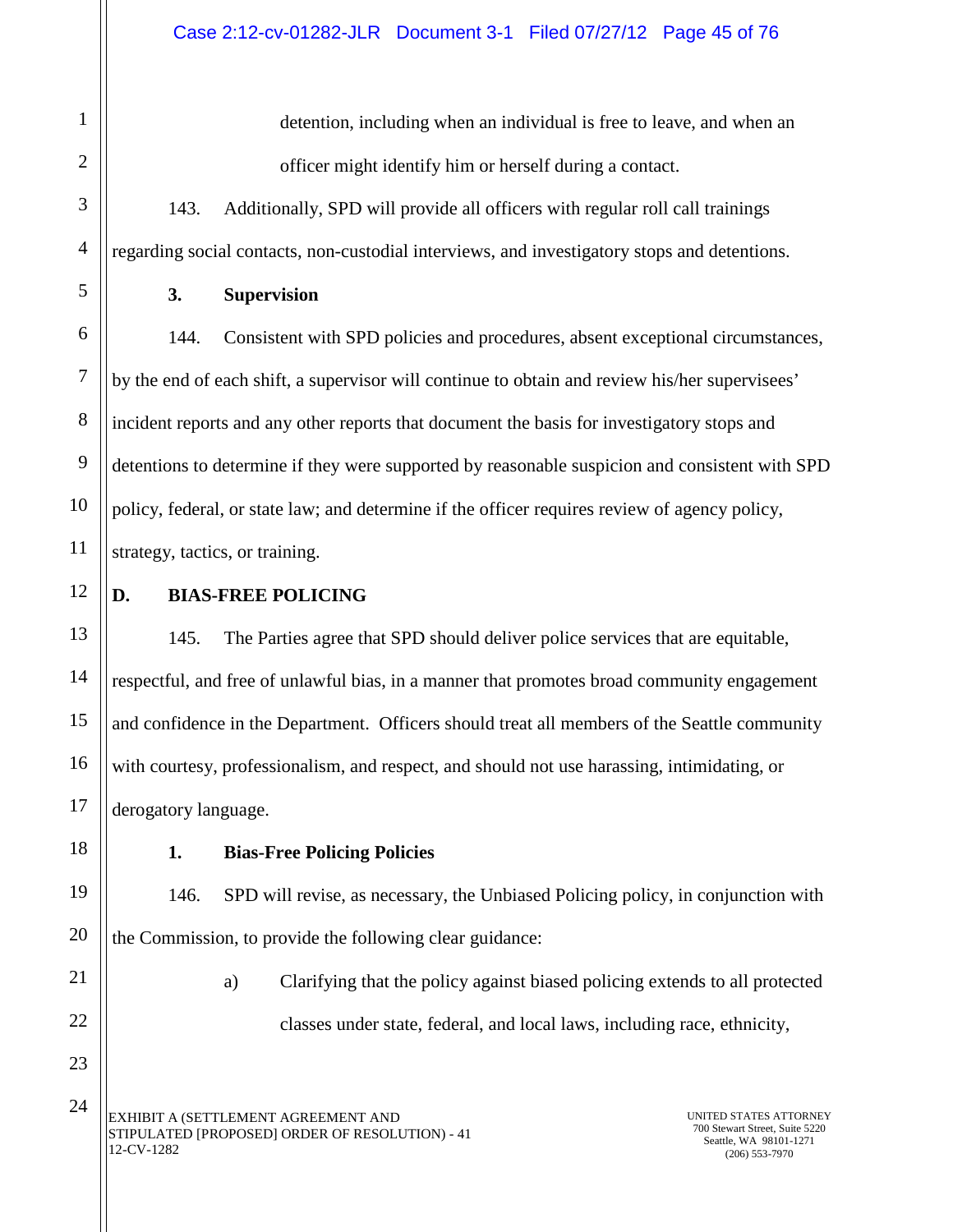national origin, gender, age, religion, sexual orientation, gender identity, or disability in making law enforcement decisions.

- b) Reaffirming that officers may not use race, ethnicity, or national origin in determining reasonable suspicion or probable cause, unless race, ethnicity, or national origin is used as part of a suspect(s) description.
- c) Reaffirming that officers will (1) not engage in, ignore, or condone biasbased policing; (2) be responsible for knowing and complying with the policy; and (3) report incidents where they observe or are aware of other officers who have engaged in bias-based policing.

## **2. Bias-Free Policing Training**

1

2

3

4

5

6

7

8

9

10

11

12

13

14

15

16

17

18

19

20

21

22

23

24

147. The Parties recognize that training on issues of bias present in our society is complicated and critical. SPD, in conjunction with the Commission, will develop and provide training on bias-free policing for all patrol and other relevant officers, supervisors, and command staff. SPD will develop a training curriculum, with input from the Commission, that builds on existing discriminatory policing training, determine the appropriate modality or combination of modalities (scenario-based, classroom, academy, etc.) and training assessment tools. Training development should consider the following topics.

148. Patrol officers:

- a) constitutional and other legal requirements related to equal protection and unlawful discrimination, including the requirements of this Agreement;
- b) strategies, such as problem solving policing, procedural justice, and recognizing implicit bias, to avoid conduct that may lead to biased policing or the perception of biased policing;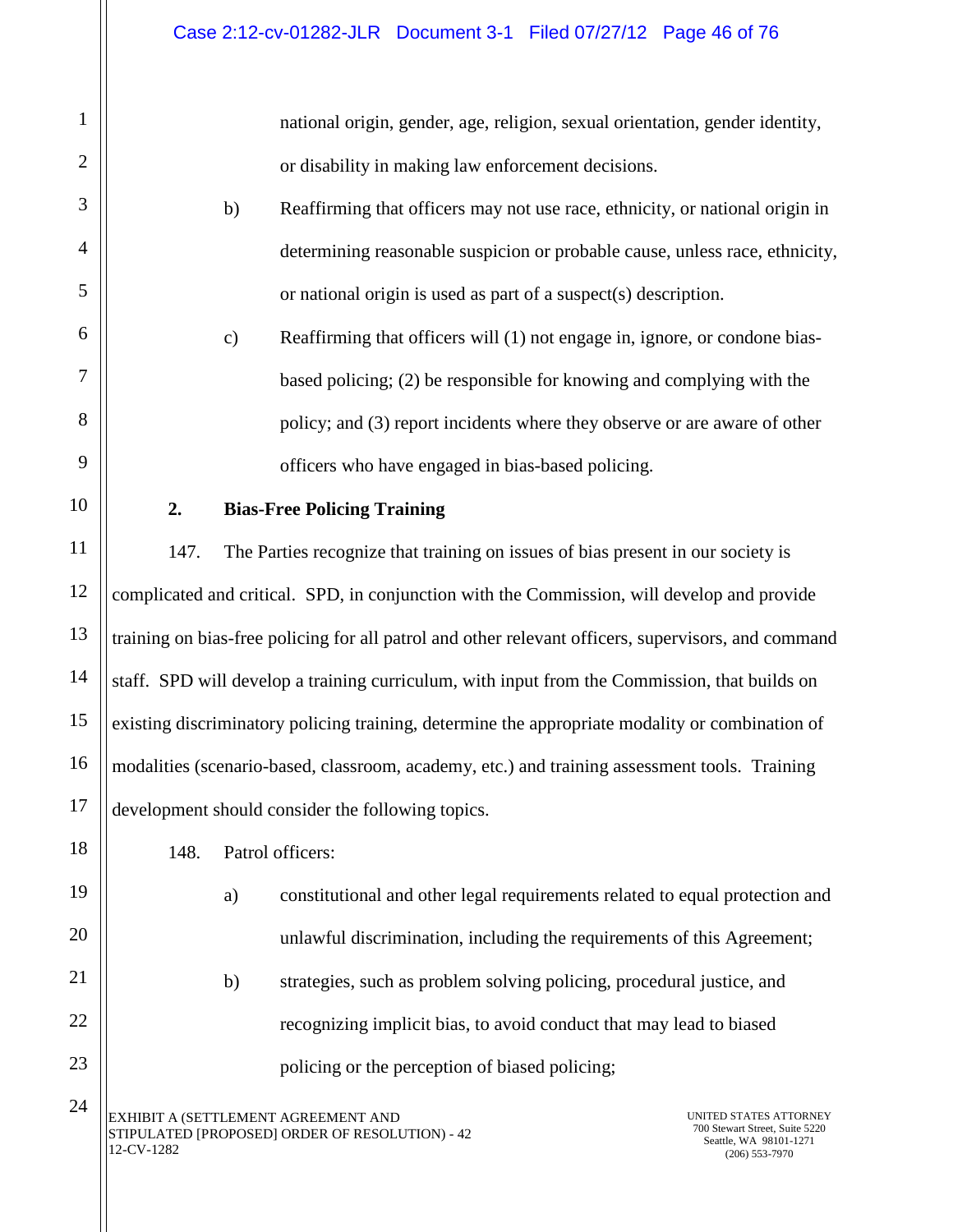| $\mathbf{1}$   |                          | $\mathbf{c})$ | precinct-level cultural competency training regarding the histories and                           |                                                                                                        |
|----------------|--------------------------|---------------|---------------------------------------------------------------------------------------------------|--------------------------------------------------------------------------------------------------------|
| $\overline{2}$ |                          |               | cultures of local immigrant and ethnic communities.                                               |                                                                                                        |
| 3              | 149.                     |               | Supervisors and command staff:                                                                    |                                                                                                        |
| 4              |                          | a)            | what constitutes discriminatory policing under state, federal, and                                |                                                                                                        |
| 5              |                          |               | constitutional law;                                                                               |                                                                                                        |
| 6              |                          | b)            | how to identify discriminatory practices when reviewing investigatory                             |                                                                                                        |
| 7              |                          |               | stop data, arrest data, and use of force data; and how to respond to a                            |                                                                                                        |
| 8              |                          |               | complaint of discriminatory police practices, including conducting a                              |                                                                                                        |
| 9              |                          |               | preliminary investigation of the complaint in order to preserve key                               |                                                                                                        |
| 10             |                          |               | evidence and potential witnesses;                                                                 |                                                                                                        |
| 11             |                          | $\mathbf{c})$ | how to evaluate complaints of improper pedestrian stops for potential                             |                                                                                                        |
| 12             |                          |               | discriminatory police practices; and                                                              |                                                                                                        |
| 13             |                          | $\mathbf{d}$  | engaging the community and developing positive relationships with                                 |                                                                                                        |
| 14             |                          |               | diverse community groups.                                                                         |                                                                                                        |
| 15             | 3.                       |               | <b>Supervision</b>                                                                                |                                                                                                        |
| 16             | 150.                     |               | SPD leadership and supervising officers will continue to reinforce to subordinates                |                                                                                                        |
| 17             |                          |               | that discriminatory policing is an unacceptable tactic, and officers who engage in discriminatory |                                                                                                        |
| 18             |                          |               | policing will be subject to discipline.                                                           |                                                                                                        |
| 19             | 151.                     |               | In consultation with the Commission, SPD should consider whether to revise SPD                    |                                                                                                        |
| 20             |                          |               | Manual 5.140 to identify supervisory responsibility in responding to allegations of               |                                                                                                        |
| 21             | discriminatory policing. |               |                                                                                                   |                                                                                                        |
| 22             |                          |               |                                                                                                   |                                                                                                        |
| 23             |                          |               |                                                                                                   |                                                                                                        |
| 24             | 12-CV-1282               |               | EXHIBIT A (SETTLEMENT AGREEMENT AND<br>STIPULATED [PROPOSED] ORDER OF RESOLUTION) - 43            | UNITED STATES ATTORNEY<br>700 Stewart Street, Suite 5220<br>Seattle, WA 98101-1271<br>$(206)$ 553-7970 |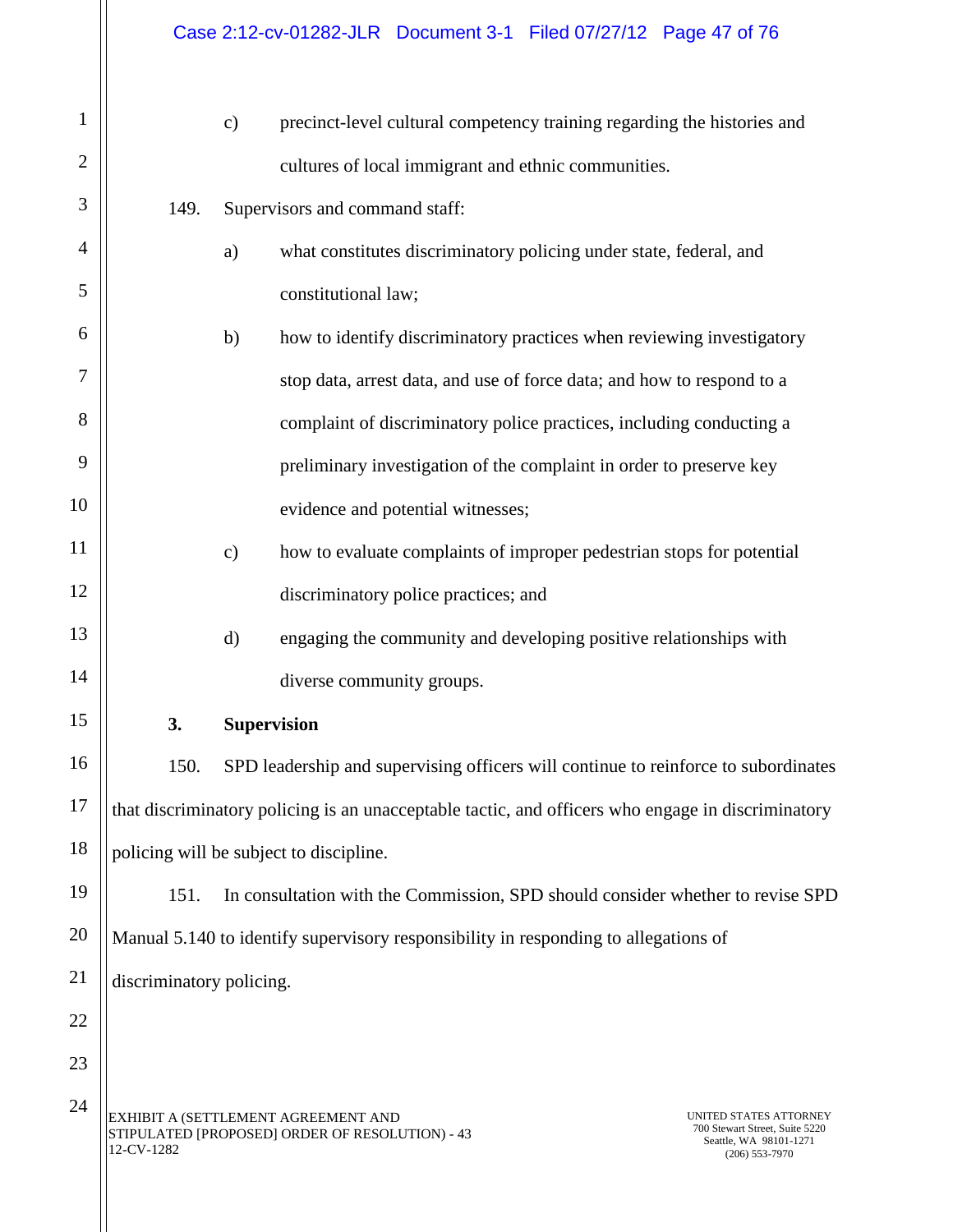Case 2:12-cv-01282-JLR Document 3-1 Filed 07/27/12 Page 48 of 76

1 2 3 152. If an individual affirmatively states that he or she is the subject of discriminatory policing, the officer's supervisor should, where reasonable, respond to the scene and determine if additional action, including a complaint to OPA, is warranted.

- **E. SUPERVISION**
- 

4

5

6

7

8

9

10

11

12

13

14

15

16

17

18

19

20

21

22

23

#### **1. Supervision Generally**

153. The City will provide and SPD will deploy an adequate number of qualified field/first-line supervisors (typically sergeants) to assure that the provisions of this Agreement are implemented. SPD will employ sufficient first-line supervisors to assure that first-line supervisors are able to: 1) respond to the scene of uses of force as required by this Agreement; 2) investigate each use of force (except those investigated by FIT) in the manner required by this Agreement; 3) ensure documentation of uses of force as required by this Agreement; and 4) provide supervision and direction as needed to officers employing force.

154. As a general rule, all operational field officers (including patrol officers) should be assigned to a single, consistent, clearly identified first-line supervisor. First-line supervisors should normally be assigned to work the same days and hours as the officers they are assigned to supervise.

155. Sergeant training is central to effective first-line supervision. The City and SPD will ensure that personnel assigned to a planned assignment of acting sergeant for longer than 60 days will be provided adequate training to fulfill the supervisor obligations under this Agreement, either prior to serving as acting sergeant, or as soon as practicable (and in no event longer than 90 days from the beginning of the planned assignment).

EXHIBIT A (SETTLEMENT AGREEMENT AND STIPULATED [PROPOSED] ORDER OF RESOLUTION) - 44 12-CV-1282 24

UNITED STATES ATTORNEY 700 Stewart Street, Suite 5220 Seattle, WA 98101-1271 (206) 553-7970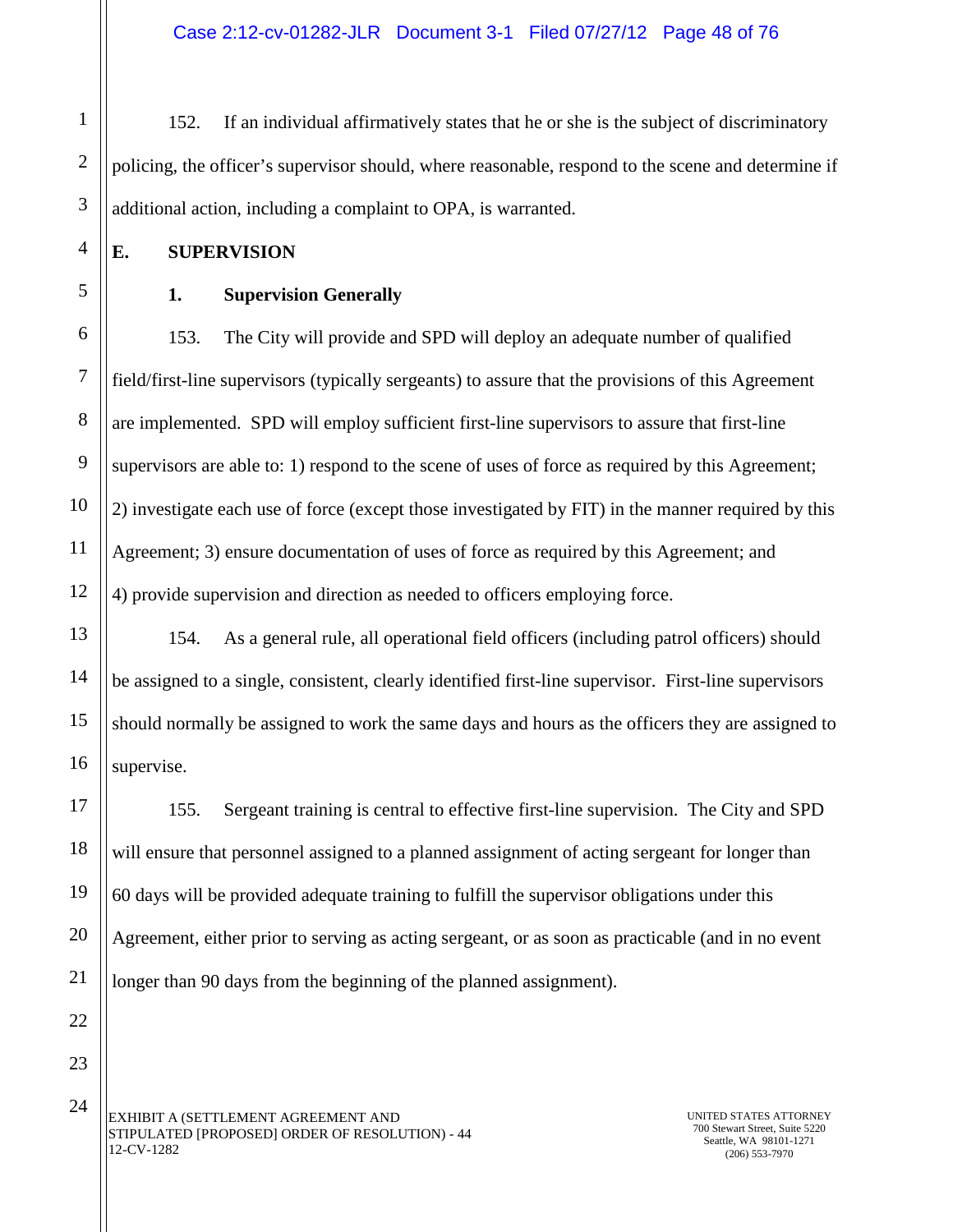156. Precinct commanders and watch lieutenants will continue to closely and effectively supervise the first-line supervisors and officers under their command, particularly whether commanders and supervisors identify and effectively respond to uses of force.

1

2

3

4

5

6

7

8

9

10

11

12

13

14

15

17

20

21

22

23

24

## **2. Early Intervention System**

157. The City's EIS system will continue to be used for risk management purposes and not for disciplinary purposes. SPD will monitor the EIS to ensure it is meeting its objective of providing SPD with notice before behaviors become problematic.

158. SPD will review and adjust, where appropriate, the threshold levels for each of the current EIS indicator criteria, and the EIS indicators. The Monitor will review and approve the revised EIS threshold levels and indicators.

159. SPD will revise its EIS policy to include a mechanism for review of an officer whose activity has already triggered a threshold for one of the EIS indicator criteria, so that the threshold level is lower if EIS is triggered again, where appropriate. For example, if an officer has participated in a certain number of uses of force in a six-month period, SPD will design a protocol for lowering the threshold for subsequent review.

16 160. SPD will collect and maintain information related to supervisor, precinct, squad, and unit trends, consistent with the provisions in this section.

18 19 161. SPD will collect, maintain, and retrieve information related to the following precinct-level activity:

- a) uses of force;
- b) OPA complaints and their dispositions;
- c) number of individual officers who have triggered EIS reviews; and
	- d) supervisor EIS reviews with officers.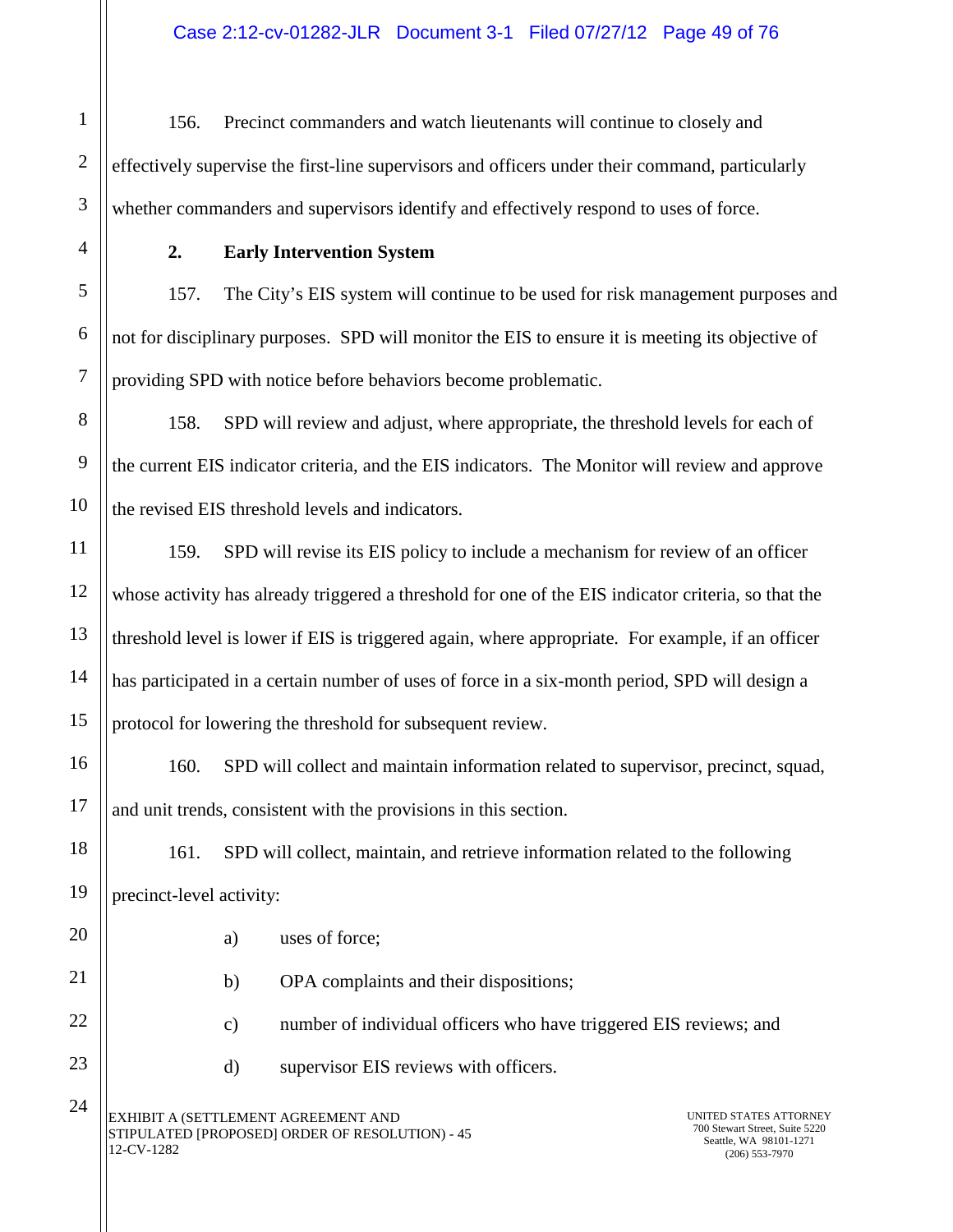1 162. Supervisors should periodically review EIS activity of officers in their chain of command.

163. SPD will revise its EIS policy and procedure, as necessary, so that interventions assist officers in avoiding potentially troubling behavior. Specifically, SPD policies and procedures will ensure that (1) the intervention strategy is implemented in a timely manner; (2) data regarding the implementation of the intervention is tracked in EIS; and (3) if necessary, the employee's supervisor reviews the progress of the intervention strategy.

### **F. OFFICE OF PROFESSIONAL ACCOUNTABILITY**

164. DOJ found that the OPA system is sound and that investigations of police misconduct complaints are generally thorough, well-organized, well-documented, and thoughtful. The Parties agree that SPD should continue to strive to ensure that all complaints regarding officer conduct are fully and fairly dealt with; that all investigative findings are supported by the evidence and documented in writing; and that officers and complainants receive a thorough, fair, and expeditious resolution of complaints. These goals will be advanced both by the following provisions and relevant provisions in the MOU.

#### **1. Reporting Misconduct and Retaliation**

165. SPD will revise its policies, as necessary, to clarify when and how officers must report misconduct. SPD will explore ways to develop metrics to assess internal reporting of misconduct.

166. The City and SPD will revise their policies, as necessary, to clarify that prohibited retaliation includes discouragement, intimidation, coercion, or adverse action against any person who reports misconduct, makes a misconduct complaint, or conducts or cooperates with an investigation of misconduct. Within 180 days of the Effective Date, and annually thereafter, the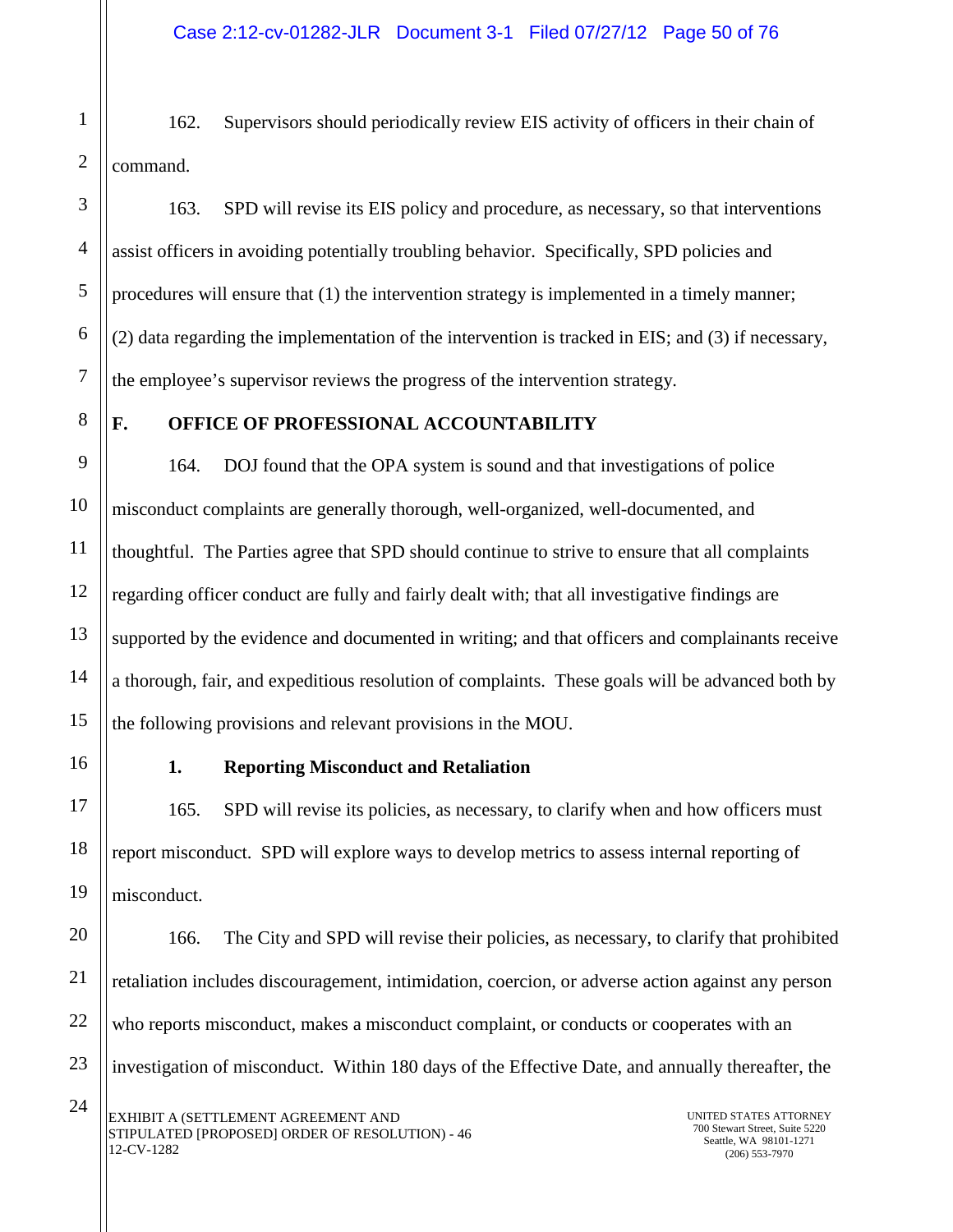City, in consultation with the OPA Auditor, will review SPD's anti-retaliation policy and its implementation.

#### **2. OPA Manual**

1

2

3

4

5

6

7

8

9

10

11

12

13

14

15

16

17

18

19

20

21

22

23

24

167. OPA will complete an update of its Training and Operations Manual ("OPA Manual") that will formalize OPA's procedures, best practices, and training requirements. The OPA Manual will include the following:

- a) Criteria for the staffing of OPA.
- b) Written protocols on OPA intake, classification, tracking, assignment practices and procedures, and finding recommendations. These protocols will include, but not be limited to, the following:
- 1) OPA will investigate allegations of serious misconduct (including, but not limited to, unreasonable use of force and discriminatory policing) and repeated minor misconduct, though it can refer appropriate cases for mediation consideration.
	- 2) SPD will provide clear guidance about when to use Training Referrals, and how to track the remediation recommended for complaints resulting in a Training Referral.
	- c) Written protocols on OPA's investigative practices and procedures.
	- d) Written protocols on OPA's case review procedures.
	- e) Written protocols on OPA's communications with complainants and officers.
		- f) Initial and in-service training requirements.
		- g) Written protocols for referral of complaints involving criminal allegations.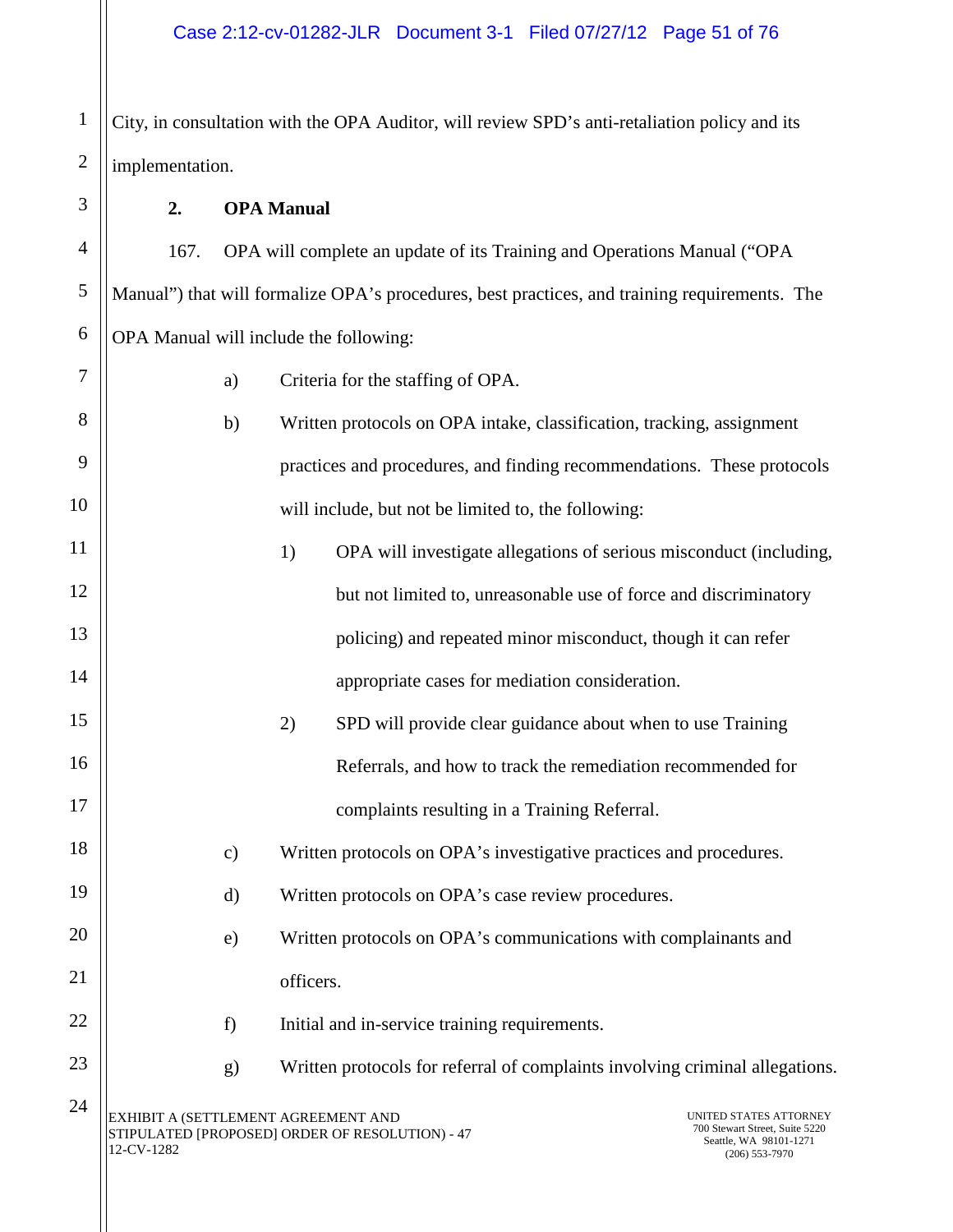| $\mathbf{1}$   |      | h)           | Develop protocols to ensure protection of any Garrity-compelled                                    |                                                                                              |
|----------------|------|--------------|----------------------------------------------------------------------------------------------------|----------------------------------------------------------------------------------------------|
| $\overline{2}$ |      |              | statement taken during an OPA investigation where the officer is also                              |                                                                                              |
| 3              |      |              | being investigated or prosecuted criminally for the same conduct.                                  |                                                                                              |
| 4              |      | $\mathbf{i}$ | Reaffirm that OPA may conduct investigations of complaints referred                                |                                                                                              |
| 5              |      |              | from FIT.                                                                                          |                                                                                              |
| 6              |      | j)           | Reaffirm that OPA may, in appropriate cases, and in consultation with the                          |                                                                                              |
| 7              |      |              | assigned criminal investigator, pursue an administrative investigation                             |                                                                                              |
| 8              |      |              | parallel to a criminal investigation, and even when an administrative                              |                                                                                              |
| 9              |      |              | investigation has not begun, nothing precludes SPD from reviewing the                              |                                                                                              |
| 10             |      |              | incident for training, policy, or other purposes.                                                  |                                                                                              |
| 11             | 3.   |              | <b>OPA Liaison Officers</b>                                                                        |                                                                                              |
| 12             | 168. |              | OPA liaison officers should be identified at each precinct to facilitate matters                   |                                                                                              |
| 13             |      |              | handled at the precinct level, including those classified for Supervisor Action, to ensure quality |                                                                                              |
| 14             |      |              | and timeliness. OPA will continue to provide final review of all such matters.                     |                                                                                              |
| 15             |      |              | IV.<br><b>MONITORING</b>                                                                           |                                                                                              |
| 16             | А.   |              | ROLE AND SELECTION OF THE MONITOR                                                                  |                                                                                              |
| 17             | 169. |              | The Parties will jointly select a Monitor who will oversee the implementation of                   |                                                                                              |
| 18             |      |              | the Settlement Agreement and advise on the MOU. The duties and responsibilities of the             |                                                                                              |
| 19             |      |              | Monitor regarding the MOU are set forth in the MOU. As described in greater detail below, the      |                                                                                              |
| 20             |      |              | Monitor will assess the City's compliance with the Settlement Agreement, report on the status of   |                                                                                              |
| 21             |      |              | compliance to the Parties and the Court, work with the Parties to address any barriers to          |                                                                                              |
| 22             |      |              | compliance, and assist the Parties to informally resolve disputes or differences should they       |                                                                                              |
| 23             |      |              | emerge. The Monitor may also recommend to the Parties voluntary changes to the Settlement          |                                                                                              |
| 24             |      |              | EXHIBIT A (SETTLEMENT AGREEMENT AND<br>STIPULATED [PROPOSED] ORDER OF RESOLUTION) - 48             | UNITED STATES ATTORNEY<br>700 Stewart Street, Suite 5220<br>$S_{\text{earth}}$ WA 98101-1271 |

Seattle, WA 98101-1271 (206) 553-7970

 $12$ -CV-1282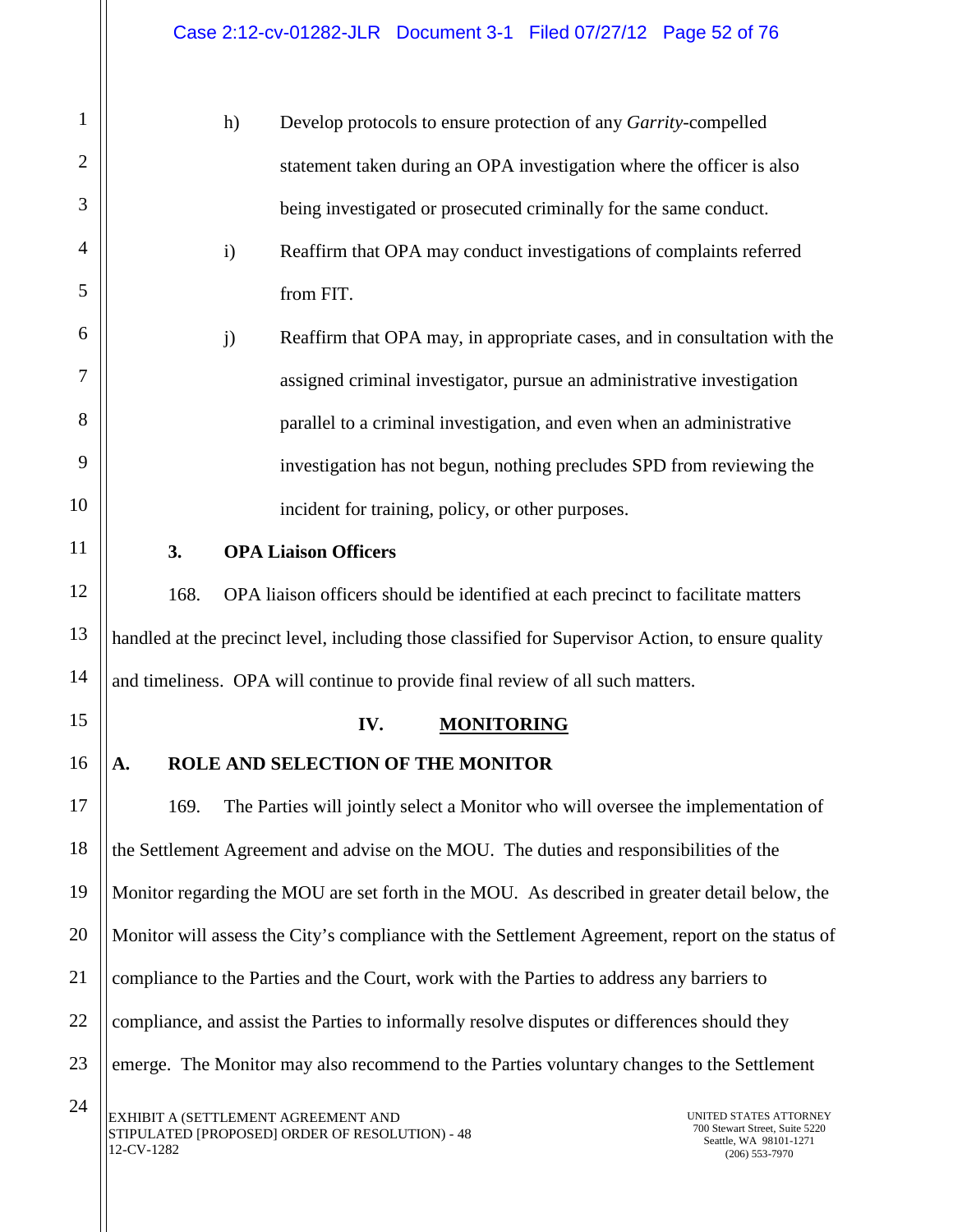Agreement to better meet its goals. The Parties will meet and confer regarding any such recommendations, and may make changes only with the agreement of both Parties.

170. The Parties recognize that there may be alternative ways to implement the terms of this Agreement. The City is free to choose implementation strategies it deems appropriate so long as they are not in conflict with the Settlement Agreement terms. The Monitor may provide advice to the Parties regarding her or his views on the most effective strategy, but is not authorized to require implementation in a manner that requires more or different actions on the part of the City than is mandated by the terms of the Settlement Agreement.

10 12 13 14 171. No later than 60 days from the Effective Date, the Parties will select a Monitor. Given this Agreement's emphasis on use of force, one qualification the Parties should consider is the Monitor's experience in law enforcement or criminal justice. If the Parties are unable to agree on a Monitor, each Party will submit the names of three candidates, or three groups of candidates, along with resumes and cost proposals, to the Court, and the Court will select and appoint the Monitor from among the qualified candidates/candidate groups.

15

16

17

18

19

20

21

22

23

24

1

2

3

4

5

6

7

8

9

11

## **B. GENERAL DUTIES OF THE MONITOR**

172. The Monitor will be subject to the supervision and orders of the Court, consistent with the Settlement Agreement. The Monitor will only have the duties, responsibilities, and authority conferred by the Agreements. The Monitor will not, and is not intended to, replace or assume the role and duties of any City or SPD staff or officials, including the Chief.

- 173. The Monitor will have the following overall duties:
	- a) Compliance Review: The Monitor will verify that all of the substantive reform measures included in the Settlement Agreement are implemented as agreed to by the Parties. The Monitor will regularly conduct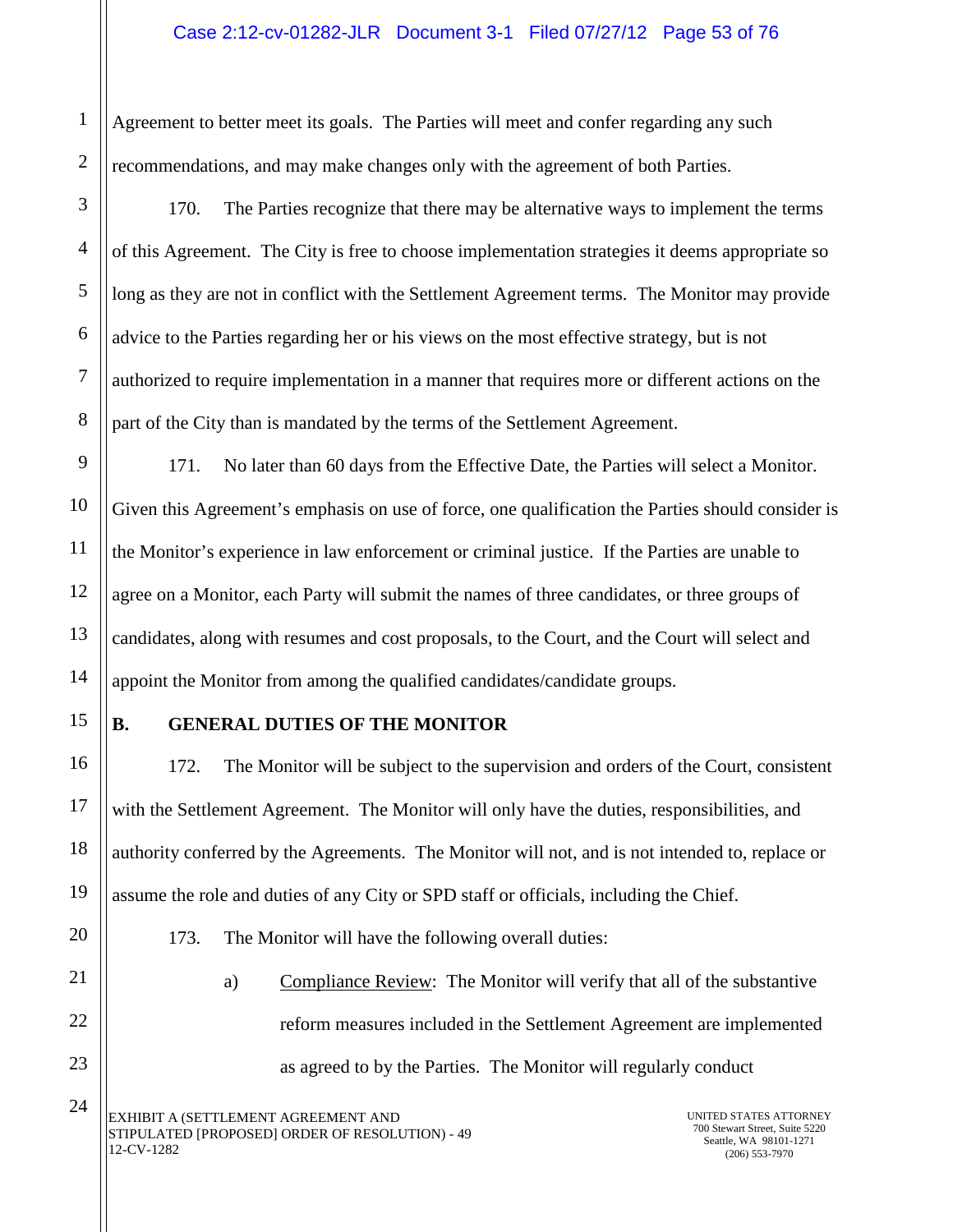compliance and progress reviews to assess the extent to which SPD has implemented and complied with all of the measures required by the Settlement Agreement.

- b) Reporting: The Monitor will issue public reports every six months detailing the Parties' compliance with the Settlement Agreement. The Monitor will also file these reports with the Court.
- c) Technical Assistance: SPD may request technical assistance from the Monitor as needed. The Monitor may provide the requested technical assistance as long as the requested assistance will not conflict with the Monitor's duties under the Settlement Agreement and falls within the Monitor's budget. SPD has the discretion to decide whether or not to utilize the Monitor's advice.

### 13

1

2

3

4

5

6

7

8

9

10

11

12

14

15

16

17

18

19

20

21

## **C. AGREEMENT MODIFICATION**

174. Ninety days after the Effective Date, the Monitor will convene the Parties to consider any recommendation of a Party to modify the Settlement Agreement to address matters that have emerged during the initial implementation. The Parties agree that if a provision as drafted by the Parties does not further the purpose of the Settlement Agreement or that there is a preferable alternative that will achieve the same purpose, the Parties and the Monitor may jointly stipulate to make changes, modifications, and amendments to the Settlement Agreement and will submit the stipulation to the Court for approval.

22 23 175. The Monitor and the Parties will confer on an annual basis to consider whether or to what extent the outcomes intended by the Settlement Agreement have been achieved, and any modifications to the Settlement Agreement that may be necessary for continued achievement in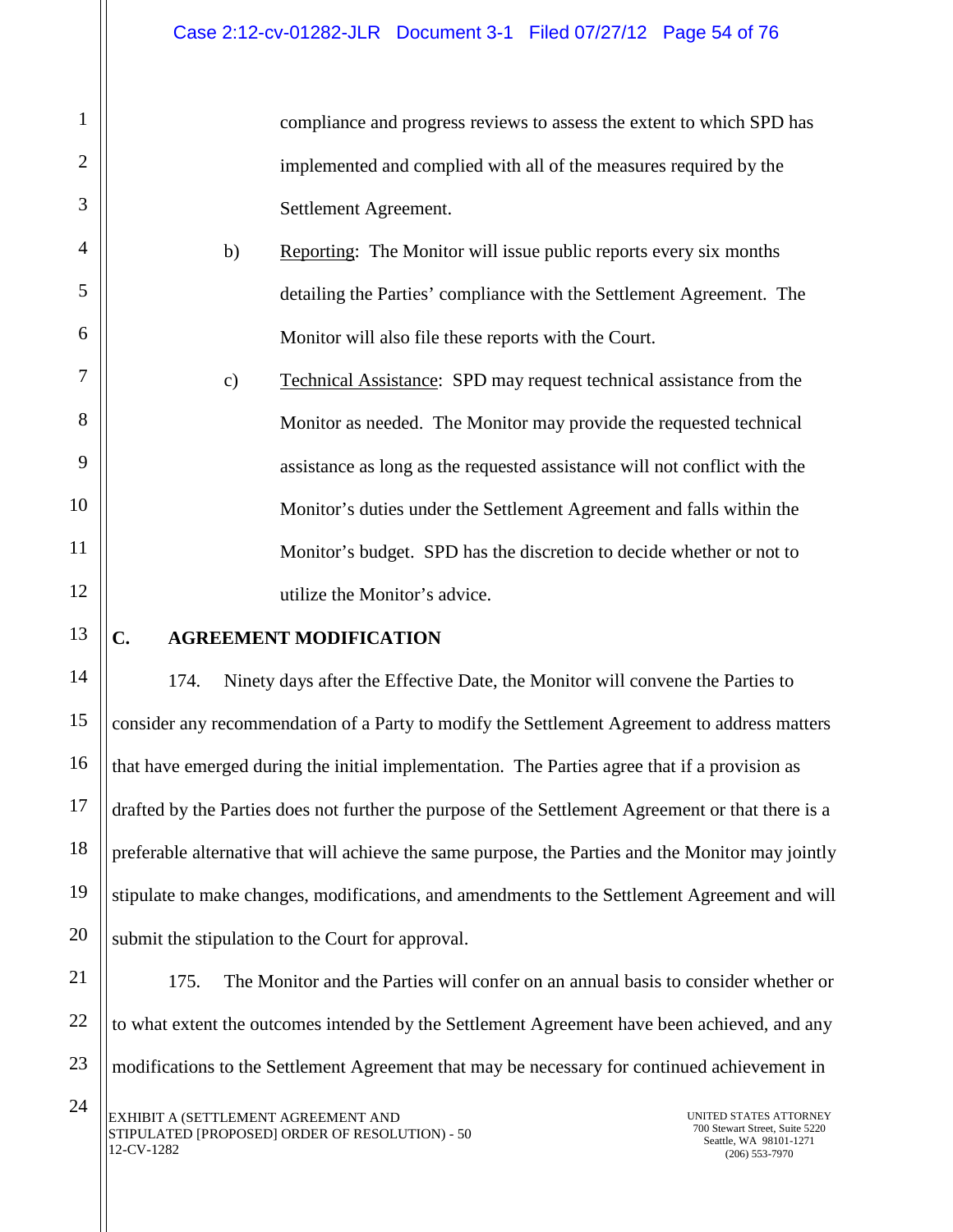4 5 6 7 8 light of changed circumstances or unanticipated impact (or lack of impact) of the requirement. This conference will also address areas of greatest achievement and the requirements that appear to have contributed to this success, as well as areas of greatest concern, including strategies for accelerating full and effective compliance. Based upon this conference, the Monitor may recommend modifications to the Settlement Agreement necessary to achieve and sustain intended outcomes. Where the Parties agree with the recommendations of the Monitor, the Parties will stipulate to modify the Settlement Agreement accordingly. This provision in no way diminishes the Parties' ability to stipulate to modifications to the Settlement Agreement, as set out in Paragraph 225.

# 10

11

12

13

14

15

16

17

18

19

20

21

22

9

1

2

3

# **D. DEVELOPMENT OF POLICIES PROCEDURES AND TRAINING**

**1. Schedule**

176. Within 60 days after the Monitor's selection and appointment, SPD will develop, with assistance from the Monitor if requested, a schedule that prioritizes the development and implementation of policies, procedures, practices, training materials, and training required in the Agreements. The City will be deemed in compliance with the Settlement Agreement if it implements the terms in accordance with the schedule and the Monitoring Plan.

**2. Review**

177. SPD will submit the policies, procedures, training curricula, and training manuals required to be written, revised, or maintained by the Settlement Agreement to the Monitor and DOJ for review and comment prior to publication and implementation. The Parties will meet and confer regarding any comments on the policies, procedures, training curricula, and training manuals within 45 days of submission if necessary. The Monitor will approve the materials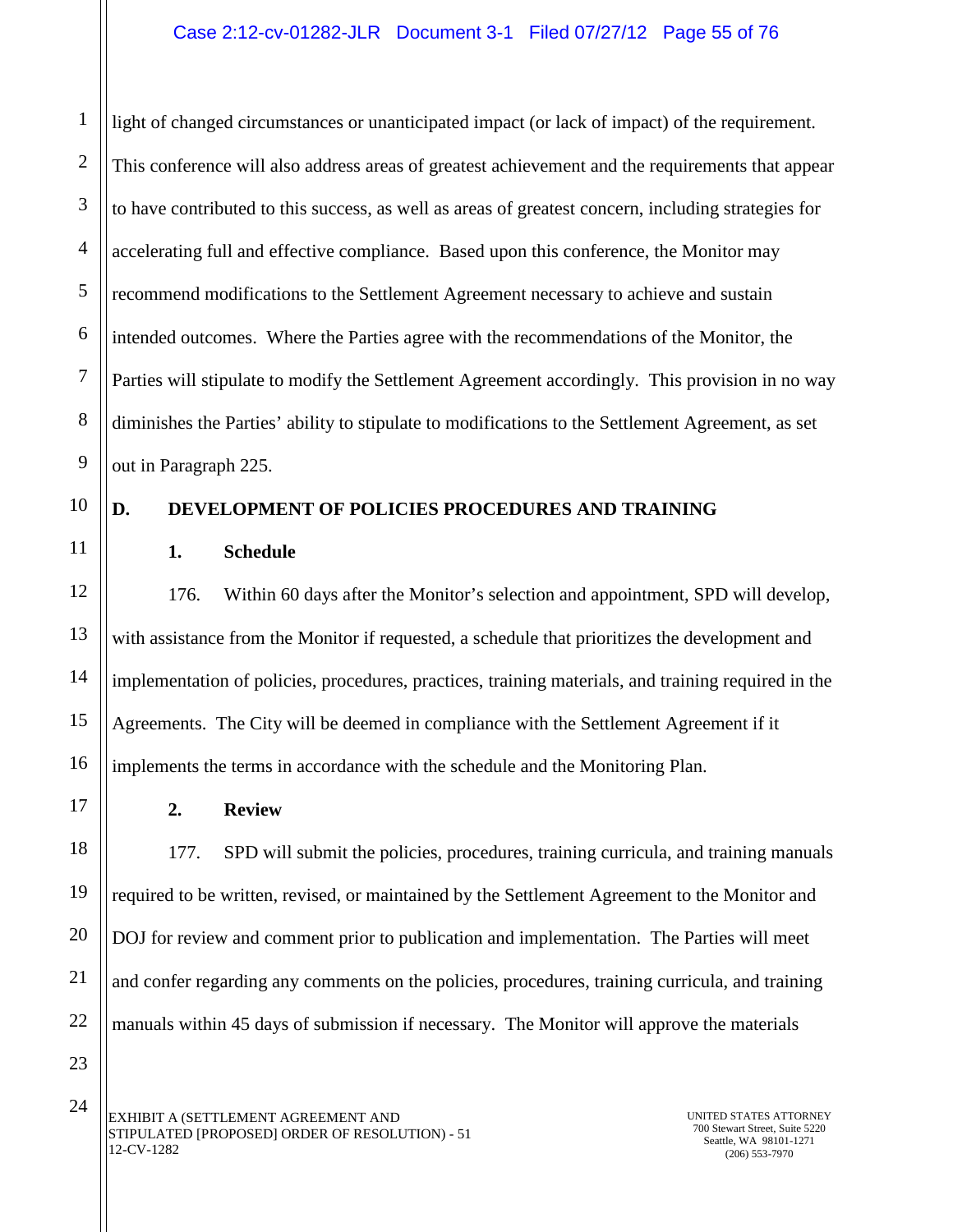unless the Monitor determines that they conflict with the terms of the Settlement Agreement. If the Monitor disapproves, he or she will state the reasons for the decision in writing.

178. If either Party objects to the determination of the Monitor the Parties will meet and confer on the objections within 14 days. If necessary, and consistent with the other deadlines herein, any Party may petition the Court thereafter to resolve the objections.

179. SPD will begin implementation of policies and procedures within 30 days of Monitor approval or the Court's decision unless otherwise specified or agreed to by the Parties in the Monitoring Plan. Nothing will prevent DOJ and the Monitor from making non-binding recommendations to the City on alternative approaches that, while not required by this Agreement, may yield a better result.

180. With the assistance of the Monitor, SPD will review each policy, procedure, training curricula and training manual required by the Settlement Agreement 180 days after it is implemented, and annually thereafter (on a regularly published schedule), to ensure that the policy or procedure continues to provide effective direction to SPD personnel and remains consistent with the purpose and requirements of the Settlement Agreement and current law.

181. SPD also will review policies and procedures required by the Settlement Agreement as necessary whenever it has notice of a policy deficiency. Within 60 days of that review, the PSS will revise the policy or procedure and, if necessary, submit it to the Monitor and DOJ for review and approval.

# **E. DETERMINATION OF FULL AND EFFECTIVE COMPLIANCE**

182. The City may demonstrate "full and effective compliance" with the terms of this Agreement either through Compliance Reviews and Audits, as described in Section IV.E.1 below, or through Outcome Assessments, as described in Section IV.E.2 below.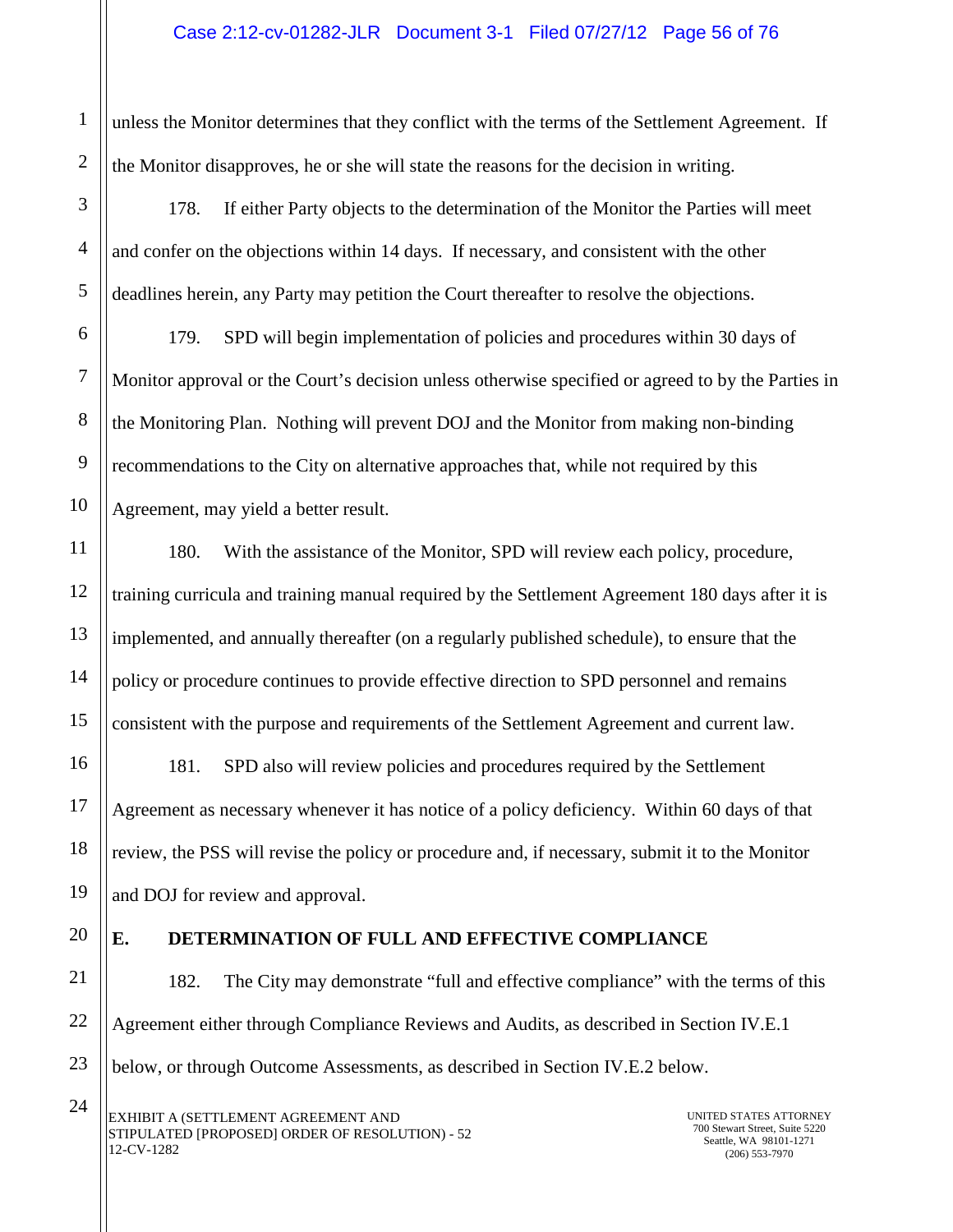1

2

3

4

5

6

7

8

9

10

11

12

13

14

15

16

17

18

19

20

21

22

23

## **1. Compliance Reviews and Audits**

183. Within 120 days of the Monitor's appointment, the Monitor will develop a monitoring plan setting out deadlines for policy, training, development, and implementation for conducting the compliance reviews and audits ("Monitoring Plan"), and will submit the plan to the Parties for review and approval. If the Parties do not agree on a Monitoring Plan, all policies and procedures will be developed within 180 days of the Effective Date of this Agreement and all training curricula will be developed within one year of the Effective Date. The plan will:

- a) clearly delineate the requirements of the Settlement Agreement to be assessed for compliance, indicating which requirements will be assessed together; and
- b) set out a schedule for conducting a compliance review or audit of each requirement of the Settlement Agreement within the first year of the Settlement Agreement, and a compliance review or audit of each requirement at least annually thereafter.

184. "Full and effective compliance" with a material requirement of the Settlement Agreement requires that the City and SPD have: (a) incorporated the requirement into policy; (b) trained all relevant personnel as necessary to fulfill their responsibilities pursuant to the requirement; and (c) ensured that the requirement is being carried out in practice. Compliance reviews and audits will contain both qualitative and quantitative elements as necessary for reliability and comprehensiveness. Noncompliance with mere technicalities, or temporary or isolated failure to comply during a period of otherwise sustained compliance, will not constitute failure to maintain full and effective compliance. At the same time, temporary compliance during a period of otherwise sustained noncompliance will not constitute full and effective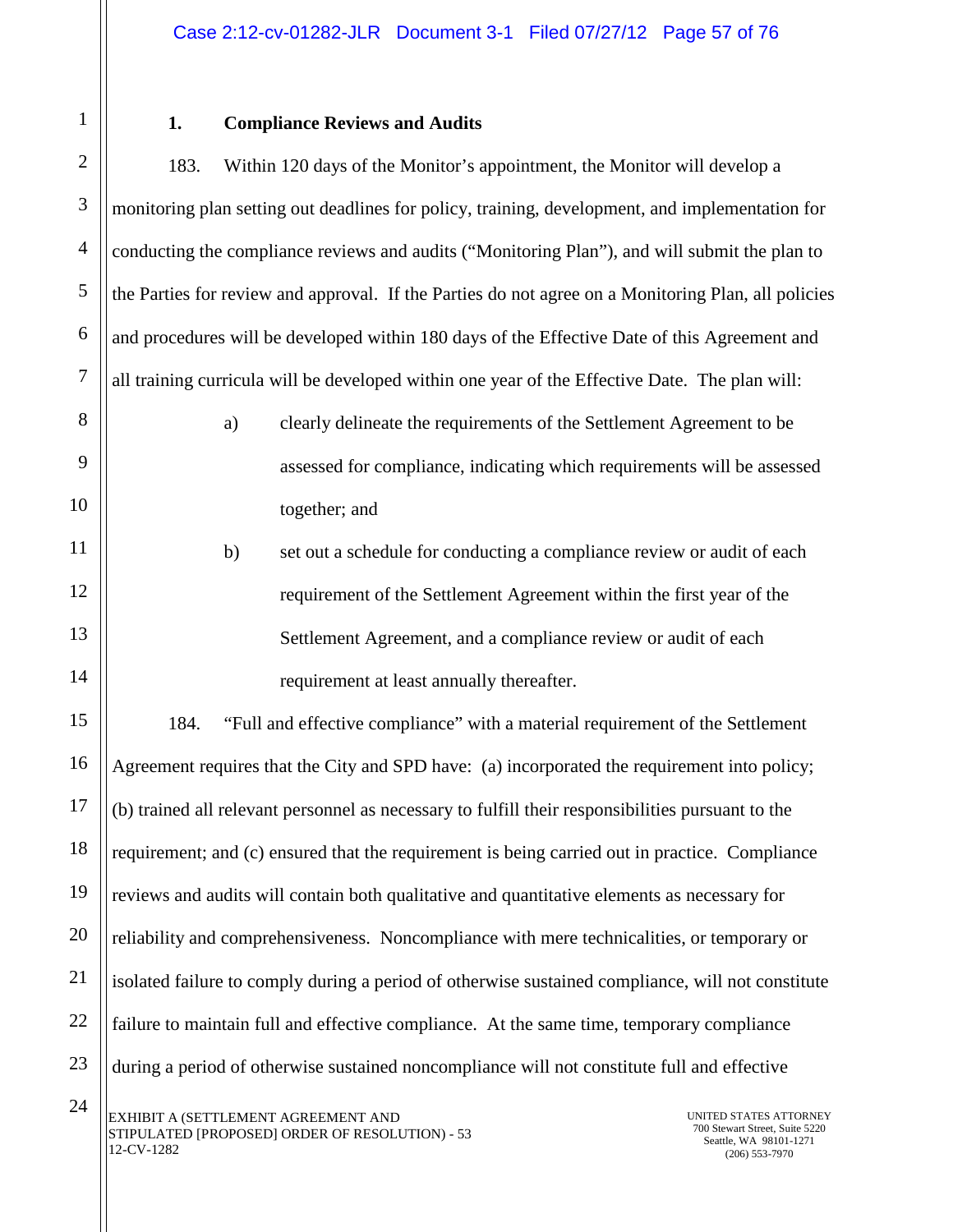1 2 compliance. If a Party fails to implement any of the measures required by the Settlement Agreement, the Monitor will work with the Party to achieve compliance.

185. Where the Monitor recommends and the Parties agree, the Monitor may refrain from conducting a compliance audit or review of a requirement previously found to be in compliance by the Monitor pursuant to audit or review. Thereafter the City will be deemed to have achieved full and effective compliance on those requirements for purposes of this Agreement.

3

4

5

6

7

8

9

10

11

12

13

14

15

16

17

18

19

20

21

22

### **2. Use of Outcome Assessments**

186. The goal of the Parties in entering into the Settlement Agreement is to ensure that that SPD's use of force is consistent with the requirements of the United States Constitution and 42 U.S.C. § 14141. As more fully described in the section on termination of the Settlement Agreement, if the City is able to establish, through outcome measures, that the purposes of the Settlement Agreement have been met, the decree may terminate even if the City is not in full and effective compliance with the specific process terms.

187. Three years after the Effective Date of the Settlement Agreement, the City and SPD may demonstrate "full and effective compliance" by showing that the standard and established practice of SPD officers is to use force within constitutional limits and that no pattern or practice of the use of excessive force exists, as demonstrated by the outcome assessments set forth in the Settlement Agreement. The Monitor will conduct these outcome assessments to determine whether SPD is in full and effective compliance by this method. The Parties may also use the outcome assessments to consider whether the implementation of the Settlement Agreement has had any unintended negative consequences on either accomplishing the purposes

23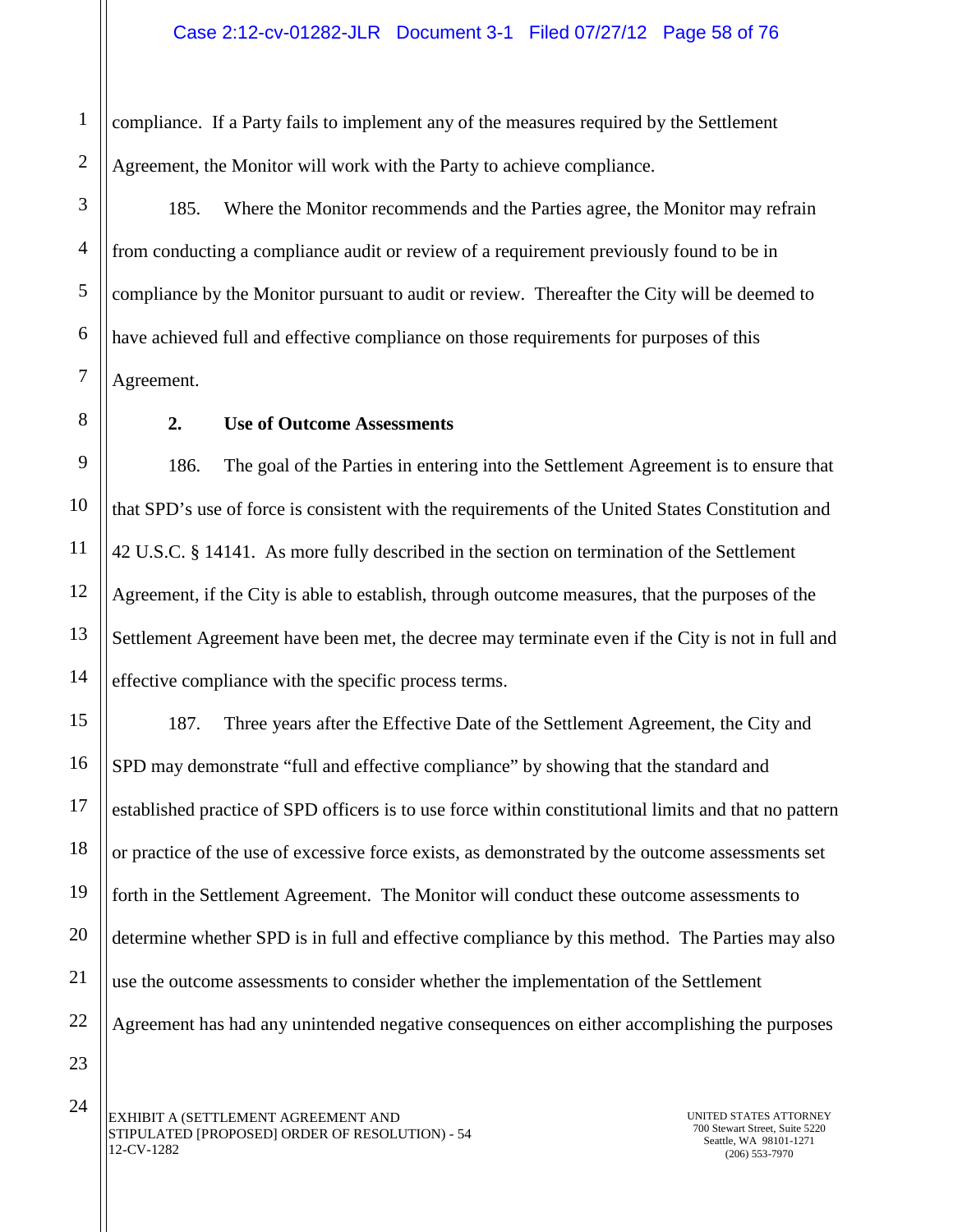of the Settlement Agreement or the ability of SPD to conduct effective and constitutional policing.

5 6 7 8 9 10 11 188. During the preparation of the Monitoring Plan, the Monitor will meet with the Parties to determine what outcome measures will be reviewed and how the Monitor will evaluate the outcomes in measuring full and effective compliance. The Monitor will also set out a schedule for conducting outcome assessments for each outcome measure at least annually, except where otherwise noted, with the first assessment occurring within 18 months of the Effective Date. After each assessment, the City and the Monitor may agree to modify the assessment plan and schedule. If the City and the Monitor agree that they no longer wish for the Monitor to conduct outcome assessments, the Monitor will discontinue reviewing outcome assessment data, unless DOJ petitions the Court and the Court determines otherwise.

189. These outcome assessments may include collection and analysis, both quantitative and qualitative, of the following outcome data as related to the provisions of this Settlement Agreement:

| 15 | a)                                                                                                   |     | Use of Force Measurements, such as:                                    |                                                                                                        |
|----|------------------------------------------------------------------------------------------------------|-----|------------------------------------------------------------------------|--------------------------------------------------------------------------------------------------------|
| 16 |                                                                                                      | (1) | the rate of force used per arrest by SPD; force implement used;        |                                                                                                        |
| 17 |                                                                                                      |     | geographic data; type of arrest;                                       |                                                                                                        |
| 18 |                                                                                                      | (2) | the rate of force complaints that are sustained, overall and by force  |                                                                                                        |
| 19 |                                                                                                      |     | type; source of complaint (internal or external); type of arrest; type |                                                                                                        |
| 20 |                                                                                                      |     | of force complained of;                                                |                                                                                                        |
| 21 |                                                                                                      | (3) | uses of force that were found to violate policy overall and by the     |                                                                                                        |
| 22 |                                                                                                      |     | following subsets: force type; type of arrest; force implement used;   |                                                                                                        |
| 23 |                                                                                                      |     | and number of officers involved;                                       |                                                                                                        |
| 24 | EXHIBIT A (SETTLEMENT AGREEMENT AND<br>STIPULATED [PROPOSED] ORDER OF RESOLUTION) - 55<br>12-CV-1282 |     |                                                                        | UNITED STATES ATTORNEY<br>700 Stewart Street, Suite 5220<br>Seattle, WA 98101-1271<br>$(206)$ 553-7970 |

12

13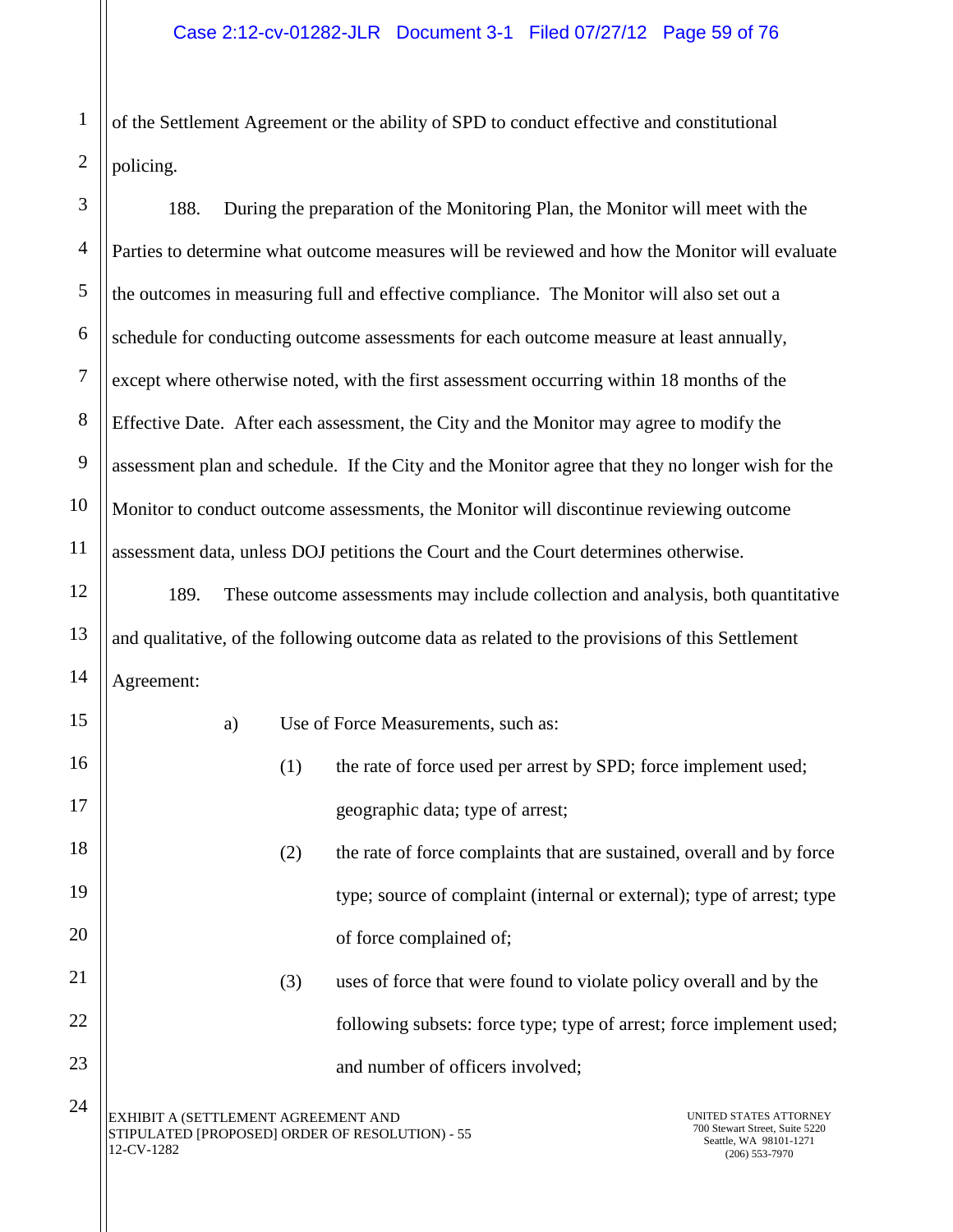| 1              |                                                                                                      | (4) | the number and rate of use of force administrative                                                     |  |
|----------------|------------------------------------------------------------------------------------------------------|-----|--------------------------------------------------------------------------------------------------------|--|
| $\overline{2}$ |                                                                                                      |     | investigations/reviews in which each finding is supported by a                                         |  |
| 3              |                                                                                                      |     | preponderance of the evidence;                                                                         |  |
| 4              |                                                                                                      | (5) | the number of officers who have more than one instance of force                                        |  |
| 5              |                                                                                                      |     | found to violate policy; and                                                                           |  |
| 6              |                                                                                                      | (6) | general quality of use of force investigation and reviews including                                    |  |
| 7              |                                                                                                      |     | FIT investigations.                                                                                    |  |
| 8              | b)                                                                                                   |     | Training Measurements, such as:                                                                        |  |
| 9              |                                                                                                      | (1) | verifications and assessments as incorporated into training                                            |  |
| 10             |                                                                                                      |     | modules; and                                                                                           |  |
| 11             |                                                                                                      | (2) | modifications or improvements to training resulting from review                                        |  |
| 12             |                                                                                                      |     | and analysis required by the Settlement Agreement.                                                     |  |
| 13             | $\mathbf{c})$                                                                                        |     | Supervision Measurements, such as:                                                                     |  |
| 14             |                                                                                                      | (1) | effectiveness of supervisory responses to incomplete or insufficient                                   |  |
| 15             |                                                                                                      |     | use of force reports, or other inappropriate uses of force by                                          |  |
| 16             |                                                                                                      |     | officers.                                                                                              |  |
| 17             | $\mathbf{d}$                                                                                         |     | Accountability Measurements, such as:                                                                  |  |
| 18             |                                                                                                      | (1) | the number of misconduct complaints (broken out by type of                                             |  |
| 19             |                                                                                                      |     | complaint), with a qualitative assessment of whether any increase                                      |  |
| 20             |                                                                                                      |     | or decrease appears related to access to the complaint process;                                        |  |
| 21             |                                                                                                      | (2) | rate of sustained, lawful and proper, inconclusive, and Training                                       |  |
| 22             |                                                                                                      |     | Referral misconduct complaints;                                                                        |  |
| 23             |                                                                                                      |     |                                                                                                        |  |
| 24             | EXHIBIT A (SETTLEMENT AGREEMENT AND<br>STIPULATED [PROPOSED] ORDER OF RESOLUTION) - 56<br>12-CV-1282 |     | UNITED STATES ATTORNEY<br>700 Stewart Street, Suite 5220<br>Seattle, WA 98101-1271<br>$(206)$ 553-7970 |  |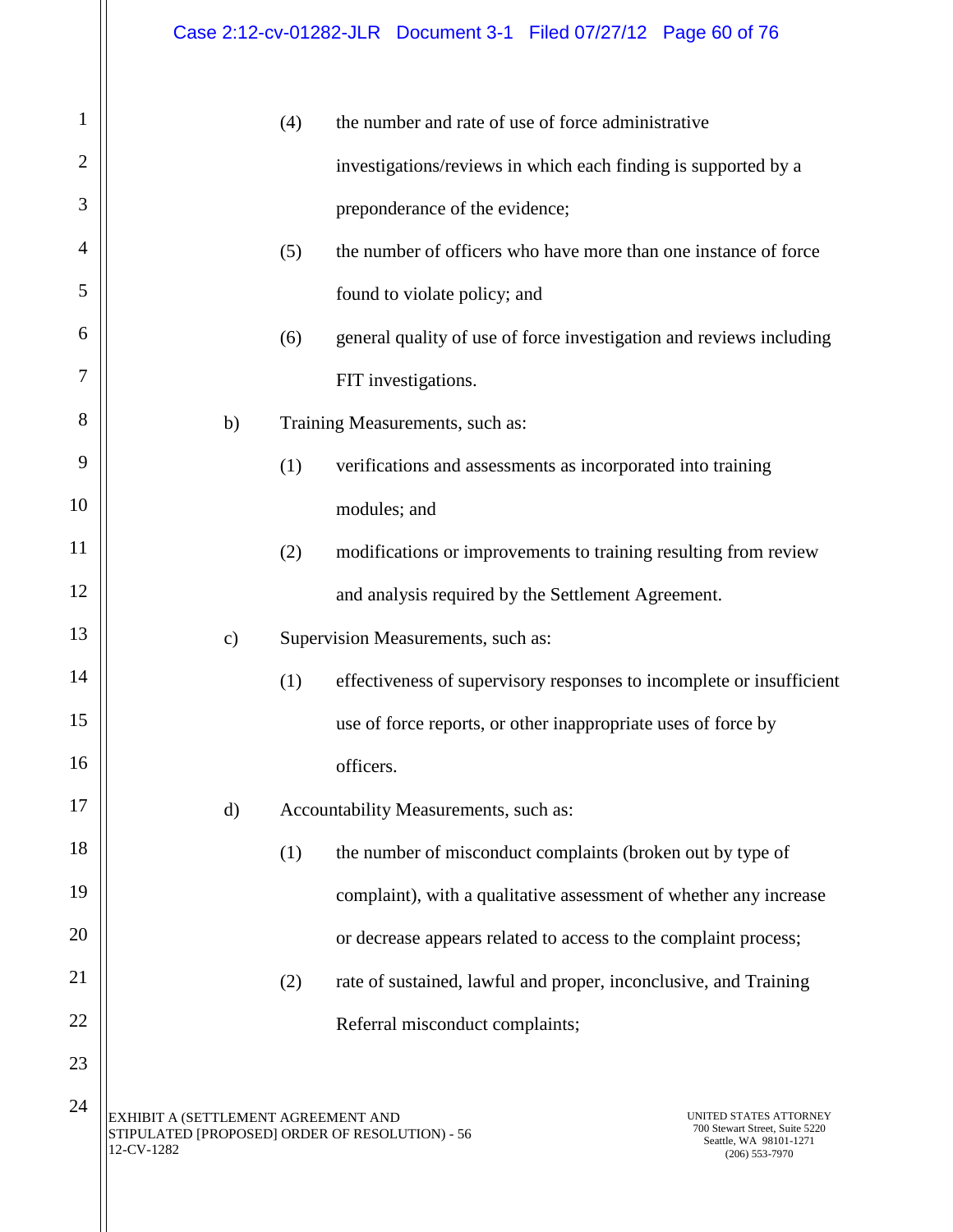- (3) the number of officers who are subjects of repeated misconduct complaints, or have repeated instances of sustained misconduct complaints;
- (4) the number, nature, outcome, and settlement amount, if any, of civil suits against SPD officers related to use of force regardless of whether the City is a defendant in the litigation;
- (5) arrests/summons of officers for on duty conduct related to use of force; and
- (6) criminal prosecutions of officers for on or off duty conduct related to use of force.

190. In conducting these outcome assessments, the Monitor may use any relevant data collected and maintained by SPD and OPA, provided that it has determined, and the Parties agree, that this data is reasonably reliable, complete, and relevant to determining the standard and established practice of SPD officers is to use force within constitutional limits and that no pattern or practice of the use of excessive force exists. The Monitor may also consider the annual community survey performed by SPD together with the Commission, as set forth in the MOU, in determining whether the implementation of the Settlement Agreement has had any unintended negative consequences on either accomplishing the purposes of the Settlement Agreement or the ability of SPD to conduct effective and constitutional policing.

20

1

2

3

4

5

6

7

8

9

10

11

12

13

14

15

16

17

18

19

21

22

23

## **F. COMMUNICATION BETWEEN THE MONITOR AND PARTIES**

191. The Monitor will maintain regular contact with the Parties in order to ensure effective and timely communication regarding the status of the City's implementation of and compliance with the Settlement Agreement. To facilitate this communication, the Monitor will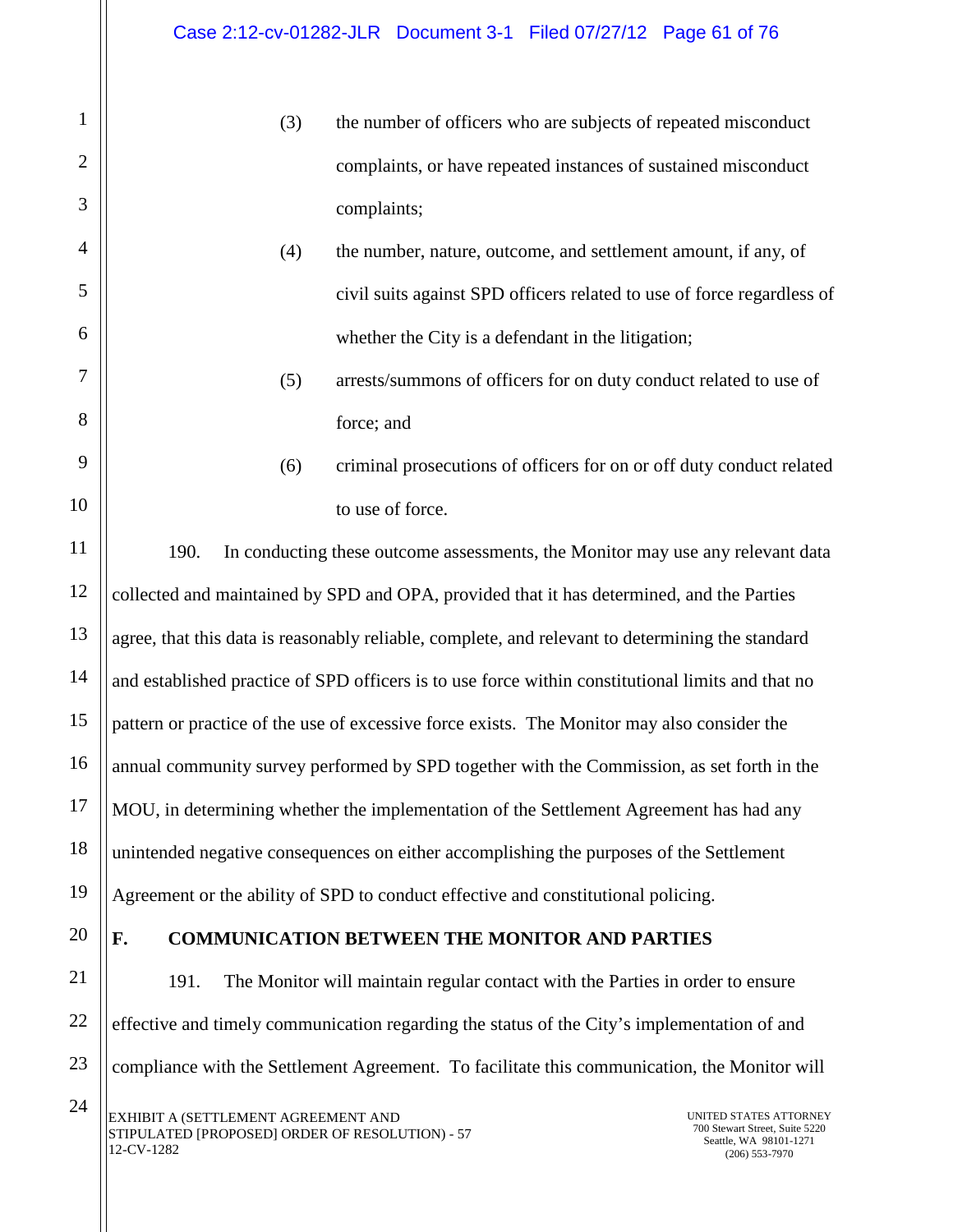1 2 conduct meetings every two months, or as needed, which will include participation by SPD, the Chief, representatives of the City Attorney's Office, and DOJ.

3

4

5

6

7

8

9

10

11

12

13

14

15

16

17

18

19

20

21

22

23

24

## **G. COMMUNICATION BETWEEN THE MONITOR AND COMMUNITIES**

192. The Monitor may periodically meet with the Commission and/or other interested community stakeholders to discuss the Monitor's reports, and to receive community feedback about SPD's progress and/or compliance with the Settlement Agreement. The Monitor and the Parties will agree to the parameters of this outreach in the Monitoring Plan.

### **H. SPD COMPLIANCE COORDINATOR**

193. The Parties agree that SPD will hire and retain, or reassign a current SPD employee for the duration of the Settlement Agreement, to serve as a full-time SPD Compliance Coordinator. The Compliance Coordinator will serve as a liaison between SPD, the Monitor, and DOJ, and will assist with SPD's compliance with the Settlement Agreement. At a minimum, the Compliance Coordinator will:

| a) | coordinate SPD's compliance and implementation activities;                 |
|----|----------------------------------------------------------------------------|
| b) | facilitate the provision of data, documents, and other access to SPD       |
|    | employees, and material to the Monitor and DOJ, as needed;                 |
| c) | ensure that all documents and records are maintained as provided in the    |
|    | Settlement Agreement; and                                                  |
| d) | assist in assigning compliance tasks to SPD personnel, as directed by the  |
|    | Chief or his/her designee. The SPD Compliance Coordinator will take        |
|    | primary responsibility for collecting the information the Monitor requires |
|    | to carry out the terms of the Settlement Agreement.                        |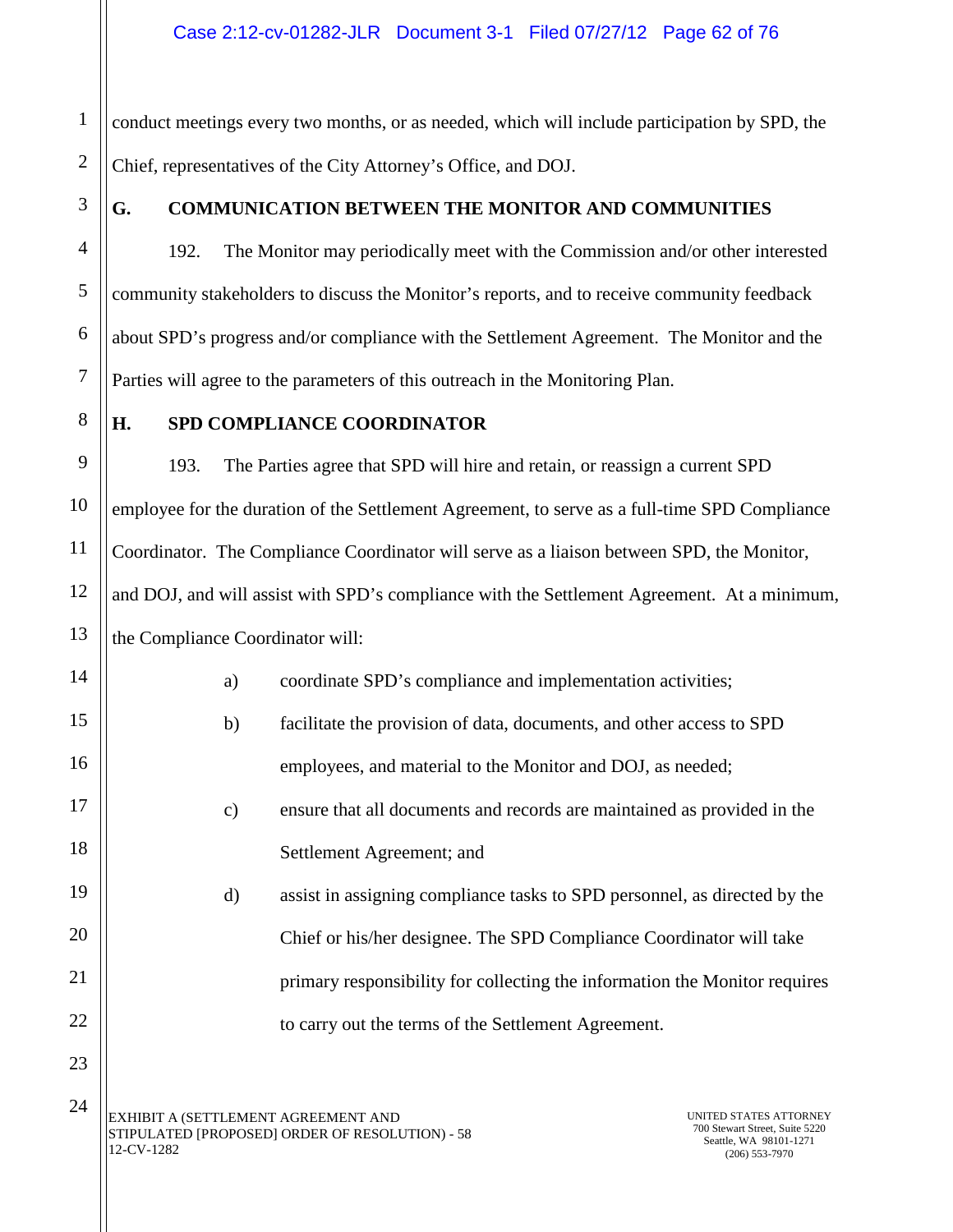1

2

3

4

5

6

7

8

9

10

11

12

13

14

15

16

17

18

19

20

21

22

23

24

## **I. REPORTS AND RECORDS**

194. On a timetable agreed to between the Parties and the Monitor to facilitate the preparation of the Monitor's reports, the City will file with the Monitor a status report, including any supporting documentation, delineating all steps taken during the reporting period to comply with the Settlement Agreement.

195. During the term of the Settlement Agreement, the City and SPD will follow its existing record retention requirements, procedures imposed by state and local law, and any relevant collective bargaining agreement, to maintain all records necessary to document compliance with the Settlement Agreement.

196. The Monitor will publicly issue reports described above every six months detailing the Parties' compliance with and implementation of the Settlement Agreement. These reports will not include information specifically identifying any individual officer. Drafts of the status reports will be provided to each of the Parties at least one month prior to publication to afford the Parties an opportunity to identify factual errors. During the preparation of the Monitoring Plan, the Parties and the Monitor will confer and determine the information to be included in the reports, which may include the following:

> a) a description of the work conducted by the Monitor during the reporting period;

b) a listing of each Settlement Agreement requirement indicating which requirements have been: (1) incorporated into implemented policy; (2) the subject of sufficient training for all relevant SPD officers and employees; (3) reviewed or audited by the Monitor to determine whether they have been fully implemented in actual practice, including the date of the review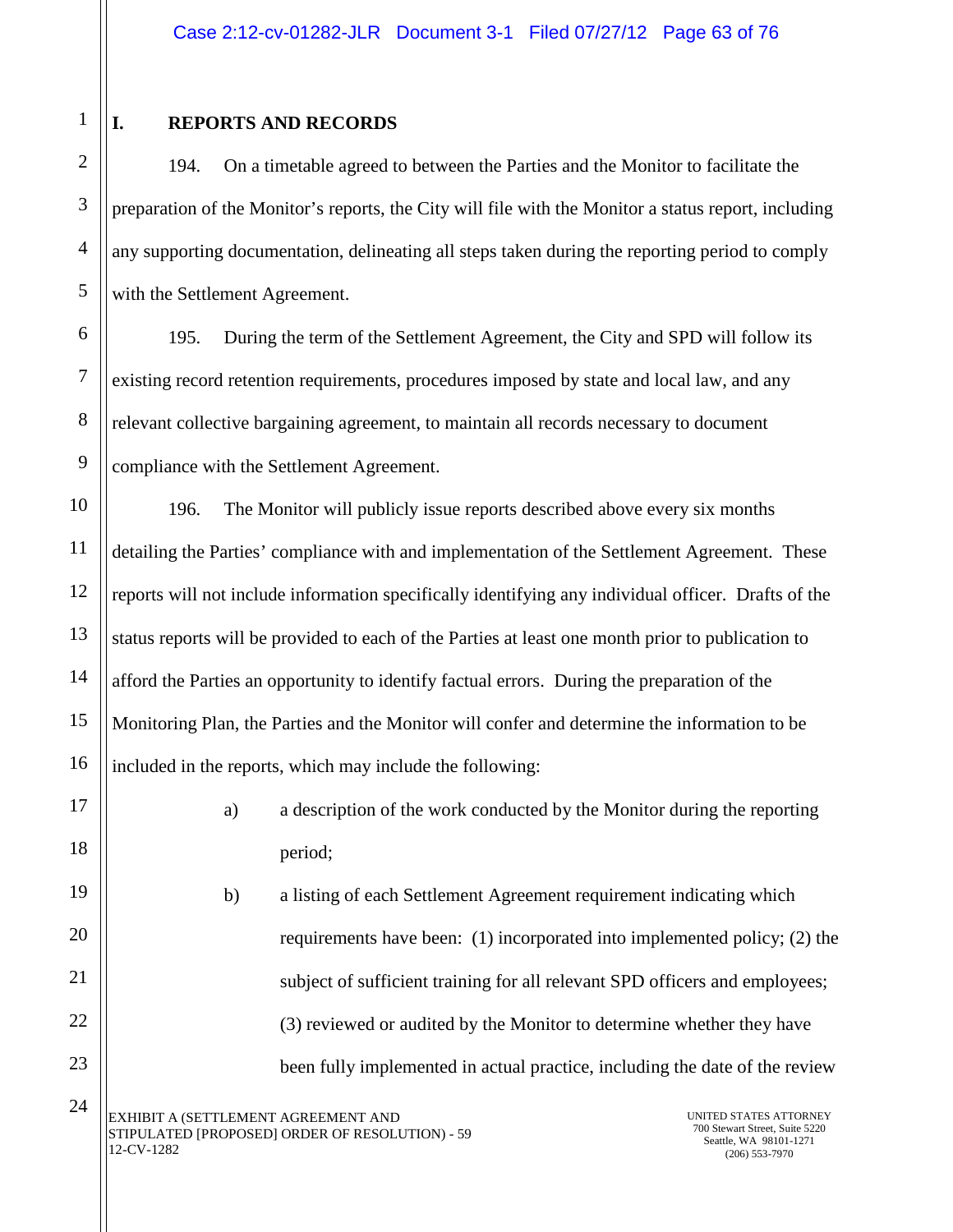|           | or audit; and (4) found by the Monitor to have been fully implemented in |
|-----------|--------------------------------------------------------------------------|
| practice; |                                                                          |

| 3  |          | $\mathbf{c})$ | the methodology and specific findings for each audit or review conducted,                       |
|----|----------|---------------|-------------------------------------------------------------------------------------------------|
| 4  |          |               | redacted as necessary for privacy concerns. An unredacted version will be                       |
| 5  |          |               | filed under seal with the Court and provided to the Parties. The                                |
| 6  |          |               | underlying data for each audit or review will not be publicly available but                     |
| 7  |          |               | will be retained by the Monitor and provided to either or both Parties upon                     |
| 8  |          |               | request;                                                                                        |
| 9  |          | d)            | for any requirements that were reviewed or audited and found not to have                        |
| 10 |          |               | been fully implemented in practice, the Monitor's recommendations                               |
| 11 |          |               | regarding necessary steps to achieve compliance;                                                |
| 12 |          | e)            | the methodology and specific findings for each outcome assessment                               |
| 13 |          |               | conducted;                                                                                      |
| 14 |          | f)            | qualitative assessment of SPD's progress in achieving the desired                               |
| 15 |          |               | outcomes for each area covered by the Settlement Agreement, noting                              |
| 16 |          |               | issues of concern or particular achievement; and                                                |
| 17 |          | g)            | a projection of the work to be completed during the upcoming reporting                          |
| 18 |          |               | period and any anticipated challenges or concerns related to                                    |
| 19 |          |               | implementation of the Settlement Agreement.                                                     |
| 20 | 197.     |               | The Monitor's reports will also be posted to the City's public website. The City                |
| 21 |          |               | will establish an electronic mechanism for receiving public feedback to the Monitor's quarterly |
| 22 | reports. |               |                                                                                                 |
| 23 |          |               |                                                                                                 |
| 24 |          |               |                                                                                                 |

1

2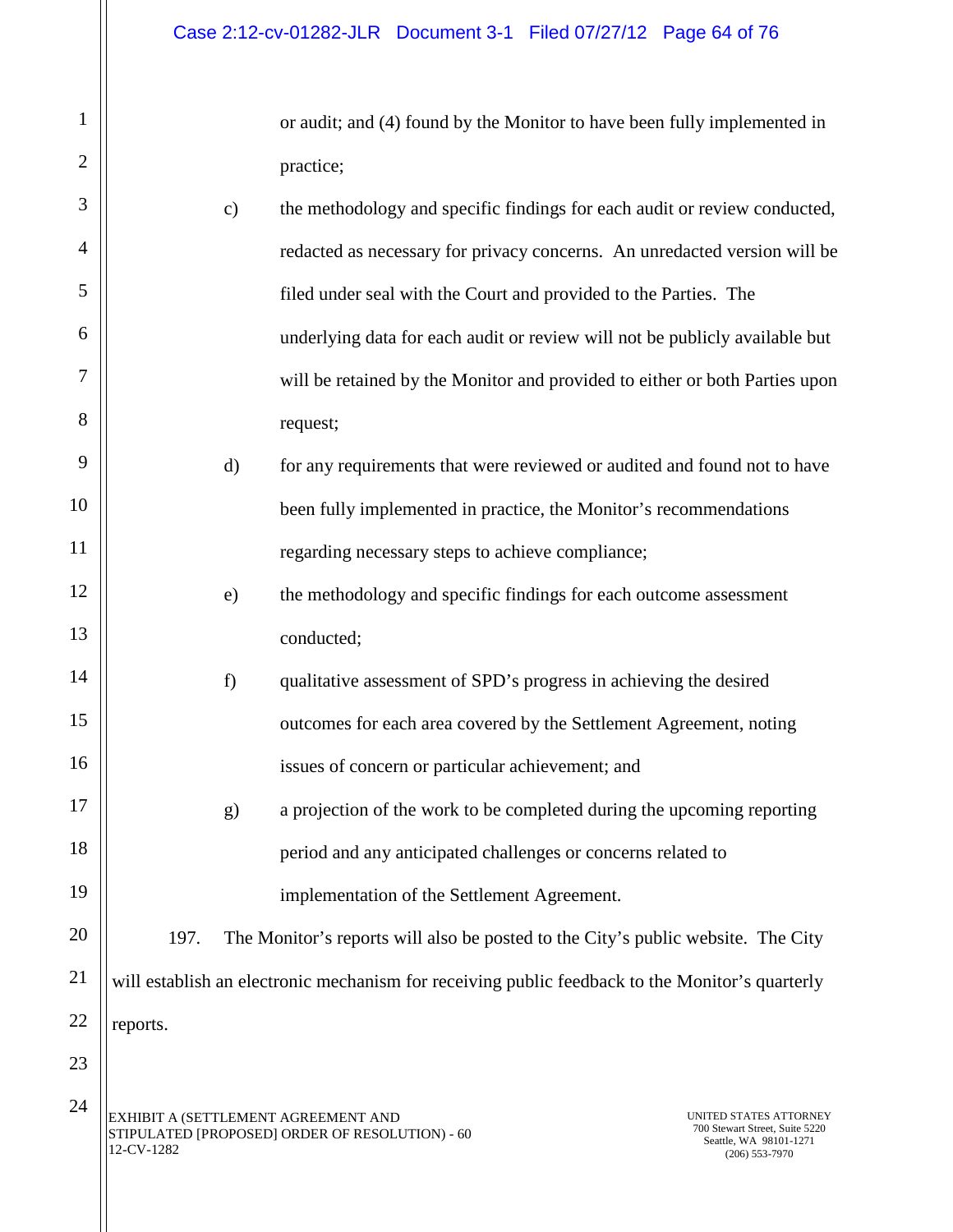198. The City will provide the Monitor with reasonable administrative support, including office space and supplies, if needed.

199. The Monitor will not issue statements or make findings with regard to any act or omission of any Party, or their agents or representatives, except as required by the terms of the Settlement Agreement. The Monitor may testify in any enforcement proceedings regarding provisions of the Settlement Agreement and the Parties' compliance. The Monitor will not testify in any other litigation or proceeding with regard to any act or omission of any Party, or any of their agents, representatives, or employees, related to the Settlement Agreement or regarding any matter or subject that the Monitor may have received knowledge of as a result of his/her performance under the Settlement Agreement. This restriction does not apply to any proceeding before a court related to performance of contracts or subcontracts for monitoring the Settlement Agreement. Unless such conflict is waived by the Parties, neither the Monitor nor a member of his/her staff will accept employment or provide consulting services that would present a conflict of interest with the Monitor's responsibilities under the Settlement Agreement, including being retained (on a paid or unpaid basis) by any current or future litigant or claimant, or such litigant's or claimant's attorney, in connection with a claim or suit against the City or its departments, officers, agents, or employees.

200. The Monitor is not a state or local agency, or an agent thereof, and accordingly the records maintained by the Monitor will not be deemed public records subject to public inspection. The Monitor will not be liable for any claim, lawsuit, or demand arising out of the Monitor's performance pursuant to the Settlement Agreement.

EXHIBIT A (SETTLEMENT AGREEMENT AND STIPULATED [PROPOSED] ORDER OF RESOLUTION) - 61 12-CV-1282

UNITED STATES ATTORNEY 700 Stewart Street, Suite 5220 Seattle, WA 98101-1271 (206) 553-7970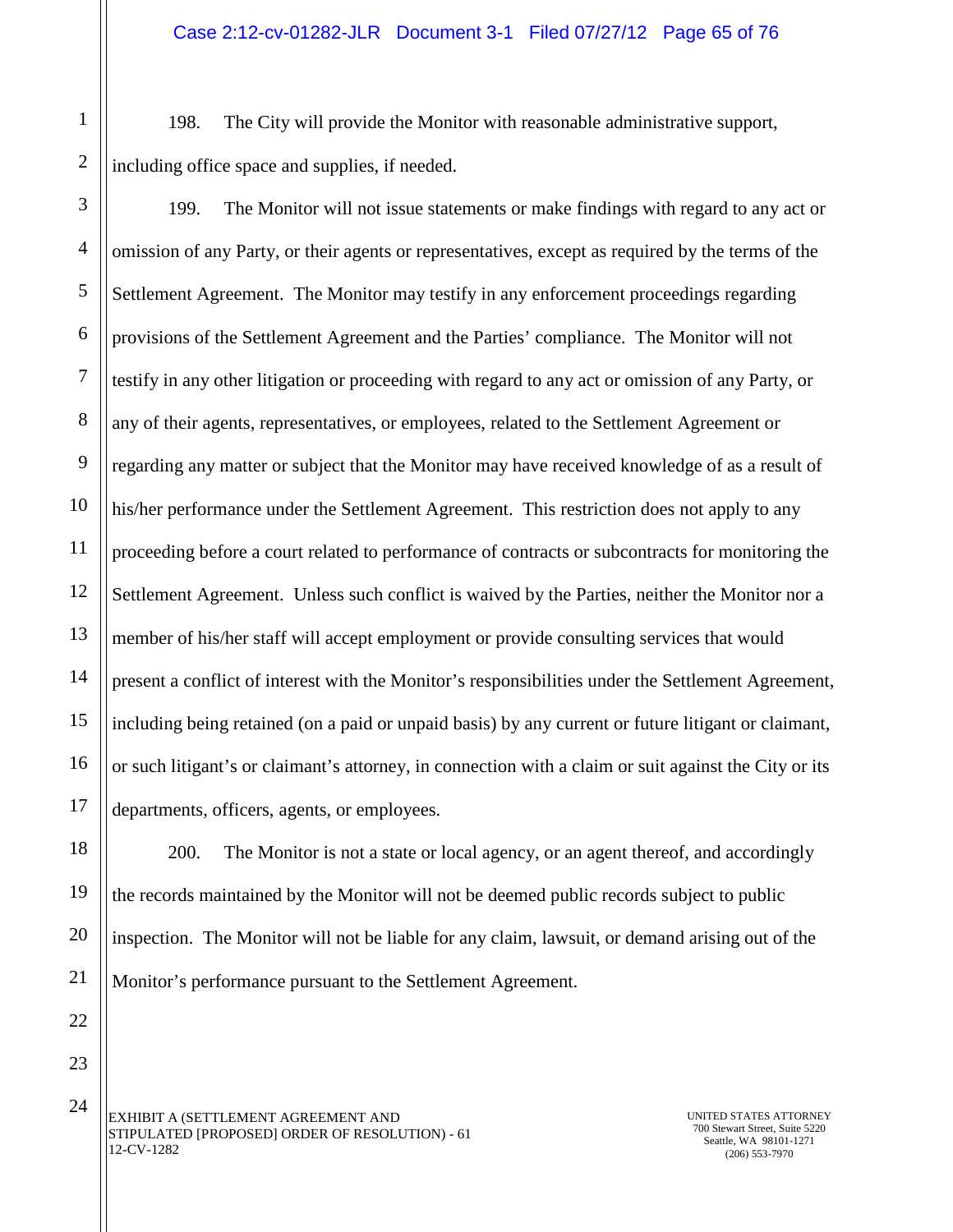1

2

3

## **J. ACCESS AND CONFIDENTIALITY**

201. To facilitate his or her work, the Monitor may conduct on-site visits and assessments without prior notice to the City. The Monitor will have access to all necessary individuals, facilities, and documents, which will include access to Settlement Agreement-related trainings, meetings, and reviews such as FIT, FRC, and OPA reviews. SPD will notify the Monitor as soon as practicable, and in any case within twelve hours, of any critical firearms discharge, arrest of any officer, or any other potentially high-profile serious incident.

202. The City will ensure that the Monitor will have timely, full, and direct access to relevant City staff, employees, and facilities that the Monitor reasonably deems necessary to carry out the duties assigned to the Monitor by the Settlement Agreement. The Monitor will cooperate with the City to access people and facilities in a reasonable manner that, consistent with the Monitor's responsibilities, minimizes interference with daily operations, and will not compromise the integrity of any ongoing criminal investigation.

203. The City will ensure that the Monitor will have full and direct access to all City documents and data that the Monitor reasonably deems necessary to carry out the duties assigned to the Monitor by the Settlement Agreement, except any documents or data protected by the attorney-client privilege. The attorney-client privilege may not be used to prevent the Monitor from observing reviews, meetings, and trainings such as use of force review boards, disciplinary hearings, or discussions of misconduct complaint investigations. Should the City decline to provide the Monitor access to documents or data based on attorney-client privilege or because they are open criminal investigative files, the City will inform the Monitor and DOJ that it is withholding documents or data on this basis and will provide the Monitor and DOJ with a log describing the documents or data.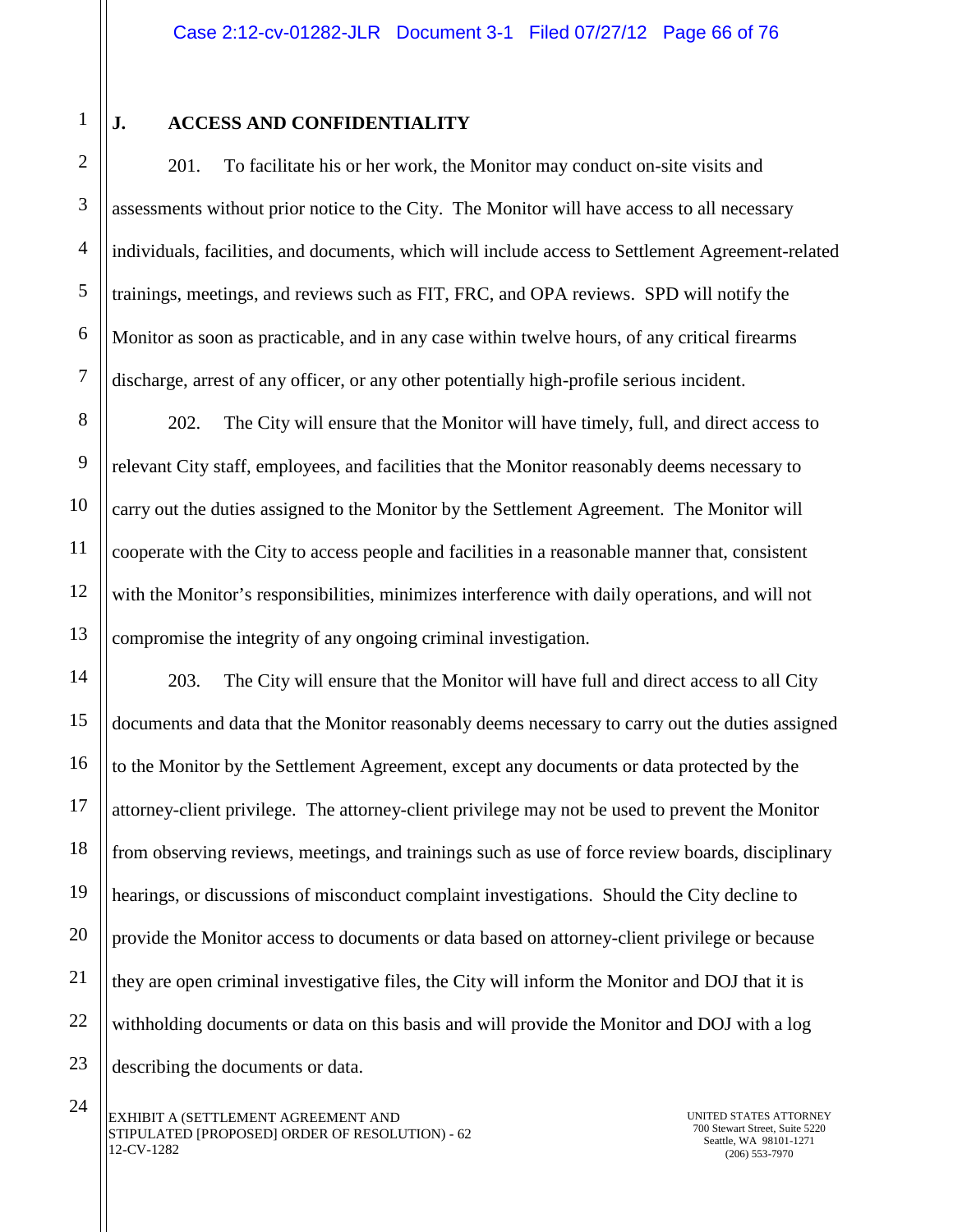1 2 3 4 5 6 7 8 9 204. For the purpose of implementing the Settlement Agreement, which is related to on-going potential litigation, DOJ and its consultative experts and agents will have full and direct access to all City staff, employees, facilities, documents, and data. DOJ, and its consultative experts and agents, will cooperate with the City to access involved personnel, facilities, and documents in a reasonable manner that, consistent with DOJ's responsibilities to enforce the Settlement Agreement, minimizes interference with daily operations. If the City declines to provide DOJ with access to documents or data based on attorney-client privilege, the City will inform DOJ that it is withholding documents or data on this basis and will provide DOJ with a log describing the documents or data.

205. All non-public information provided to the Monitor or DOJ, whether by the City or SPD, will be maintained in a confidential manner. Other than as expressly provided in the Settlement Agreement, the Settlement Agreement will not be deemed a waiver of any privilege or right the City or SPD may assert, including those recognized at common law or created by statute, rule or regulation, against any other person or entity with respect to the disclosure of any document.

206. The Monitor and DOJ will provide the City with reasonable notice of a request for copies of documents. Upon such request, the City will provide, in a timely manner, usually 30 days, copies (electronic, where readily available) of the requested documents to the Monitor and DOJ. The City may elect to request reimbursement of costs for DOJ requests that are burdensome. The Monitor will have access to all records and information relating to closed investigations, administrative or criminal, of SPD officers as permissible by law.

22 23

24

10

11

12

13

14

15

16

17

18

19

20

21

EXHIBIT A (SETTLEMENT AGREEMENT AND STIPULATED [PROPOSED] ORDER OF RESOLUTION) - 63 12-CV-1282

UNITED STATES ATTORNEY 700 Stewart Street, Suite 5220 Seattle, WA 98101-1271 (206) 553-7970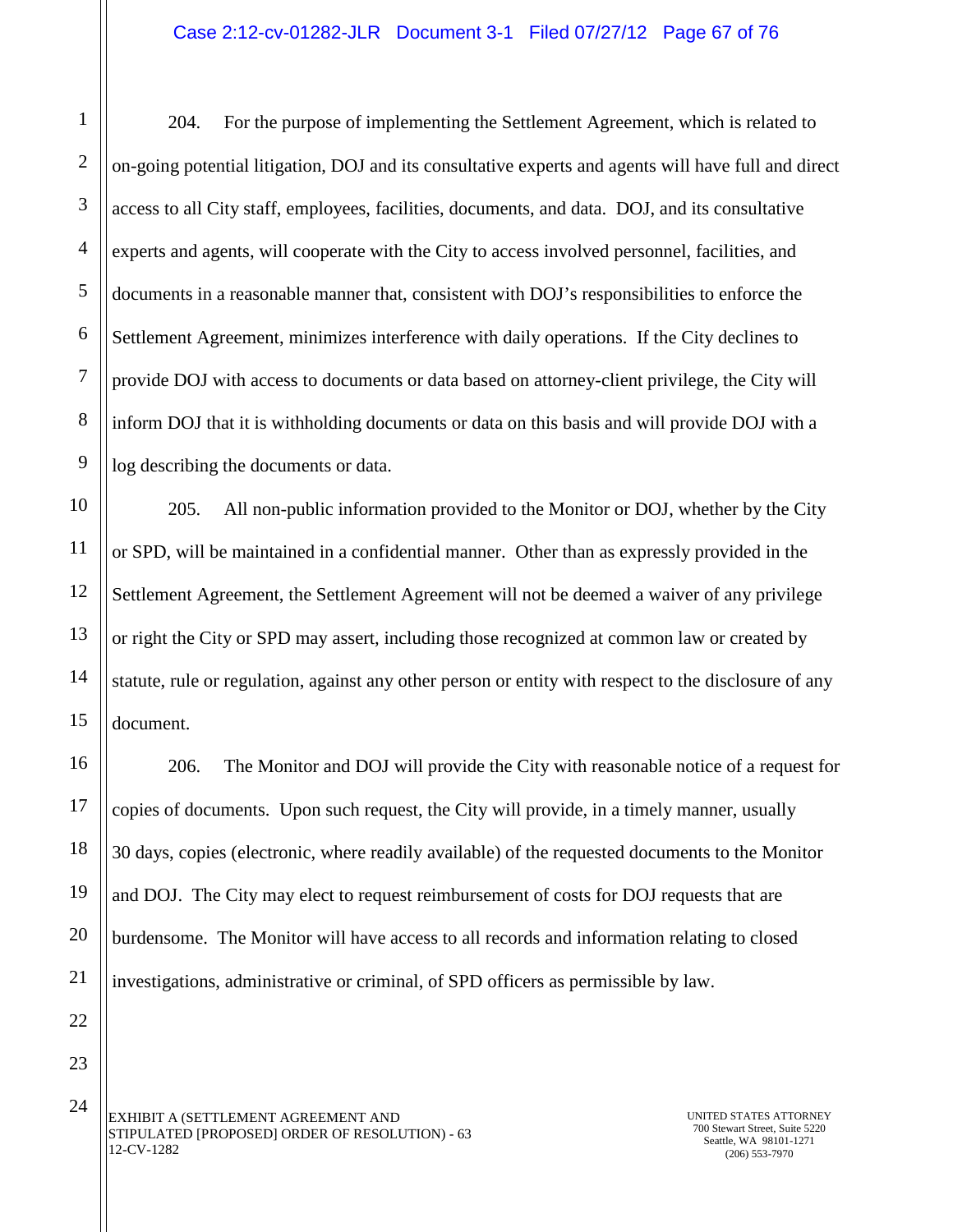1

2

3

4

5

6

7

9

11

17

21

## **K. COMPENSATION OF THE MONITOR**

207. The Monitor will be funded by the City. During the selection process for the Monitor, the Parties and the Monitor will agree upon a budget for the Monitor for the first year of the Agreements. Future annual budgets for the Monitor will be determined by the Parties in consultation with the Monitor. The budget will be submitted to the Court for approval. Any changes to the Monitor's budget must be approved by both the City and DOJ before submission to the Court.

8 10 12 13 14 15 16 18 19 20 208. Prior to appointment, the Monitor will provide the Parties with a detailed budget and staffing proposal. The proposal will describe the qualifications of all the persons or entities to be hired or employed by the Monitor as well as the monitoring tasks that they will perform. The Monitor, at any time after his/her appointment, may request to be allowed to hire, employ, or contact such additional persons or entities as are reasonably necessary to perform the tasks assigned to the Monitor by the Settlement Agreement provided that those expenditures fall within the approved budget. The Monitor will notify the City and DOJ in writing if the Monitor wishes to select such additional persons or entities. The notice will identify and describe the qualifications of the person or entity to be hired or employed and the monitoring task to be performed. The City and DOJ must both approve of the person or entity before they may be hired or employed, although substantial deference will be afforded to the Monitor's choice. Any person or entity hired or otherwise retained by the Monitor will be subject to the provisions of the Settlement Agreement.

22 23 209. The City will deposit \$100,000.00 into the Registry of the Court as interim payment of costs incurred by the Monitor. This deposit and all other deposits pursuant to the Settlement Agreement will be held in the Court Registry and will be subject to the standard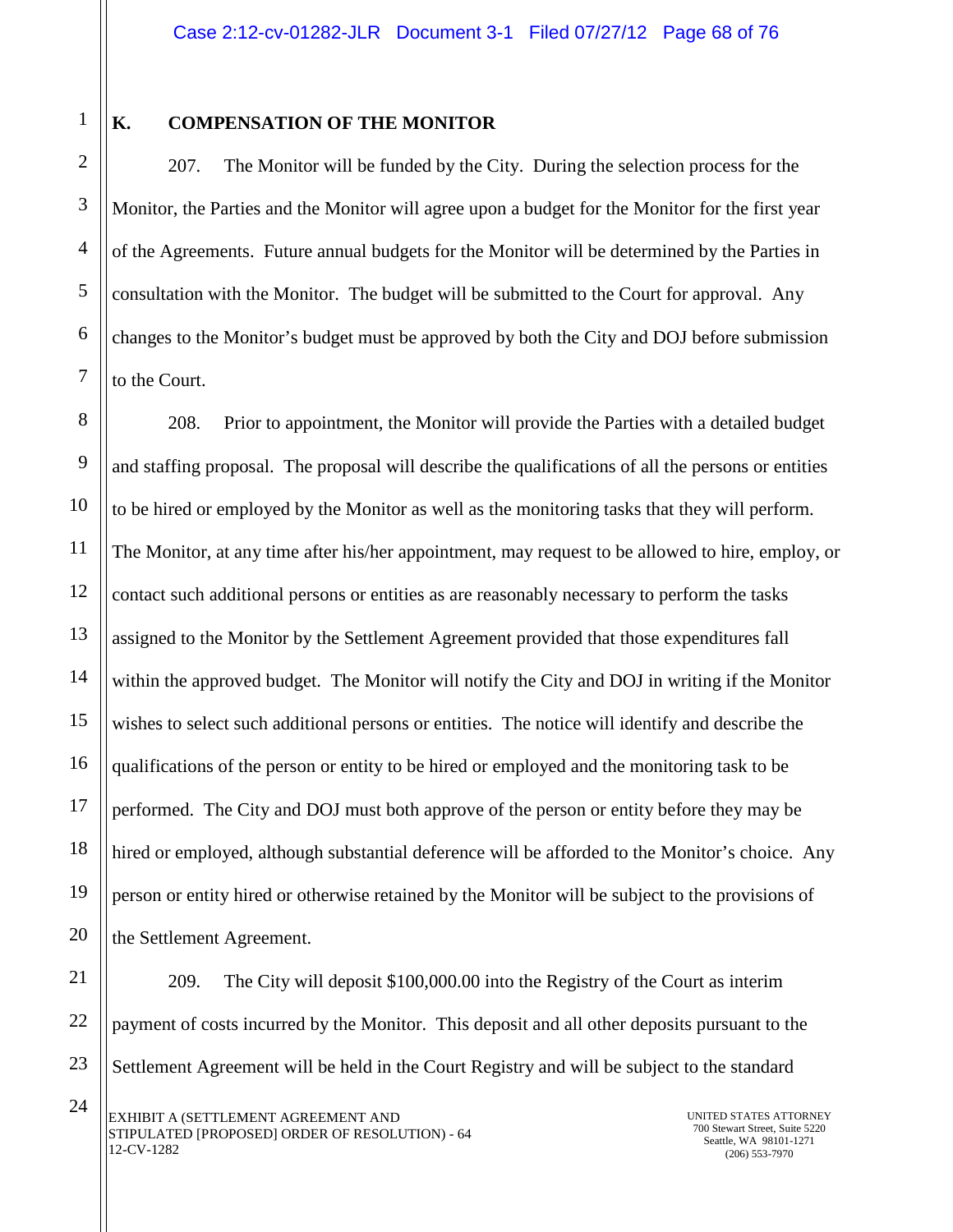registry fee imposed, if any, on depositors. The Monitor will submit monthly statements to the Court, with copies to the Parties, detailing all expenses the Monitor incurred during the prior month. The Court will order the clerk to make payments to the Monitor. Upon receipt of an Order from the Court directing payment, the clerk will ensure timely payment of all approved statements received from the Monitor. Within 45 days of the entry of each Order directing payment, the City will replenish the fund with the full amount paid by the clerk in order to restore the fund's total to \$100,000.00.

8 9 10 12 13 14 15 16 17 210. Before submitting a monthly statement to the Court, the Monitor will submit the monthly statements to the Parties. The Parties will review such statements for reasonableness. Upon completion of the Parties' review, but in no case more than 30 days after submission of the statements by the Monitor, the Parties will notify the Monitor of their approval of the statement. Upon receipt of the Parties' approval, the Monitor may submit the statement to the Court for payment. The statement submitted to the Court will indicate that it was reviewed and approved by the Parties. In the event the Parties cannot agree on approval of a statement, the Parties will notify the Court that there is an objection to the budget. The Parties agree to submit the matter for mediation to resolve the dispute. The mediator will be the one selected by the Parties to assist in mediating the Agreements, unless that mediator is unavailable.

211. The Monitor will not enter into any contract with DOJ or the City while serving as a Monitor. If the Monitor resigns from his or her position as Monitor, the former Monitor may not enter into any contract with DOJ or the City on a matter related to the Settlement Agreement without the written consent of the other Party while the Settlement Agreement remains in effect.

23 24

18

19

20

21

22

1

2

3

4

5

6

7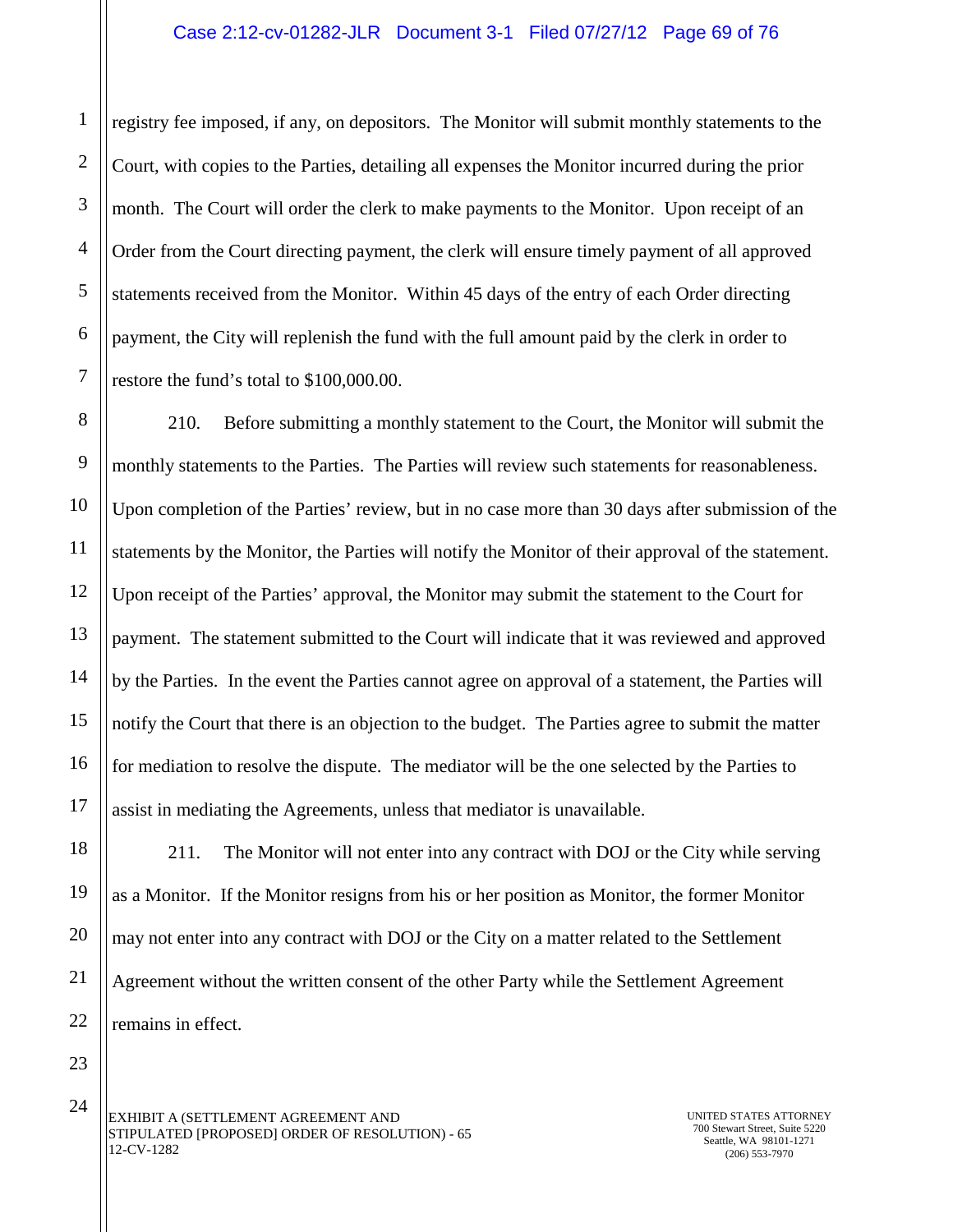212. In the event that the Monitor is no longer able to perform his/her functions, within 60 days thereof, the City and DOJ will together select and advise the Court of the selection of a replacement Monitor, acceptable to both. The Parties' selection of the Monitor will be made pursuant to a method jointly established by DOJ and the City. If the Parties are unable to agree on a Monitor or an alternative method of selection within 60 days of the Monitor's incapacitation, each Party will submit the names of three candidates, or three groups of candidates, along with resumes and cost proposals, to the Court, and the Court will select and appoint the Monitor from among the qualified candidates/candidate groups.

9 10 11 12 13 14 15 16 213. Should either of the Parties to the Settlement Agreement determine that the Monitor or any member of the Monitor's consulting teams, their agents, employees, or independent contractors have exceeded their authority or failed to satisfactorily perform the duties required by the Settlement Agreement, the Party may petition the Court for such relief as the Court deems appropriate, including replacement of the Monitor, and/or any individual members, agents, employees, or independent contractors. Any Party bringing such a petition is required to meet and confer with the other Party at least 21 days prior to such a petition in a good faith attempt to resolve the concern.

17

18

19

20

21

22

1

2

3

4

5

6

7

8

### **V. JURISDICTION, TERMINATION AND MODIFICATION OF THE SETTLEMENT AGREEMENT**

## **A. COURT JURISDICTION, MODIFICATION OF THE SETTLEMENT AGREEMENT, AND ENFORCEMENT**

214. The Settlement Agreement will become effective upon entry by the Court. 215. The investigation that led to this Settlement Agreement was initiated pursuant to

the authority granted to DOJ under Section 14141 to seek declaratory or equitable relief to

23

EXHIBIT A (SETTLEMENT AGREEMENT AND STIPULATED [PROPOSED] ORDER OF RESOLUTION) - 66 12-CV-1282 24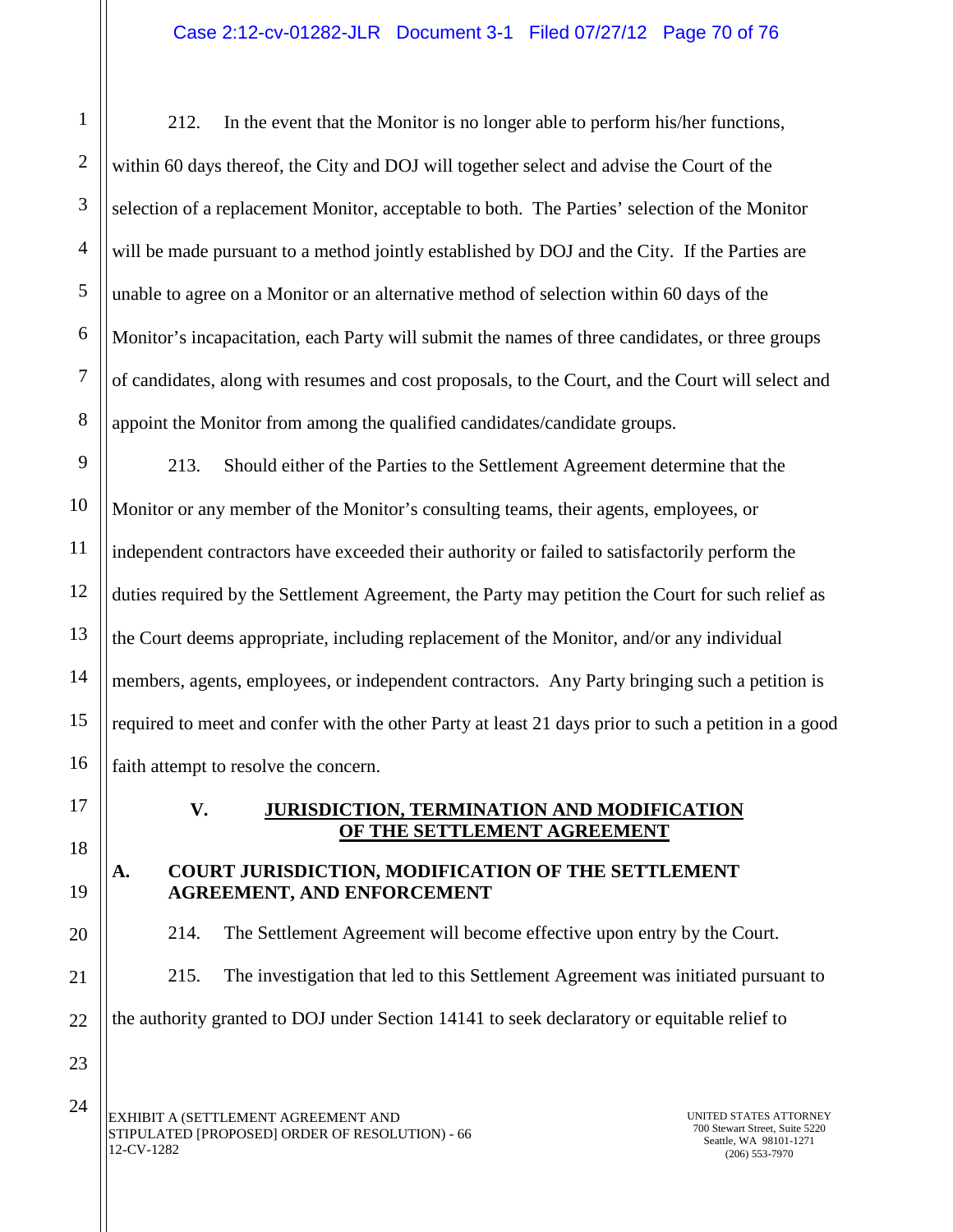remedy a pattern or practice of conduct by law enforcement officers that deprives individuals of rights, privileges, or immunities secured by the Constitution or federal law.

216. The Parties agree that nothing in the Settlement Agreement, the United States' Complaint, or the negotiation process will be construed as an admission of wrongdoing by the City or evidence of liability under any federal, state, or municipal law.

217. This Court has jurisdiction of this action under 28 U.S.C. §§ 1331 and 1345. The United States is authorized to initiate this action pursuant to 42 U.S.C. § 14141. Venue is proper in the Western District of Washington pursuant to 28 U.S.C. § 1391, because the City and SPD are located in and the claims arose in the Western District of Washington.

218. The Agreements, which include the policies, supervision requirements, training, and procedures agreed to by the Parties, will constitute the entire integrated agreement of the Parties. No prior drafts or prior or contemporaneous communications, oral or written, will be relevant or admissible for purposes of determining the meaning of any provisions herein in any litigation or any other proceeding.

219. The Settlement Agreement is binding upon all Parties hereto, by and through their officials, agents, employees, and successors. If the City establishes or reorganizes a government agency or entity whose function includes overseeing, regulating, accrediting, investigating, or otherwise reviewing the operations of SPD or any aspect thereof, the City agrees to ensure these functions and entities are consistent with the terms of the Settlement Agreement and will incorporate the terms of the Settlement Agreement into the oversight, regulatory, accreditation, investigation, or review functions of the government agency or entity as necessary to ensure consistency. The Settlement Agreement is enforceable only by the Parties. No person or entity is intended to be a third-party beneficiary of the provisions of the Settlement Agreement for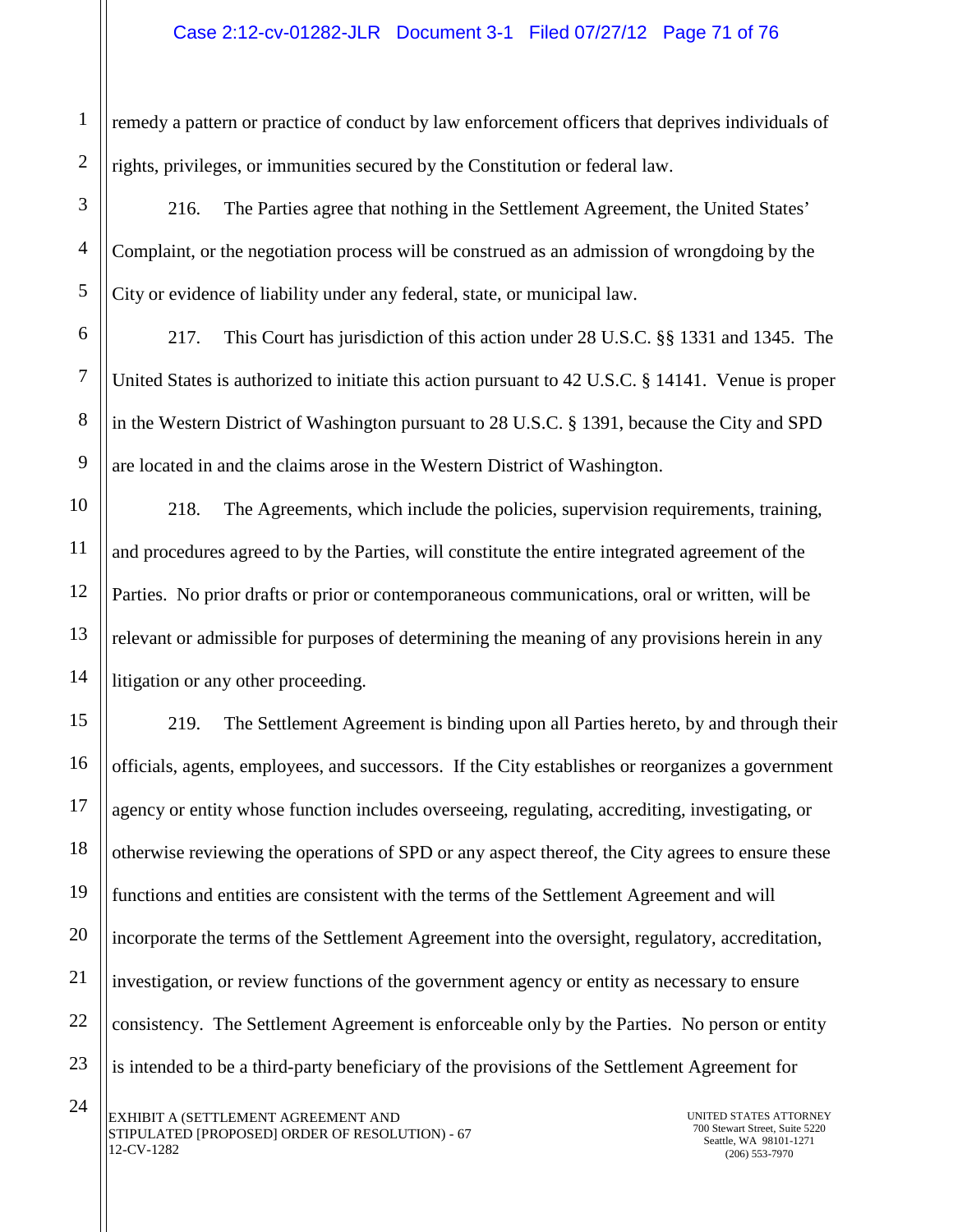purposes of any civil, criminal, or administrative action, and accordingly, no person or entity may assert any claim or right as a beneficiary or protected class under the Settlement Agreement.

220. The Settlement Agreement is not intended to impair or expand the right of any person or organization seeking relief against the City, SPD, or any officer or employee thereof, for their conduct or the conduct of SPD officers. Accordingly, it does not alter legal standards governing any such claims by third parties, including those arising from city, state, or federal law. The Settlement Agreement does not expand, nor will it be construed to expand, access to any City, SPD, or DOJ documents, except as expressly provided by the Settlement Agreement, by persons or entities other than DOJ, the City and SPD, and the Monitor. All federal and state laws governing the confidentiality or public access to such documents are unaffected by the terms of the Settlement Agreement.

221. The City will be responsible for providing necessary support and resources to SPD to enable SPD to fulfill its obligations under the Settlement Agreement.

222. Unless stated otherwise in the Settlement Agreement, if either party disagrees with any aspect of the implementation of the Settlement Agreement, that party will engage in good faith informal consultation with the other party and the Monitor to attempt to resolve the disagreement. If the disagreement persists, that party will, within ten days of the apparent impasse, inform the other Parties and the Monitor in writing of the fact of the disagreement. Within 21 days thereafter, the Parties will meet and confer on the disagreement at a mutually agreeable time. If necessary, any party may petition the Court thereafter to resolve the dispute pursuant to the provisions below.

223. To ensure that the requirements of the Settlement Agreement are properly and timely implemented, the Court will retain jurisdiction of this action for all purposes, including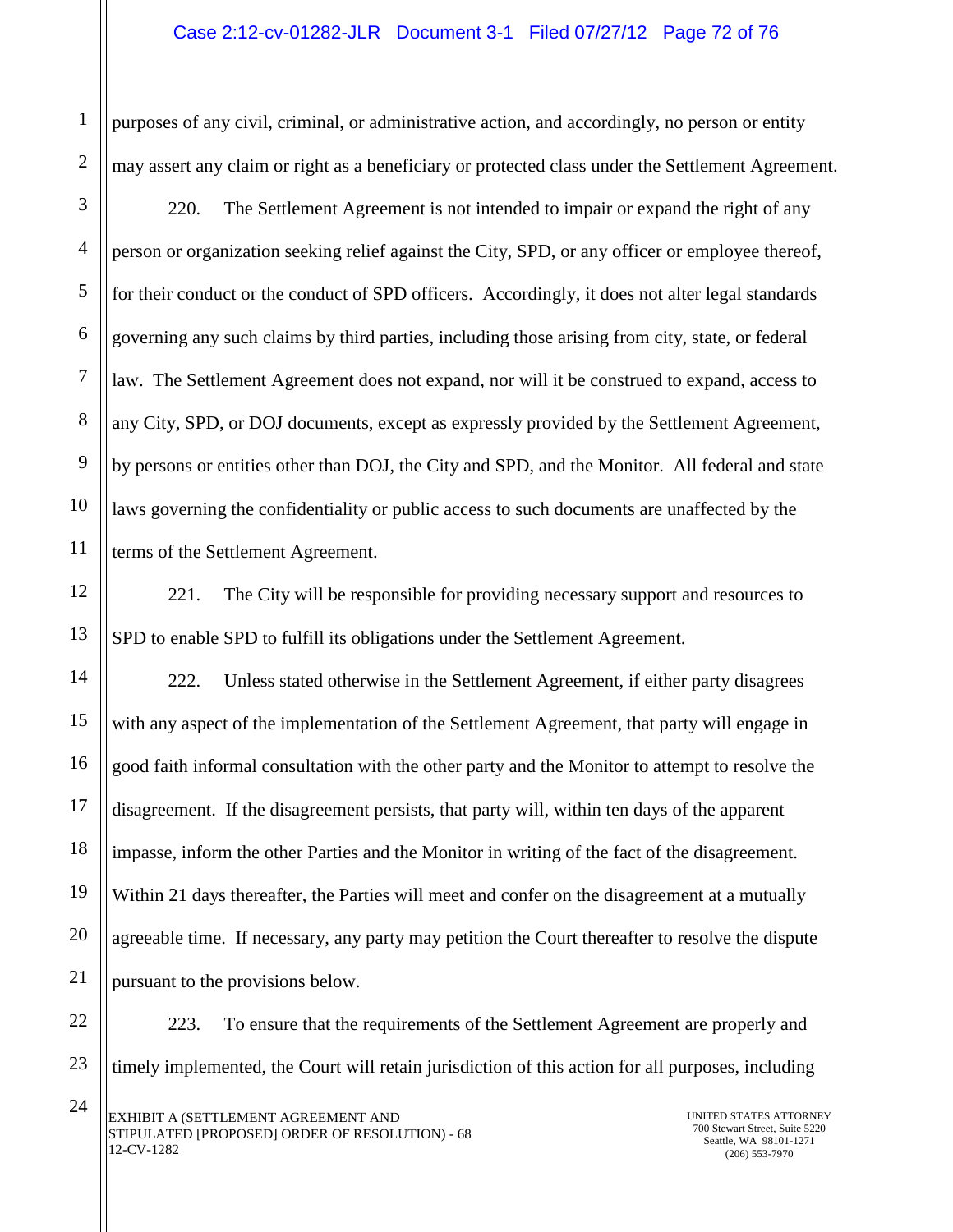but not limited to any disputed changes to policies, procedures, training, and practices, until such time as the City has achieved full and effective compliance with the Settlement Agreement and maintained such compliance for no less than two years. At all times, the City and SPD will bear the burden of demonstrating substantial compliance with the Settlement Agreement. When the United States and the Monitor agree that the City has maintained substantial compliance, the City will be relieved of that portion of the Settlement Agreement.

224. The United States acknowledges the good faith of the City of Seattle in trying to address the remedial measures that are needed to ensure constitutional policing in Seattle. The United States, however, reserves its right to seek enforcement of the provisions of the Settlement Agreement if it determines that the City and SPD have failed to fully comply with any provision of this Agreement. The United States agrees to consult with officials from the City of Seattle before commencing enforcement proceedings, and to provide opportunity to cure consistent with the informal dispute resolution procedure set forth in Paragraph 222.

225. The Monitor, City, and DOJ may jointly stipulate to make changes, modifications, and amendments to the Settlement Agreement. Such changes, modifications, and amendments to the Settlement Agreement will be encouraged when the Parties agree, or where the reviews, assessments, and/or audits of the Monitor demonstrate, that a Settlement Agreement provision as drafted is not furthering the purpose of the Settlement Agreement or that there is a preferable alternative that will achieve the same purpose. The Parties may jointly move for approval of any proposed changes, modifications, and/or amendments, which will become effective upon approval by the Court. No change, modification, or amendment to the Settlement Agreement will have any force or effect if not set forth in writing, signed by all the Parties to the Settlement Agreement, and approved by the Court.

24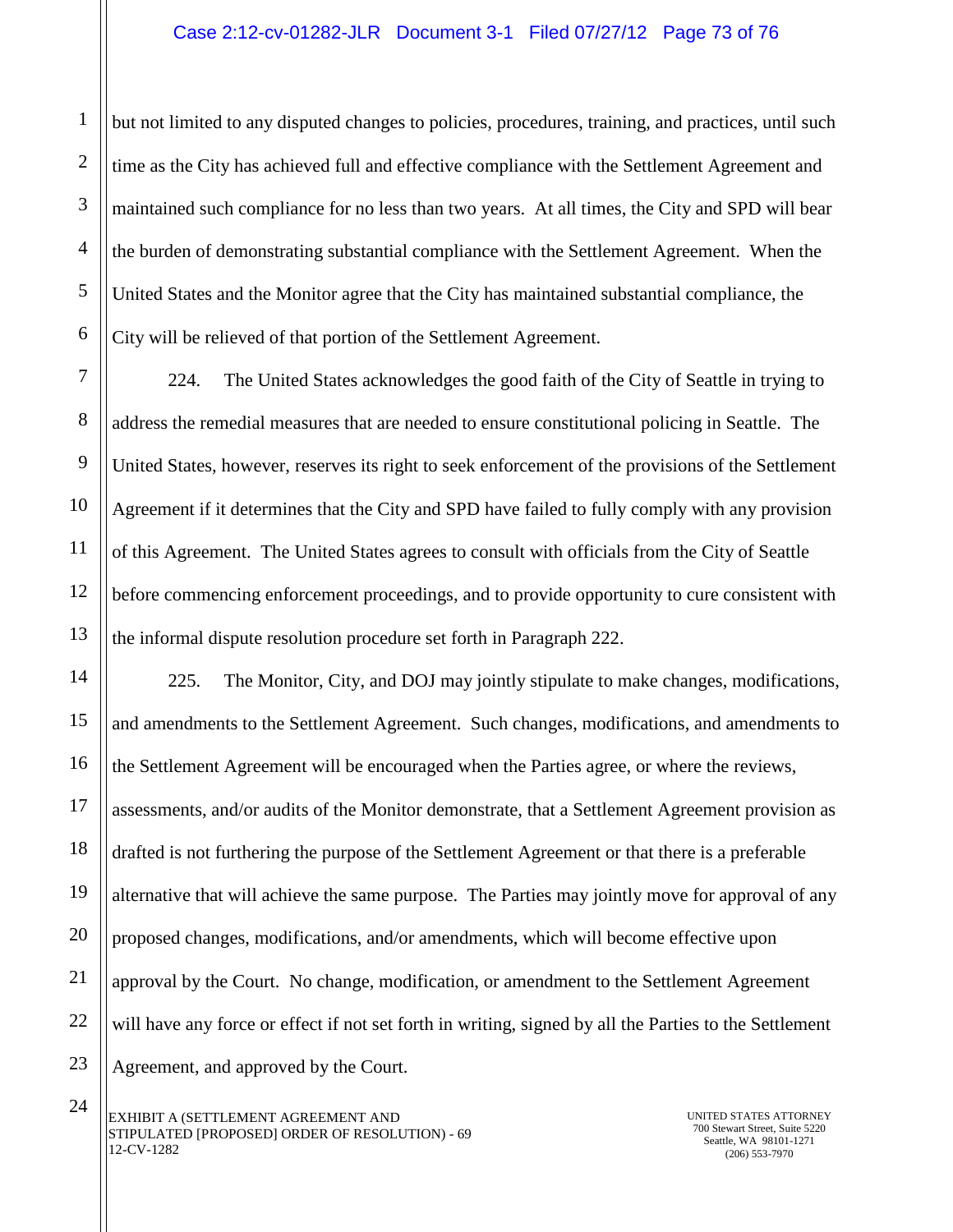226. The Parties agree to defend the provisions of the Settlement Agreement. The Parties will notify each other of any court or administrative challenge to the Settlement Agreement. In the event any provision of the Settlement Agreement is challenged in any state, county or municipal court, removal to a federal court will be sought by the Parties.

227. The City and SPD agree to promptly notify DOJ if any term of the Settlement Agreement becomes subject to collective bargaining consultation. DOJ agrees to work in good faith to accomplish the goals through alternate means, if necessary.

228. All Parties agree that, as of the date of entry of this Agreement, litigation is not "reasonably foreseeable" concerning the matters described in this Agreement. To the extent that either Party previously implemented a litigation hold to preserve documents, electronically stored information, or things related to the matters described in this Agreement, the Party is no longer required to maintain such a litigation hold. Nothing in this paragraph relieves any Party of any other obligations imposed by this Agreement, including the document creation and retention requirements described herein.

## **B. TERMINATION OF THE SETTLEMENT AGREEMENT**

229. The Parties anticipate that the City and SPD will have reached full and effective compliance with this Agreement within five years of its Effective Date. The Parties may agree to jointly ask the Court to terminate this Agreement prior to this date, provided the City and SPD have been in full and effective compliance with this Agreement for two years.

23 230. The City may petition the Court to terminate this Agreement or portions of this Agreement at any time. In the case of termination sought by the City, prior to filing a motion to terminate, the City agrees to notify DOJ in writing when the City has determined that SPD is in full and effective compliance with this Agreement, including through the alternative method of

1

2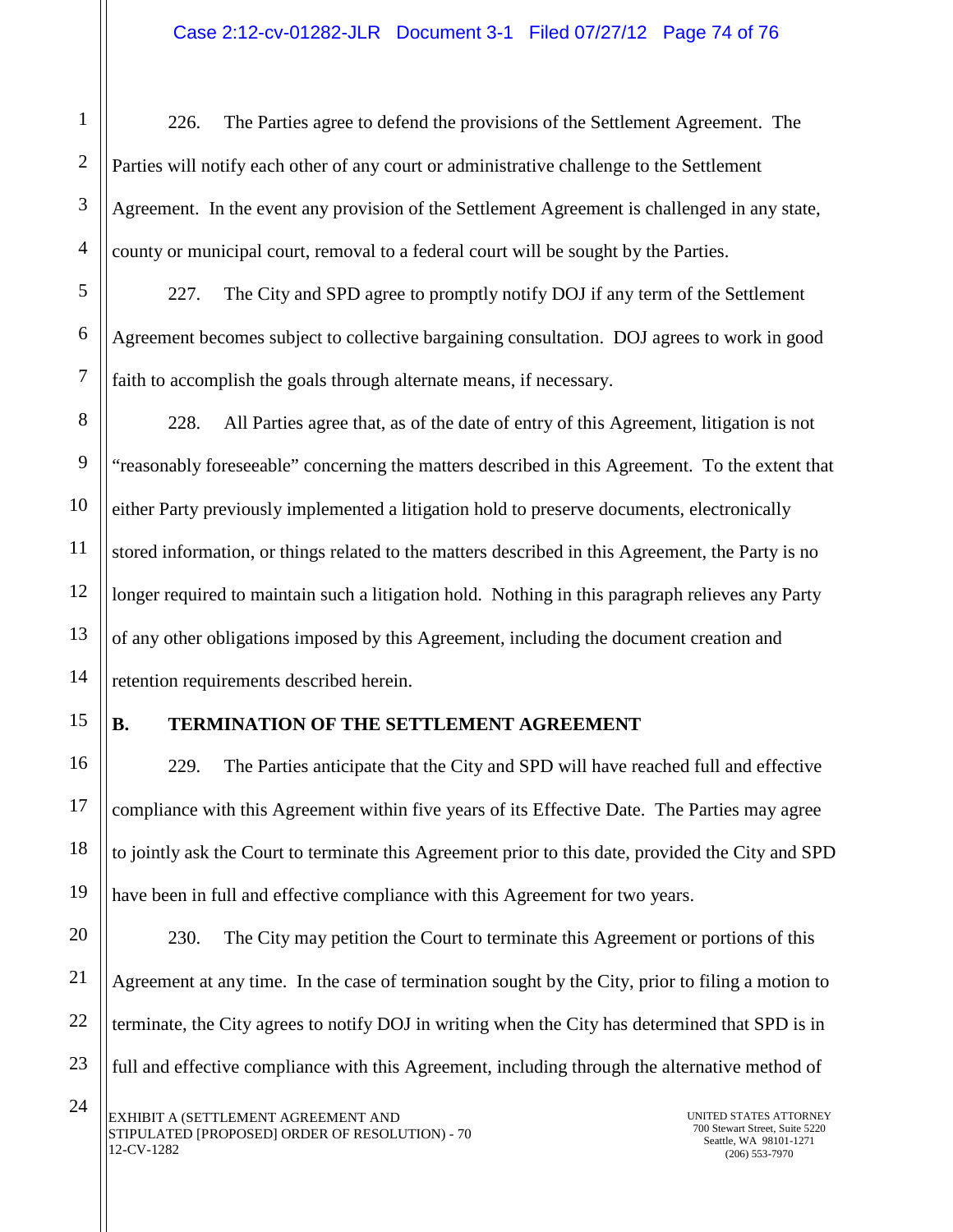## Case 2:12-cv-01282-JLR Document 3-1 Filed 07/27/12 Page 75 of 76

1 2 3 4 5 6 7 8 9 10 11 12 13 14 15 16 17 compliance using outcome assessments, and that such compliance has been maintained for no less than two years. The Monitor will certify whether he or she agrees that the City is in compliance with the Settlement Agreement or portions of the Settlement Agreement at the time of the notification. No later than 21 days thereafter, the Parties will meet and confer at a mutually agreeable time as to the status of compliance. If, after a reasonable period of consultation and the completion of any additional audit or evaluation that DOJ and/or the Monitor may wish to undertake, including on-site observations, document review, or interviews with the City and SPD's personnel, the Parties cannot resolve any compliance issues, the City may file a motion to terminate the Settlement Agreement. If the City moves for termination of the Settlement Agreement, DOJ will have 45 days after the receipt of the City's motion to file an objection to the motion. If DOJ does not file an objection, the Court may grant the City's motion to terminate the Settlement Agreement. If DOJ does file an objection, the Court will hold a hearing on the motion and the burden will be on the City to demonstrate by a preponderance of the evidence that the City has been in full and effective compliance with the Settlement Agreement for the preceding two years, unless the Monitor certifies the City is in compliance with either the full Settlement Agreement or a portion of the Settlement Agreement, in which case DOJ will have the burden of proving non-compliance.

EXHIBIT A (SETTLEMENT AGREEMENT AND STIPULATED [PROPOSED] ORDER OF RESOLUTION) - 71 12-CV-1282

18

19

20

21

22

23

24

UNITED STATES ATTORNEY 700 Stewart Street, Suite 5220 Seattle, WA 98101-1271 (206) 553-7970